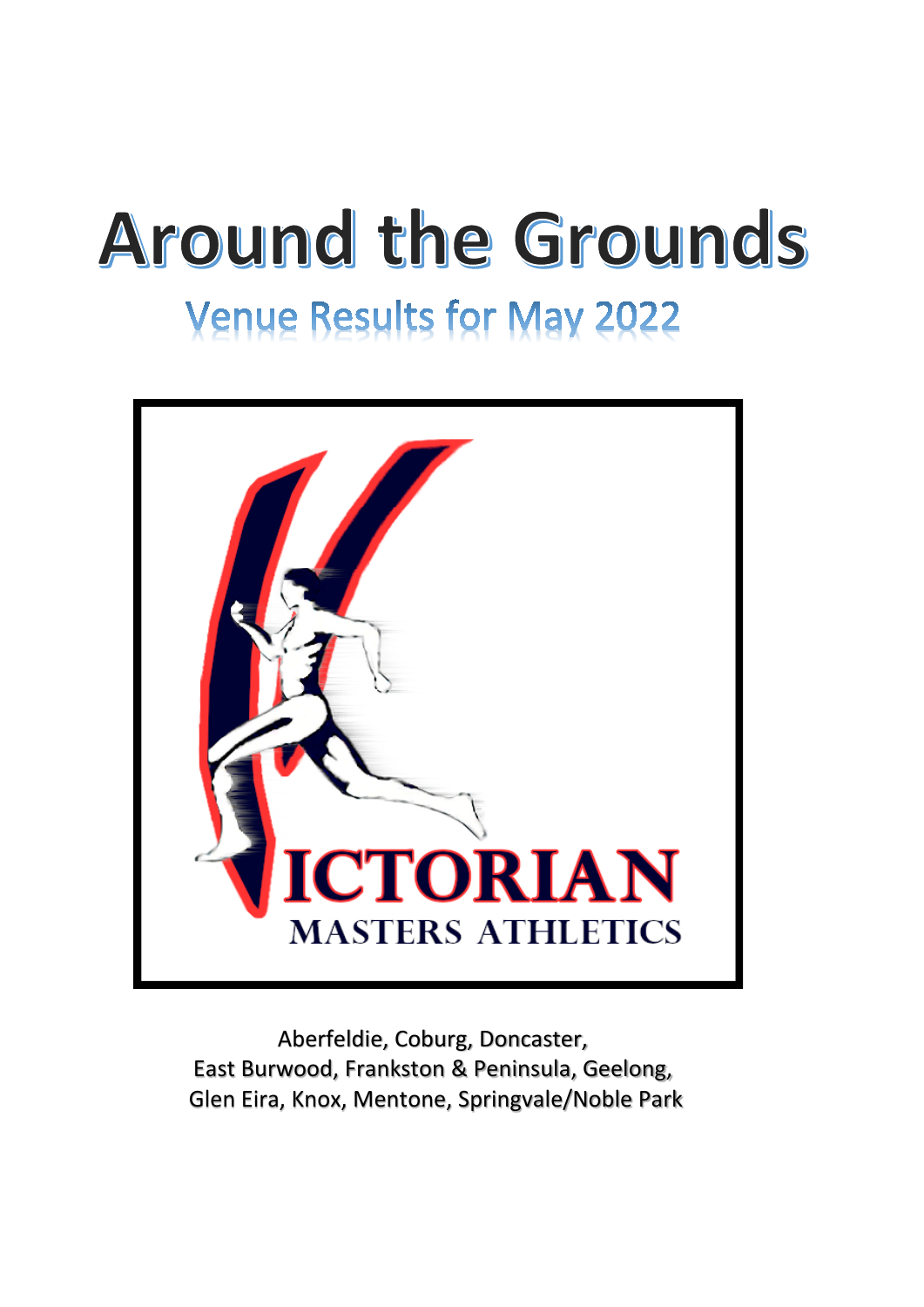| 100m                    | Age |       | <b>Time Age-grade</b> | 110m                     | Age        | <b>Time</b> |
|-------------------------|-----|-------|-----------------------|--------------------------|------------|-------------|
| Maggie Armstrong        | 60  | 20.0  | 67.7%                 | <b>Ruby Beveridge</b>    | 20         | 21.3        |
| <b>Bill Ristevski</b>   | 57  | 16.5  | 69.6%                 | <b>Maggie Armstrong</b>  | 60         | 20.9        |
| Michael Orelli          | 78  | 33.7  | 40.9%                 | Michael Orelli           | 78         | 35.8        |
| 200m                    | Age |       | <b>Time Age-grade</b> | 800m                     | Age        | <b>Time</b> |
| <b>Maggie Armstrong</b> | 60  | 42.0  | 67.4%                 | Michael Orelli           | 78         | 04:55       |
| 5000m                   | Age |       | <b>Time Age-grade</b> | John Papworth            | 53         | 04:23       |
| David Jones             | 71  | 27:07 | 64.4%                 | Cheryl Beveridge         | 57         | 04:23       |
| <b>Bill Ristevski</b>   | 57  | 30:34 | 50.0%                 | 400m                     | Age        | <b>Time</b> |
| 3000m                   |     |       |                       | John Papworth            | 53         | 97.4        |
| Trevor Hawksworth       | 75  | 17:57 | 60.0%                 | <b>Maggie Armstrong</b>  | 60         | 97.3        |
| Michael Orelli          | 78  | 21:08 | 54.0%                 |                          |            |             |
| John Dean               | 77  | 22:09 | 50.5%                 | 3000m                    | <b>Nom</b> | <b>Time</b> |
| Cheryl Beveridge        | 57  | 21:04 | 51.1%                 | John Papworth            | 53         | 17:33       |
| Michael Orelli          | 78  | 21:04 | 54.2%                 | Ash McDowall             | 51         | 21:17       |
| John Dean               | 77  | 21:40 | 51.6%                 | <b>Trevor Hawksworth</b> | 75         | 16:19       |
| <b>Shane Draper</b>     | 48  | 11:49 | 69.8%                 | <b>Ruby Beveridge</b>    | 20         | 16:32       |

#### **ABERFELDIE May 11th 2022 Bill Ristevski** 57 19:21 45.9%

| 100m                     | Age |       | <b>Time Age-grade</b> |                                 |     |       |                       |
|--------------------------|-----|-------|-----------------------|---------------------------------|-----|-------|-----------------------|
| Ruby Beveridge           | 20  | 20.2  | 52.5%                 | <b>ABERFELDIE May 25th 2022</b> |     |       |                       |
| Cheryl Beveridge         | 57  | 17.8  | 73.9%                 | 100m                            | Age |       | <b>Time Age-grade</b> |
| Michael Orelli           | 78  | 43.2  | 31.9%                 | <b>Ruby Beveridge</b>           | 20  | 19.5  | 54.4%                 |
| lan Newey                | 62  | 15.5  | 76.4%                 | lan Newey                       | 62  | 15.5  | 76.4%                 |
| 1000m                    | Age |       | <b>Time Age-grade</b> | 1 Mile                          | Age |       | <b>Time Age-grade</b> |
| Stephen Barker           | 78  | 05:48 | 58.4%                 | <b>Bill Ristevski</b>           | 57  | 11:20 | 39.7%                 |
| John Papworth            | 53  | 04:04 | 63.6%                 | Andrea Draper                   | 45  | 11:20 | 41.3%                 |
| <b>Maggie Armstrong</b>  | 60  | 04:52 | 65.6%                 | lan Newey                       | 62  | 07:12 | 65.2%                 |
| <b>Bill Ristevski</b>    | 57  | 05:36 | 47.8%                 | Michael Orelli                  | 78  | 11:20 | 50.9%                 |
| Michael Orelli           | 78  | 05:48 | 58.4%                 | 300m                            | Age |       | <b>Time Age-grade</b> |
| lan Newey                | 62  | 04:18 | 64.8%                 | lan Newey                       | 62  | 57.5  | 65.2%                 |
| 300m                     | Age |       | <b>Time Age-grade</b> | <b>Bill Ristevski</b>           | 57  | 95.0  | 38.2%                 |
| lan Newey                | 62  | 59.5  | 63.0%                 | 5000m                           | Age |       | <b>Time Age-grade</b> |
| <b>Bill Ristevski</b>    | 57  | 82.2  | 44.1%                 | John Papworth                   | 53  | 32:50 | 45.0%                 |
| 5000m Handicap           | Age |       | <b>Time Age-grade</b> | <b>Bill Ristevski</b>           | 57  | 31:12 | 49.0%                 |
| Stephen Barker           | 78  | 33:17 | 59.0%                 | lan Newey                       | 62  | 25:45 | 62.0%                 |
| John Papworth            | 53  | 23:35 | 62.7%                 | 3000m                           |     |       |                       |
| John Dean                | 77  | 35:25 | 54.3%                 | Andrea Draper                   | 45  | 19:41 | 46.8%                 |
| <b>Trevor Hawksworth</b> | 75  | 29:28 | 62.9%                 | <b>Marlon Cummings</b>          | 44  | 12:00 | 66.6%                 |
| Ruby Beveridge           | 20  | 30:37 | 47.1%                 | <b>Trevor Hawksworth</b>        | 75  | 17:54 | 60.2%                 |
| Cheryl Beveridge         | 57  | 32:35 | 56.3%                 | Ruby Beveridge                  | 20  | 17:37 | 47.5%                 |
| Matthew Goodger          | 45  | 34:30 | 40.2%                 | Cheryl Beveridge                | 57  | 21:04 | 51.1%                 |
| <b>Bill Ristevski</b>    | 57  | 32:05 | 47.6%                 | Michael Orelli                  | 78  | 21:04 | 54.2%                 |
| lan Newey                | 62  | 24:44 | 64.6%                 | John Dean                       | 77  | 21:40 | 51.6%                 |
| Shane Draper             | 48  | 21:28 | 66.1%                 | <b>Shane Draper</b>             | 48  | 11:49 | 69.8%                 |
|                          |     |       |                       |                                 |     |       |                       |

### **ABERFELDIE May 4th 2022 ABERFELDIE May 18th 2022** Ruby Beveridge 20 21.3 Maggie Armstrong 60 20.9 Michael Orelli 78 35.8 **200m Age Time Age-grade 800m Age Time Age-grade** Michael Orelli 78 04:55 53.4% **5000m Age Time Age-grade** John Papworth 53 04:23 45.3% Cheryl Beveridge 57 04:23 53.0% Bill Ristevski 57 30:34 50.0% **400m Age Time Age-grade 3000m** John Papworth 53 97.4 51.9% Maggie Armstrong 60 97.3 65.6% John Dean 77 22:09 50.5% **3000m Nom Time Age-grade** John Papworth 53 17:33 49.0% Ash McDowall 51 21:17 39.7% Trevor Hawksworth 75 16:19 66.0% Ruby Beveridge 20 16:32 50.6% Cheryl Beveridge 57 24:00 44.8%

#### **ABERFELDIE May 25th 2022**

| 100m                     | Age |       | <b>Time Age-grade</b> |
|--------------------------|-----|-------|-----------------------|
| <b>Ruby Beveridge</b>    | 20  | 19.5  | 54.4%                 |
| lan Newey                | 62  | 15.5  | 76.4%                 |
| 1 Mile                   | Age |       | <b>Time Age-grade</b> |
| <b>Bill Ristevski</b>    | 57  | 11:20 | 39.7%                 |
| Andrea Draper            | 45  | 11:20 | 41.3%                 |
| lan Newey                | 62  | 07:12 | 65.2%                 |
| Michael Orelli           | 78  | 11:20 | 50.9%                 |
| 300m                     | Age |       | <b>Time Age-grade</b> |
| lan Newey                | 62  | 57.5  | 65.2%                 |
| <b>Bill Ristevski</b>    | 57  | 95.0  | 38.2%                 |
| 5000m                    | Age |       | <b>Time Age-grade</b> |
| John Papworth            | 53  | 32:50 | 45.0%                 |
| <b>Bill Ristevski</b>    | 57  | 31:12 | 49.0%                 |
| lan Newey                | 62  | 25:45 | 62.0%                 |
| 3000m                    |     |       |                       |
| Andrea Draper            | 45  | 19:41 | 46.8%                 |
| <b>Marlon Cummings</b>   | 44  | 12:00 | 66.6%                 |
| <b>Trevor Hawksworth</b> | 75  | 17:54 | 60.2%                 |
| <b>Ruby Beveridge</b>    | 20  | 17:37 | 47.5%                 |
| Cheryl Beveridge         | 57  | 21:04 | 51.1%                 |
| Michael Orelli           | 78  | 21:04 | 54.2%                 |
| John Dean                | 77  | 21:40 | 51.6%                 |
| <b>Shane Draper</b>      | 48  | 11:49 | 69.8%                 |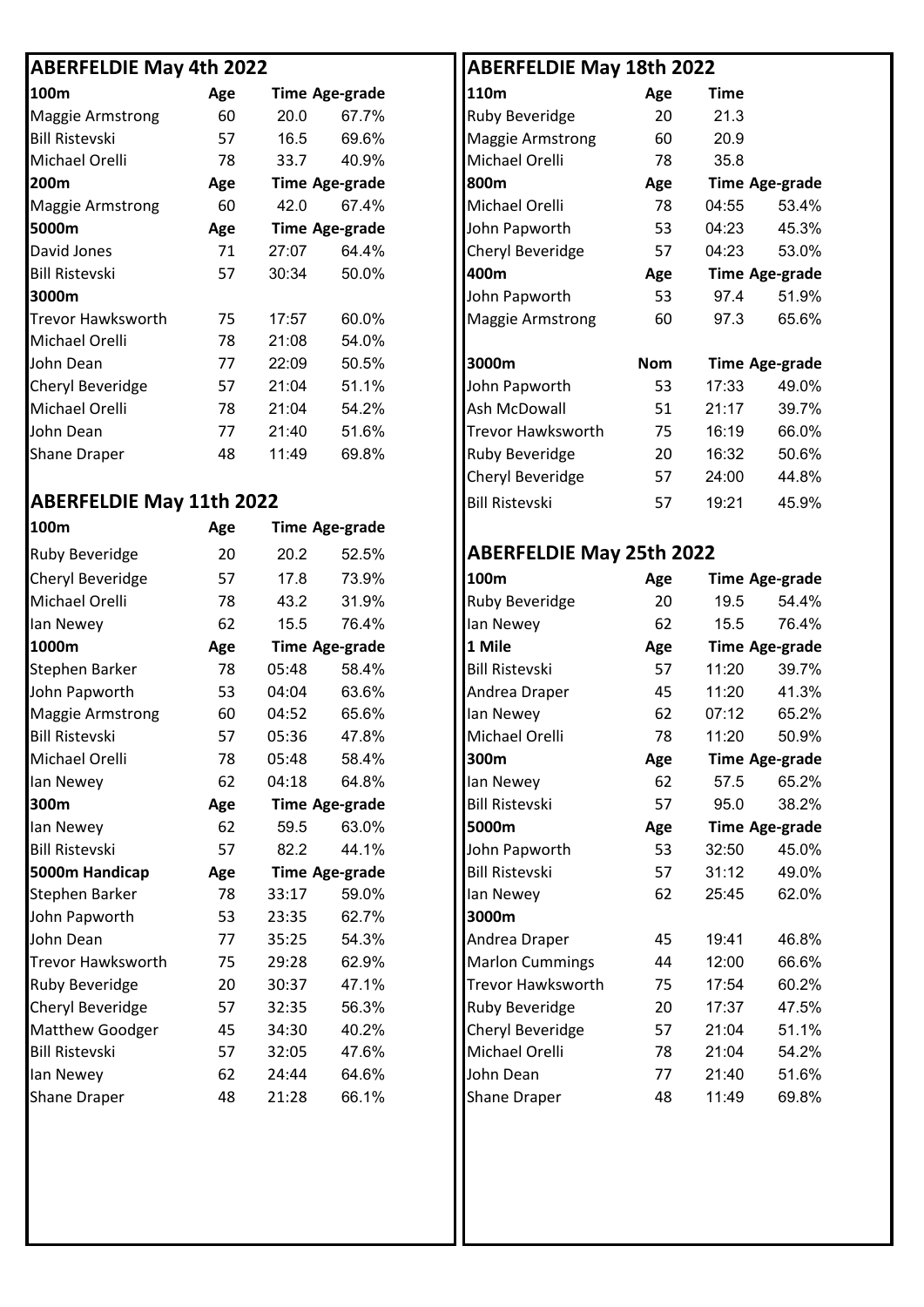| <b>COBURG May 5th 2022</b> |    |        |   | 200m                          |    |           |   |
|----------------------------|----|--------|---|-------------------------------|----|-----------|---|
| 100m                       |    |        |   | Paul O'NEILL                  | 56 | 28.70     |   |
| Gary O'DWYER               | 63 | 19.69  |   | Gary O'DWYER                  | 63 | 39.50     |   |
| <b>Fiona ELY</b>           | 52 | 20.32  |   | David COGAN                   | 61 | 40.20     |   |
| <b>Bruce GIBBS</b>         | 73 | 20.77  |   | <b>Brian DELANEY</b>          | 68 | 41.55     |   |
| Len HALLETT                | 72 | 21.58  |   | <b>Bruce GIBBS</b>            | 73 | 43.40     |   |
| <b>Rob LEWIS</b>           | 74 | 24.95  |   | Rob LEWIS                     | 74 | 53.80     |   |
| <b>Ken CARTER</b>          | 69 | 1.38.0 |   | Rob DAVEY                     | 82 | 1.14.7    |   |
| 400m                       |    |        |   | 5km                           |    |           |   |
| <b>Rob DAVEY</b>           | 82 | 3.03   |   | Fraser MURRAY                 | 50 | 23.25     |   |
| 800m                       |    |        |   | Michael MEANEY                | 66 | 26.15     |   |
| <b>Steven COLLYER</b>      | 31 | 3.29   |   | Gary O'DWYER                  | 63 | 27.05     |   |
| <b>Fiona ELY</b>           | 52 | 3.53   |   |                               |    |           |   |
| Gary O'DWYER               | 63 | 4.18   |   | <b>COBURG May 19th 2022</b>   |    |           |   |
| Len HALLETT                | 72 | 4.43   |   | 80m                           |    |           |   |
| Donna-Marie ELMS           | 61 | 5.04   | W | <b>Bruce GIBBS</b>            | 73 | 17.00     |   |
| 300m                       |    |        |   | Rob LEWIS                     | 74 | 20.71     |   |
| Gary O'DWYER               | 63 | 1.09   |   | Ken CARTER                    | 69 | 59.00     |   |
| <b>Rob LEWIS</b>           | 74 | 1.32   |   | 1000m Age-graded Championship |    |           |   |
| Donna-Marie ELMS           | 61 | 1.38   | W | Fraser MURRAY                 | 50 | 3.25.0    |   |
| 2km                        |    |        |   | Michael MEANEY                | 66 | 4.11.4    |   |
| <b>Tracy COLBERT</b>       | 52 | 11.32  | W | <b>Brian DELANEY</b>          | 68 | 4.54.8    |   |
| <b>Rob LEWIS</b>           | 74 | 15.48  |   | <b>Fiona ELY</b>              | 52 | 4.55.3    |   |
| <b>Rob DAVEY</b>           | 82 | 17.51  |   | Len HALLETT                   | 72 | 5.43.3    |   |
| 4 <sub>km</sub>            |    |        |   | Maria BARBETTI                | 57 | 5.48.8    |   |
| <b>Fiona ELY</b>           | 52 | 21.17  |   | Donna-Marie ELMS              | 61 | 6.33.0    | W |
| Len HALLETT                | 72 | 26.16  |   | Rob LEWIS                     | 74 | 7.16.2    |   |
| 6 <sub>km</sub>            |    |        |   | <b>Bruce GIBBS</b>            | 73 | 8.15.6    |   |
| Gary O'DWYER               | 63 | 32.03  |   | 300m                          |    |           |   |
|                            |    |        |   | Donna-Marie ELMS              |    | 61 1.33.1 | W |
| COBURG May 12th 2022       |    |        |   | Len HALLETT                   | 72 | 1.33.7    |   |
| 100m                       |    |        |   | <b>Ken CARTER</b>             | 69 | 3.56.3    |   |
| <b>Bruce GIBBS</b>         | 73 | 18.17  |   | 2km                           |    |           |   |
| David COGAN                | 61 | 18.50  |   | Rob LEWIS                     | 74 | 16.41     |   |
| <b>Gary O'DWYER</b>        | 63 | 19.60  |   | <u>4km</u>                    |    |           |   |
| <b>Rob LEWIS</b>           | 74 | 22.32  |   | Michael MEANEY                | 66 | 20.30     |   |
| <b>Ken CARTER</b>          | 69 | 1.26.8 |   | Fiona ELY                     | 52 | 20.44     |   |
| 800m Walk                  |    |        |   | <b>Fraser MURRAY</b>          | 50 | 21.43     |   |
| Rob LEWIS                  | 74 | 7.01   |   | Maria BARBETTI                | 57 | 24.42     |   |
| 1600m                      |    |        |   | Len HALLETT                   | 72 | 31.12     |   |
| Michael MEANEY             | 66 | 7.56   |   | 6km                           |    |           |   |
| Gary O'DWYER               | 63 | 8.21   |   | Gary O'DWYER                  | 63 | 32.10     |   |
| <b>Fiona ELY</b>           | 52 | 8.23   |   |                               |    |           |   |
| David COGAN                | 61 | 9.01   |   | <b>COBURG May 26th 2022</b>   |    |           |   |
| Maria BARBETTI             | 56 | 9.03   |   | <u>100m</u>                   |    |           |   |
| Len HALLETT                | 72 | 9.55   |   | <u> Heat: 1</u>               |    |           |   |
| 3km                        |    |        |   | Paul O'NEILL                  | 56 | 13.87     |   |
| <b>Fiona ELY</b>           | 52 | 15.06  |   | <b>Gil KORMAN</b>             | 35 | 14.36     |   |
| Maria BARBETTI             | 56 | 18.03  |   | Andrew CLOSE                  | 33 | 15.87     |   |
| Len HALLETT                | 72 | 19.38  |   | Gary O'DWYER                  | 63 | 19.36     |   |
|                            |    |        |   | Michael MEANEY                | 66 | 21.61     |   |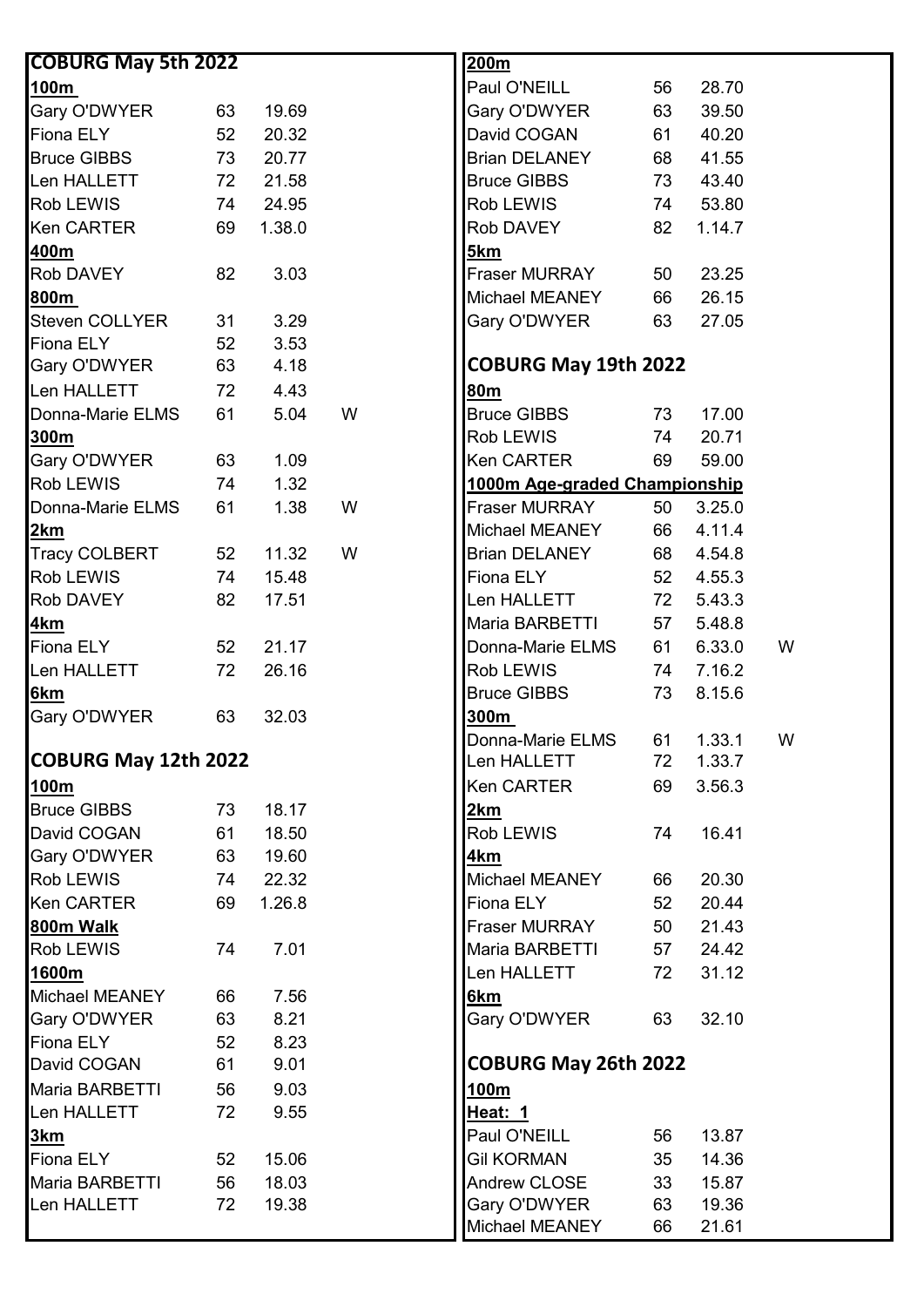| COBURG May 26th 2022 (cont) |    |        |   | DONCASTER May 2nd 2022           |           |                   |                  |             |
|-----------------------------|----|--------|---|----------------------------------|-----------|-------------------|------------------|-------------|
| <u>Heat: 2</u>              |    |        |   | 80 metres                        |           |                   |                  |             |
| <b>Andrew CLOSE</b>         | 33 | 16.23  |   | Jameson Perrine                  | (42)      | 11.04             |                  |             |
| <b>Len HALLETT</b>          | 72 | 22.26  |   | <b>Matt Scholes</b>              | (52)      | 12.46             |                  |             |
| Rob LEWIS                   | 74 | 23.48  |   | Darryl Kilmartin                 | (55)      | 13.34             |                  |             |
| Rob DAVEY                   | 82 | 34.03  |   | Jeffrey Sim                      | (59)      | 14.36             |                  |             |
| <b>Ken CARTER</b>           | 69 | 1.18.6 |   | David Armstrong                  | (66)      | 15.24             |                  |             |
| 1000m                       |    |        |   | 150 metres (estimated time)      |           |                   | ET               | Diff        |
| <b>Fiona ELY</b>            | 52 | 5.02   |   | Jameson Perrine                  | (42)      | 21.62             | 22.0             | $-0.4$      |
| 1500m                       |    |        |   | <b>Matt Scholes</b>              | (52)      | 23.62             | 22.0             | 1.6         |
| <b>Gil KORMAN</b>           | 35 | 5.21   |   | David McConnell                  | (69)      | 24.31             | 24.0             | 0.3         |
| Michael MEANEY              | 66 | 7.24   |   | Jason Merrett                    | (49)      | 25.01             | 25.0             | 0.0         |
| <b>Fraser MURRAY</b>        | 50 | 7.34   |   | <b>Graham Ford</b>               | (73)      | 26.04             | 25.0             | $1.0\,$     |
| Gary O'DWYER                | 63 | 8.00   |   | Darryl Kilmartin                 | (55)      | 26.22             | 27.0             | $-0.8$      |
| Maria BARBETTI              | 57 | 8.15   |   | Jeffrey Sim                      | (59)      | 27.38             | 26.0             | 1.4         |
| 400m                        |    |        |   | Carolyn Aughey                   | (79)      | 37.86             | 37.5             | 0.4         |
| <b>Gil KORMAN</b>           | 35 | 1.07   |   | 500 metres                       |           |                   |                  |             |
| Michael MEANEY              | 66 | 1.29   |   | Jameson Perrine                  | (42)      | 01:36.9           |                  |             |
| <b>Fraser MURRAY</b>        | 50 | 1.30   |   | Michael McLaughlin               | (53)      | 01:49.1           |                  |             |
| Gary O'DWYER                | 63 | 1.44   |   | David McConnell                  | (69)      | 01:52.8           |                  |             |
| Len HALLETT                 | 72 | 1.58   |   | Bernie McLoughlan                | (69)      | 02:01.1           |                  |             |
| <b>Rob DAVEY</b>            | 82 | 2.54   |   | Sue Kilmartin                    | (53)      | 02:06.0           |                  |             |
| <b>Ken CARTER</b>           | 69 | 5.40   |   | David Armstrong                  | (66)      | 02:16.8           |                  |             |
| <u>3km</u>                  |    |        |   | 1600 metres                      |           |                   |                  |             |
| <b>Gil KORMAN</b>           | 35 | 12.06  |   | Tom Leong                        | (80)      | 04:47.1           | (800m)           |             |
| Michael MEANEY              | 66 | 15.37  |   | Jameson Perrine                  | (42)      | 06:17.0           |                  |             |
| Len HALLETT                 | 72 | 22.22  |   | <b>Matt Scholes</b>              | (52)      | 06:19.7           |                  |             |
| 5km                         |    |        |   | Jason Merrett                    | (49)      | 06:32.6           |                  |             |
| Maria BARBETTI              | 57 | 28.50  |   | Bernie McLoughlan                | (69)      | 07:00.3           |                  |             |
| Fiona ELY                   | 52 | 45.40  | W | Sue Kilmartin                    | (53)      | 07:11.2           | (Record)         |             |
| Rob LEWIS                   | 74 | 46.02  |   | <b>Rob Sutton</b>                | (60)      | 07:21.3           |                  |             |
| <u>7km</u>                  |    |        |   | <b>Frank Prowse</b>              | (70)      | 10:50.5           | (Walk)           |             |
| <b>Fraser MURRAY</b>        | 50 | 33.55  |   | David Armstrong                  | (66)      | 11:09.4           | (Walk)           |             |
| Gary O'DWYER                | 63 | 37.27  |   |                                  |           |                   |                  |             |
|                             |    |        |   | <b>DONCASTER May 9th 2022</b>    |           |                   |                  |             |
|                             |    |        |   | Doncaster 1000 metres (handicap) |           |                   |                  |             |
|                             |    |        |   | Bernie McLoughlan                |           | $(-2.35)$ 06:43.7 | 04:08.7          | (DQ)        |
|                             |    |        |   | Michael McLaughlin               | $(-2.35)$ | 06:47.8           | 04:12.8          | (DQ)        |
|                             |    |        |   | <b>Matt Scholes</b>              |           | $(-3.30)$ 06:53.1 | 03:23.1          | (DQ)        |
|                             |    |        |   | <b>Gerald Brown</b>              | $(-1.00)$ | 06:53.2           | 05:53.2          | (DQ)        |
|                             |    |        |   | Dino Inbriano                    |           | $(-3.20)$ 06:58.4 | 03:38.4          | (Winner)    |
|                             |    |        |   | David Armstrong                  |           | $(-2.00)$ 07:00.7 | 05:00.7          |             |
|                             |    |        |   | Jason Merrett                    | $(-3.20)$ | 07:01.5           | 03:41.5          |             |
|                             |    |        |   | <b>Frank Prowse</b>              |           | Scratch 07:06.7   | 07:06.7          |             |
|                             |    |        |   | Jameson Perrine                  | $(-3.40)$ | 07:08.9           | 03:28.9          |             |
|                             |    |        |   | 100 metres (ET) heat 1           |           | <b>Actual</b>     | <b>Estimated</b> | <b>Diff</b> |
|                             |    |        |   | Jeffrey Sim                      | (59)      | 17.72             | 16.5             | 1.2         |
|                             |    |        |   | David Armstrong                  | (66)      | 19.38             | 19.0             | 0.4         |
|                             |    |        |   | <b>Barry Dorr</b>                | (83)      | 20.72             | 20.0             | 0.7         |
|                             |    |        |   | Marla Trautman                   | (49)      | 31.90             | 30.0             | 1.9         |
|                             |    |        |   |                                  |           |                   |                  |             |
|                             |    |        |   |                                  |           |                   |                  |             |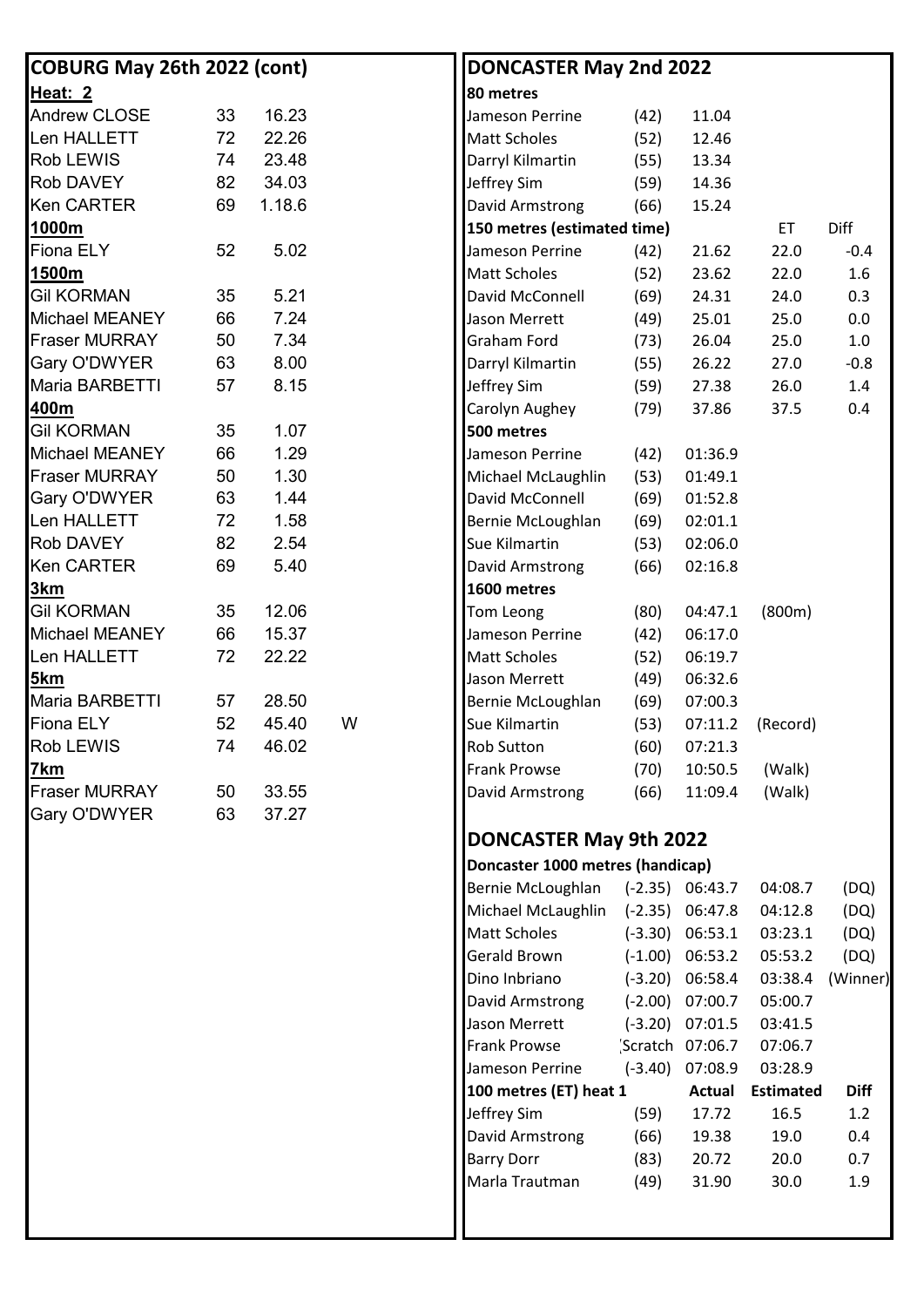| 100 metres (ET) heat 1<br><b>Diff</b><br><b>Actual Estimated</b><br>Darryl Kilmartin<br>(55)<br>3.81<br>Jameson Perrine<br>13.86<br>13.5<br>0.4<br><b>Matt Scholes</b><br>3.80<br>(42)<br>(52)<br>Jason Merrett<br>(49)<br>16.45<br>16.4<br>0.1<br>Bernie McLoughlan<br>(69)<br>3.27<br><b>Phil Rosevear</b><br>(72)<br>16.68<br>16.5<br>0.2<br>David Armstrong<br>(66)<br>2.90<br>David McConnell<br>David McConnell<br>(69)<br>17.48<br>17.0<br>0.5<br>(69)<br>2.86<br><b>Matt Scholes</b><br>(52)<br>19.26<br>15.0<br>4.3<br>Sue Kilmartin<br>1.84<br>(53)<br>60 metres<br>Tom Leong<br>1.77<br>(80)<br><b>Matt Scholes</b><br><b>Barry Dorr</b><br>1.70<br>(52)<br>9.54<br>(83)<br><b>Javelin Throw</b><br>Jameson Perrine<br>(42)<br>9.56<br>(70 metres)<br><b>Matt Scholes</b><br><b>Graham Ford</b><br>10.08<br>22.74<br>(73)<br>(52)<br>Darryl Kilmartin<br><b>Phil Rosevear</b><br>10.32<br>(55)<br>22.28<br>(72)<br>Jeffrey Sim<br>(59)<br>10.42<br>David Armstrong<br>17.30<br>(66)<br>(83)<br>David McConnell<br><b>Barry Dorr</b><br>10.44<br>(50 metres)<br>(69)<br>17.01<br>Bernie McLoughlan<br>(69)<br>10.62<br><b>Barry Dorr</b><br>16.74<br>(83)<br>400 metres (age-graded)<br>Bernie McLoughlan<br>(69)<br>15.61<br>David McConnell<br><b>Frank Prowse</b><br>57.54<br>$(-85)$<br>(70)<br>15.28<br><b>Graham Ford</b><br>$(-102)$<br>Sue Kilmartin<br>14.03<br>58.48<br>(53)<br>Bernie McLoughlan<br>$(-85)$<br>Tom Leong<br>(80)<br>12.23<br>59.40<br>200 metres heat 1<br><b>Phil Rosevear</b><br>$(-102)$<br>64.12<br><b>Barry Dorr</b><br>64.36<br>David Armstrong<br>39.04<br>$(-142)$<br>(66)<br><b>Matt Scholes</b><br>67.12<br><b>Barry Dorr</b><br>(83)<br>43.68<br>(scratch)<br>70.66<br>(80)<br>47.08<br>Michael McLaughlin<br>$(-40)$<br>Tom Leong<br>200 metres heat 2<br>Jeffrey Sim<br>$(-54)$<br>72.84<br><b>Matt Scholes</b><br>73.78<br>29.34<br>Jameson Perrine<br>$(-13)$<br>(52)<br><b>Gerald Brown</b><br>3000 metres<br>(59)<br>31.02<br>Darryl Kilmartin<br>Dino Inbriano<br>11:03.6 (Record)<br>(55)<br>(47)<br>31.28<br>12:58.8<br>Bernie McLoughlan<br>Jason Merrett<br>(49)<br>(69)<br>33.78<br>David McConnell<br><b>Frank Prowse</b><br>13:24.0<br>2000 walk<br>(69)<br>35.78<br>(70)<br><b>Discus</b><br><b>Rob Sutton</b><br>(60)<br>13:45.2<br>Bernie McLoughlan<br>(69)<br>14:09.5<br>David McConnell<br>(69)<br>23.13<br><b>Matt Scholes</b><br>David Armstrong<br>(66)<br>14:30.9 2000 walk<br>(52)<br>21.64<br>Bernie McLoughlan<br>(69)<br>18.78<br>DONCASTER May 16th 2022<br>Darryl Kilmartin<br>18.63<br>(55)<br>100 metres<br>David Armstrong<br>(66)<br>16.84<br>Darryl Kilmartin<br>15.44<br><b>Frank Prowse</b><br>15.91<br>(55)<br>(70)<br><b>Andrew Close</b><br>(33)<br>16.07<br>Tom Leong<br>(80)<br>15.21<br><b>Graham Ford</b><br><b>Barry Dorr</b><br>(73)<br>16.64<br>(83)<br>12.52<br>David McConnell<br>400 metres<br>(69)<br>18.42<br><b>Matt Scholes</b><br>David Armstrong<br>19.20<br>67.4<br>(66)<br>(52)<br>Michael McLaughlin<br><b>Gerald Brown</b><br>(59)<br>20.74<br>76.6<br>(53)<br>Jason Merrett<br><b>Barry Dorr</b><br>(83)<br>21.25<br>(49)<br>77.1<br>Gerald Brown<br>83.6<br>(59)<br>DONCASTER May 23rd 2022<br>Sue Kilmartin<br>96.4<br>(53)<br>100 metres<br><b>Shot Put</b><br><b>Gerald Brown</b><br>15.46<br><b>Barry Dorr</b><br>(59)<br>(83)<br>7.38<br>Record<br>Jeffrey Sim<br>17.00<br>Tom Leong<br>5.80<br>(59)<br>(80)<br>Carla Sutton<br>20.46<br>Sue Kilmartin<br>5.05<br>(45)<br>(53)<br>1500 metres<br>Sue Kilmartin<br>22.00<br>(53)<br>800 metres<br>06:06.1<br>Jason Merrett<br>(49)<br>Sue Kilmartin<br>(53)<br>03:24.9<br>Bernie McLoughlan<br>(69)<br>06:29.5 | DONCASTER May 9th 2022 (cont) |  |  | <b>Long Jump</b> | Age |  |
|----------------------------------------------------------------------------------------------------------------------------------------------------------------------------------------------------------------------------------------------------------------------------------------------------------------------------------------------------------------------------------------------------------------------------------------------------------------------------------------------------------------------------------------------------------------------------------------------------------------------------------------------------------------------------------------------------------------------------------------------------------------------------------------------------------------------------------------------------------------------------------------------------------------------------------------------------------------------------------------------------------------------------------------------------------------------------------------------------------------------------------------------------------------------------------------------------------------------------------------------------------------------------------------------------------------------------------------------------------------------------------------------------------------------------------------------------------------------------------------------------------------------------------------------------------------------------------------------------------------------------------------------------------------------------------------------------------------------------------------------------------------------------------------------------------------------------------------------------------------------------------------------------------------------------------------------------------------------------------------------------------------------------------------------------------------------------------------------------------------------------------------------------------------------------------------------------------------------------------------------------------------------------------------------------------------------------------------------------------------------------------------------------------------------------------------------------------------------------------------------------------------------------------------------------------------------------------------------------------------------------------------------------------------------------------------------------------------------------------------------------------------------------------------------------------------------------------------------------------------------------------------------------------------------------------------------------------------------------------------------------------------------------------------------------------------------------------------------------------------------------------------------------------------------------------------------------------------------------------------------------------------------------------------------------------------------------------------------------------------------------------------------------------------------------------------------------------------------------------------------------------------------------------------------------------------------------------------------------------------------------------------------------------------------------------|-------------------------------|--|--|------------------|-----|--|
|                                                                                                                                                                                                                                                                                                                                                                                                                                                                                                                                                                                                                                                                                                                                                                                                                                                                                                                                                                                                                                                                                                                                                                                                                                                                                                                                                                                                                                                                                                                                                                                                                                                                                                                                                                                                                                                                                                                                                                                                                                                                                                                                                                                                                                                                                                                                                                                                                                                                                                                                                                                                                                                                                                                                                                                                                                                                                                                                                                                                                                                                                                                                                                                                                                                                                                                                                                                                                                                                                                                                                                                                                                                                                  |                               |  |  |                  |     |  |
|                                                                                                                                                                                                                                                                                                                                                                                                                                                                                                                                                                                                                                                                                                                                                                                                                                                                                                                                                                                                                                                                                                                                                                                                                                                                                                                                                                                                                                                                                                                                                                                                                                                                                                                                                                                                                                                                                                                                                                                                                                                                                                                                                                                                                                                                                                                                                                                                                                                                                                                                                                                                                                                                                                                                                                                                                                                                                                                                                                                                                                                                                                                                                                                                                                                                                                                                                                                                                                                                                                                                                                                                                                                                                  |                               |  |  |                  |     |  |
|                                                                                                                                                                                                                                                                                                                                                                                                                                                                                                                                                                                                                                                                                                                                                                                                                                                                                                                                                                                                                                                                                                                                                                                                                                                                                                                                                                                                                                                                                                                                                                                                                                                                                                                                                                                                                                                                                                                                                                                                                                                                                                                                                                                                                                                                                                                                                                                                                                                                                                                                                                                                                                                                                                                                                                                                                                                                                                                                                                                                                                                                                                                                                                                                                                                                                                                                                                                                                                                                                                                                                                                                                                                                                  |                               |  |  |                  |     |  |
|                                                                                                                                                                                                                                                                                                                                                                                                                                                                                                                                                                                                                                                                                                                                                                                                                                                                                                                                                                                                                                                                                                                                                                                                                                                                                                                                                                                                                                                                                                                                                                                                                                                                                                                                                                                                                                                                                                                                                                                                                                                                                                                                                                                                                                                                                                                                                                                                                                                                                                                                                                                                                                                                                                                                                                                                                                                                                                                                                                                                                                                                                                                                                                                                                                                                                                                                                                                                                                                                                                                                                                                                                                                                                  |                               |  |  |                  |     |  |
|                                                                                                                                                                                                                                                                                                                                                                                                                                                                                                                                                                                                                                                                                                                                                                                                                                                                                                                                                                                                                                                                                                                                                                                                                                                                                                                                                                                                                                                                                                                                                                                                                                                                                                                                                                                                                                                                                                                                                                                                                                                                                                                                                                                                                                                                                                                                                                                                                                                                                                                                                                                                                                                                                                                                                                                                                                                                                                                                                                                                                                                                                                                                                                                                                                                                                                                                                                                                                                                                                                                                                                                                                                                                                  |                               |  |  |                  |     |  |
|                                                                                                                                                                                                                                                                                                                                                                                                                                                                                                                                                                                                                                                                                                                                                                                                                                                                                                                                                                                                                                                                                                                                                                                                                                                                                                                                                                                                                                                                                                                                                                                                                                                                                                                                                                                                                                                                                                                                                                                                                                                                                                                                                                                                                                                                                                                                                                                                                                                                                                                                                                                                                                                                                                                                                                                                                                                                                                                                                                                                                                                                                                                                                                                                                                                                                                                                                                                                                                                                                                                                                                                                                                                                                  |                               |  |  |                  |     |  |
|                                                                                                                                                                                                                                                                                                                                                                                                                                                                                                                                                                                                                                                                                                                                                                                                                                                                                                                                                                                                                                                                                                                                                                                                                                                                                                                                                                                                                                                                                                                                                                                                                                                                                                                                                                                                                                                                                                                                                                                                                                                                                                                                                                                                                                                                                                                                                                                                                                                                                                                                                                                                                                                                                                                                                                                                                                                                                                                                                                                                                                                                                                                                                                                                                                                                                                                                                                                                                                                                                                                                                                                                                                                                                  |                               |  |  |                  |     |  |
|                                                                                                                                                                                                                                                                                                                                                                                                                                                                                                                                                                                                                                                                                                                                                                                                                                                                                                                                                                                                                                                                                                                                                                                                                                                                                                                                                                                                                                                                                                                                                                                                                                                                                                                                                                                                                                                                                                                                                                                                                                                                                                                                                                                                                                                                                                                                                                                                                                                                                                                                                                                                                                                                                                                                                                                                                                                                                                                                                                                                                                                                                                                                                                                                                                                                                                                                                                                                                                                                                                                                                                                                                                                                                  |                               |  |  |                  |     |  |
|                                                                                                                                                                                                                                                                                                                                                                                                                                                                                                                                                                                                                                                                                                                                                                                                                                                                                                                                                                                                                                                                                                                                                                                                                                                                                                                                                                                                                                                                                                                                                                                                                                                                                                                                                                                                                                                                                                                                                                                                                                                                                                                                                                                                                                                                                                                                                                                                                                                                                                                                                                                                                                                                                                                                                                                                                                                                                                                                                                                                                                                                                                                                                                                                                                                                                                                                                                                                                                                                                                                                                                                                                                                                                  |                               |  |  |                  |     |  |
|                                                                                                                                                                                                                                                                                                                                                                                                                                                                                                                                                                                                                                                                                                                                                                                                                                                                                                                                                                                                                                                                                                                                                                                                                                                                                                                                                                                                                                                                                                                                                                                                                                                                                                                                                                                                                                                                                                                                                                                                                                                                                                                                                                                                                                                                                                                                                                                                                                                                                                                                                                                                                                                                                                                                                                                                                                                                                                                                                                                                                                                                                                                                                                                                                                                                                                                                                                                                                                                                                                                                                                                                                                                                                  |                               |  |  |                  |     |  |
|                                                                                                                                                                                                                                                                                                                                                                                                                                                                                                                                                                                                                                                                                                                                                                                                                                                                                                                                                                                                                                                                                                                                                                                                                                                                                                                                                                                                                                                                                                                                                                                                                                                                                                                                                                                                                                                                                                                                                                                                                                                                                                                                                                                                                                                                                                                                                                                                                                                                                                                                                                                                                                                                                                                                                                                                                                                                                                                                                                                                                                                                                                                                                                                                                                                                                                                                                                                                                                                                                                                                                                                                                                                                                  |                               |  |  |                  |     |  |
|                                                                                                                                                                                                                                                                                                                                                                                                                                                                                                                                                                                                                                                                                                                                                                                                                                                                                                                                                                                                                                                                                                                                                                                                                                                                                                                                                                                                                                                                                                                                                                                                                                                                                                                                                                                                                                                                                                                                                                                                                                                                                                                                                                                                                                                                                                                                                                                                                                                                                                                                                                                                                                                                                                                                                                                                                                                                                                                                                                                                                                                                                                                                                                                                                                                                                                                                                                                                                                                                                                                                                                                                                                                                                  |                               |  |  |                  |     |  |
|                                                                                                                                                                                                                                                                                                                                                                                                                                                                                                                                                                                                                                                                                                                                                                                                                                                                                                                                                                                                                                                                                                                                                                                                                                                                                                                                                                                                                                                                                                                                                                                                                                                                                                                                                                                                                                                                                                                                                                                                                                                                                                                                                                                                                                                                                                                                                                                                                                                                                                                                                                                                                                                                                                                                                                                                                                                                                                                                                                                                                                                                                                                                                                                                                                                                                                                                                                                                                                                                                                                                                                                                                                                                                  |                               |  |  |                  |     |  |
|                                                                                                                                                                                                                                                                                                                                                                                                                                                                                                                                                                                                                                                                                                                                                                                                                                                                                                                                                                                                                                                                                                                                                                                                                                                                                                                                                                                                                                                                                                                                                                                                                                                                                                                                                                                                                                                                                                                                                                                                                                                                                                                                                                                                                                                                                                                                                                                                                                                                                                                                                                                                                                                                                                                                                                                                                                                                                                                                                                                                                                                                                                                                                                                                                                                                                                                                                                                                                                                                                                                                                                                                                                                                                  |                               |  |  |                  |     |  |
|                                                                                                                                                                                                                                                                                                                                                                                                                                                                                                                                                                                                                                                                                                                                                                                                                                                                                                                                                                                                                                                                                                                                                                                                                                                                                                                                                                                                                                                                                                                                                                                                                                                                                                                                                                                                                                                                                                                                                                                                                                                                                                                                                                                                                                                                                                                                                                                                                                                                                                                                                                                                                                                                                                                                                                                                                                                                                                                                                                                                                                                                                                                                                                                                                                                                                                                                                                                                                                                                                                                                                                                                                                                                                  |                               |  |  |                  |     |  |
|                                                                                                                                                                                                                                                                                                                                                                                                                                                                                                                                                                                                                                                                                                                                                                                                                                                                                                                                                                                                                                                                                                                                                                                                                                                                                                                                                                                                                                                                                                                                                                                                                                                                                                                                                                                                                                                                                                                                                                                                                                                                                                                                                                                                                                                                                                                                                                                                                                                                                                                                                                                                                                                                                                                                                                                                                                                                                                                                                                                                                                                                                                                                                                                                                                                                                                                                                                                                                                                                                                                                                                                                                                                                                  |                               |  |  |                  |     |  |
|                                                                                                                                                                                                                                                                                                                                                                                                                                                                                                                                                                                                                                                                                                                                                                                                                                                                                                                                                                                                                                                                                                                                                                                                                                                                                                                                                                                                                                                                                                                                                                                                                                                                                                                                                                                                                                                                                                                                                                                                                                                                                                                                                                                                                                                                                                                                                                                                                                                                                                                                                                                                                                                                                                                                                                                                                                                                                                                                                                                                                                                                                                                                                                                                                                                                                                                                                                                                                                                                                                                                                                                                                                                                                  |                               |  |  |                  |     |  |
|                                                                                                                                                                                                                                                                                                                                                                                                                                                                                                                                                                                                                                                                                                                                                                                                                                                                                                                                                                                                                                                                                                                                                                                                                                                                                                                                                                                                                                                                                                                                                                                                                                                                                                                                                                                                                                                                                                                                                                                                                                                                                                                                                                                                                                                                                                                                                                                                                                                                                                                                                                                                                                                                                                                                                                                                                                                                                                                                                                                                                                                                                                                                                                                                                                                                                                                                                                                                                                                                                                                                                                                                                                                                                  |                               |  |  |                  |     |  |
|                                                                                                                                                                                                                                                                                                                                                                                                                                                                                                                                                                                                                                                                                                                                                                                                                                                                                                                                                                                                                                                                                                                                                                                                                                                                                                                                                                                                                                                                                                                                                                                                                                                                                                                                                                                                                                                                                                                                                                                                                                                                                                                                                                                                                                                                                                                                                                                                                                                                                                                                                                                                                                                                                                                                                                                                                                                                                                                                                                                                                                                                                                                                                                                                                                                                                                                                                                                                                                                                                                                                                                                                                                                                                  |                               |  |  |                  |     |  |
|                                                                                                                                                                                                                                                                                                                                                                                                                                                                                                                                                                                                                                                                                                                                                                                                                                                                                                                                                                                                                                                                                                                                                                                                                                                                                                                                                                                                                                                                                                                                                                                                                                                                                                                                                                                                                                                                                                                                                                                                                                                                                                                                                                                                                                                                                                                                                                                                                                                                                                                                                                                                                                                                                                                                                                                                                                                                                                                                                                                                                                                                                                                                                                                                                                                                                                                                                                                                                                                                                                                                                                                                                                                                                  |                               |  |  |                  |     |  |
|                                                                                                                                                                                                                                                                                                                                                                                                                                                                                                                                                                                                                                                                                                                                                                                                                                                                                                                                                                                                                                                                                                                                                                                                                                                                                                                                                                                                                                                                                                                                                                                                                                                                                                                                                                                                                                                                                                                                                                                                                                                                                                                                                                                                                                                                                                                                                                                                                                                                                                                                                                                                                                                                                                                                                                                                                                                                                                                                                                                                                                                                                                                                                                                                                                                                                                                                                                                                                                                                                                                                                                                                                                                                                  |                               |  |  |                  |     |  |
|                                                                                                                                                                                                                                                                                                                                                                                                                                                                                                                                                                                                                                                                                                                                                                                                                                                                                                                                                                                                                                                                                                                                                                                                                                                                                                                                                                                                                                                                                                                                                                                                                                                                                                                                                                                                                                                                                                                                                                                                                                                                                                                                                                                                                                                                                                                                                                                                                                                                                                                                                                                                                                                                                                                                                                                                                                                                                                                                                                                                                                                                                                                                                                                                                                                                                                                                                                                                                                                                                                                                                                                                                                                                                  |                               |  |  |                  |     |  |
|                                                                                                                                                                                                                                                                                                                                                                                                                                                                                                                                                                                                                                                                                                                                                                                                                                                                                                                                                                                                                                                                                                                                                                                                                                                                                                                                                                                                                                                                                                                                                                                                                                                                                                                                                                                                                                                                                                                                                                                                                                                                                                                                                                                                                                                                                                                                                                                                                                                                                                                                                                                                                                                                                                                                                                                                                                                                                                                                                                                                                                                                                                                                                                                                                                                                                                                                                                                                                                                                                                                                                                                                                                                                                  |                               |  |  |                  |     |  |
|                                                                                                                                                                                                                                                                                                                                                                                                                                                                                                                                                                                                                                                                                                                                                                                                                                                                                                                                                                                                                                                                                                                                                                                                                                                                                                                                                                                                                                                                                                                                                                                                                                                                                                                                                                                                                                                                                                                                                                                                                                                                                                                                                                                                                                                                                                                                                                                                                                                                                                                                                                                                                                                                                                                                                                                                                                                                                                                                                                                                                                                                                                                                                                                                                                                                                                                                                                                                                                                                                                                                                                                                                                                                                  |                               |  |  |                  |     |  |
|                                                                                                                                                                                                                                                                                                                                                                                                                                                                                                                                                                                                                                                                                                                                                                                                                                                                                                                                                                                                                                                                                                                                                                                                                                                                                                                                                                                                                                                                                                                                                                                                                                                                                                                                                                                                                                                                                                                                                                                                                                                                                                                                                                                                                                                                                                                                                                                                                                                                                                                                                                                                                                                                                                                                                                                                                                                                                                                                                                                                                                                                                                                                                                                                                                                                                                                                                                                                                                                                                                                                                                                                                                                                                  |                               |  |  |                  |     |  |
|                                                                                                                                                                                                                                                                                                                                                                                                                                                                                                                                                                                                                                                                                                                                                                                                                                                                                                                                                                                                                                                                                                                                                                                                                                                                                                                                                                                                                                                                                                                                                                                                                                                                                                                                                                                                                                                                                                                                                                                                                                                                                                                                                                                                                                                                                                                                                                                                                                                                                                                                                                                                                                                                                                                                                                                                                                                                                                                                                                                                                                                                                                                                                                                                                                                                                                                                                                                                                                                                                                                                                                                                                                                                                  |                               |  |  |                  |     |  |
|                                                                                                                                                                                                                                                                                                                                                                                                                                                                                                                                                                                                                                                                                                                                                                                                                                                                                                                                                                                                                                                                                                                                                                                                                                                                                                                                                                                                                                                                                                                                                                                                                                                                                                                                                                                                                                                                                                                                                                                                                                                                                                                                                                                                                                                                                                                                                                                                                                                                                                                                                                                                                                                                                                                                                                                                                                                                                                                                                                                                                                                                                                                                                                                                                                                                                                                                                                                                                                                                                                                                                                                                                                                                                  |                               |  |  |                  |     |  |
|                                                                                                                                                                                                                                                                                                                                                                                                                                                                                                                                                                                                                                                                                                                                                                                                                                                                                                                                                                                                                                                                                                                                                                                                                                                                                                                                                                                                                                                                                                                                                                                                                                                                                                                                                                                                                                                                                                                                                                                                                                                                                                                                                                                                                                                                                                                                                                                                                                                                                                                                                                                                                                                                                                                                                                                                                                                                                                                                                                                                                                                                                                                                                                                                                                                                                                                                                                                                                                                                                                                                                                                                                                                                                  |                               |  |  |                  |     |  |
|                                                                                                                                                                                                                                                                                                                                                                                                                                                                                                                                                                                                                                                                                                                                                                                                                                                                                                                                                                                                                                                                                                                                                                                                                                                                                                                                                                                                                                                                                                                                                                                                                                                                                                                                                                                                                                                                                                                                                                                                                                                                                                                                                                                                                                                                                                                                                                                                                                                                                                                                                                                                                                                                                                                                                                                                                                                                                                                                                                                                                                                                                                                                                                                                                                                                                                                                                                                                                                                                                                                                                                                                                                                                                  |                               |  |  |                  |     |  |
|                                                                                                                                                                                                                                                                                                                                                                                                                                                                                                                                                                                                                                                                                                                                                                                                                                                                                                                                                                                                                                                                                                                                                                                                                                                                                                                                                                                                                                                                                                                                                                                                                                                                                                                                                                                                                                                                                                                                                                                                                                                                                                                                                                                                                                                                                                                                                                                                                                                                                                                                                                                                                                                                                                                                                                                                                                                                                                                                                                                                                                                                                                                                                                                                                                                                                                                                                                                                                                                                                                                                                                                                                                                                                  |                               |  |  |                  |     |  |
|                                                                                                                                                                                                                                                                                                                                                                                                                                                                                                                                                                                                                                                                                                                                                                                                                                                                                                                                                                                                                                                                                                                                                                                                                                                                                                                                                                                                                                                                                                                                                                                                                                                                                                                                                                                                                                                                                                                                                                                                                                                                                                                                                                                                                                                                                                                                                                                                                                                                                                                                                                                                                                                                                                                                                                                                                                                                                                                                                                                                                                                                                                                                                                                                                                                                                                                                                                                                                                                                                                                                                                                                                                                                                  |                               |  |  |                  |     |  |
|                                                                                                                                                                                                                                                                                                                                                                                                                                                                                                                                                                                                                                                                                                                                                                                                                                                                                                                                                                                                                                                                                                                                                                                                                                                                                                                                                                                                                                                                                                                                                                                                                                                                                                                                                                                                                                                                                                                                                                                                                                                                                                                                                                                                                                                                                                                                                                                                                                                                                                                                                                                                                                                                                                                                                                                                                                                                                                                                                                                                                                                                                                                                                                                                                                                                                                                                                                                                                                                                                                                                                                                                                                                                                  |                               |  |  |                  |     |  |
|                                                                                                                                                                                                                                                                                                                                                                                                                                                                                                                                                                                                                                                                                                                                                                                                                                                                                                                                                                                                                                                                                                                                                                                                                                                                                                                                                                                                                                                                                                                                                                                                                                                                                                                                                                                                                                                                                                                                                                                                                                                                                                                                                                                                                                                                                                                                                                                                                                                                                                                                                                                                                                                                                                                                                                                                                                                                                                                                                                                                                                                                                                                                                                                                                                                                                                                                                                                                                                                                                                                                                                                                                                                                                  |                               |  |  |                  |     |  |
|                                                                                                                                                                                                                                                                                                                                                                                                                                                                                                                                                                                                                                                                                                                                                                                                                                                                                                                                                                                                                                                                                                                                                                                                                                                                                                                                                                                                                                                                                                                                                                                                                                                                                                                                                                                                                                                                                                                                                                                                                                                                                                                                                                                                                                                                                                                                                                                                                                                                                                                                                                                                                                                                                                                                                                                                                                                                                                                                                                                                                                                                                                                                                                                                                                                                                                                                                                                                                                                                                                                                                                                                                                                                                  |                               |  |  |                  |     |  |
|                                                                                                                                                                                                                                                                                                                                                                                                                                                                                                                                                                                                                                                                                                                                                                                                                                                                                                                                                                                                                                                                                                                                                                                                                                                                                                                                                                                                                                                                                                                                                                                                                                                                                                                                                                                                                                                                                                                                                                                                                                                                                                                                                                                                                                                                                                                                                                                                                                                                                                                                                                                                                                                                                                                                                                                                                                                                                                                                                                                                                                                                                                                                                                                                                                                                                                                                                                                                                                                                                                                                                                                                                                                                                  |                               |  |  |                  |     |  |
|                                                                                                                                                                                                                                                                                                                                                                                                                                                                                                                                                                                                                                                                                                                                                                                                                                                                                                                                                                                                                                                                                                                                                                                                                                                                                                                                                                                                                                                                                                                                                                                                                                                                                                                                                                                                                                                                                                                                                                                                                                                                                                                                                                                                                                                                                                                                                                                                                                                                                                                                                                                                                                                                                                                                                                                                                                                                                                                                                                                                                                                                                                                                                                                                                                                                                                                                                                                                                                                                                                                                                                                                                                                                                  |                               |  |  |                  |     |  |
|                                                                                                                                                                                                                                                                                                                                                                                                                                                                                                                                                                                                                                                                                                                                                                                                                                                                                                                                                                                                                                                                                                                                                                                                                                                                                                                                                                                                                                                                                                                                                                                                                                                                                                                                                                                                                                                                                                                                                                                                                                                                                                                                                                                                                                                                                                                                                                                                                                                                                                                                                                                                                                                                                                                                                                                                                                                                                                                                                                                                                                                                                                                                                                                                                                                                                                                                                                                                                                                                                                                                                                                                                                                                                  |                               |  |  |                  |     |  |
|                                                                                                                                                                                                                                                                                                                                                                                                                                                                                                                                                                                                                                                                                                                                                                                                                                                                                                                                                                                                                                                                                                                                                                                                                                                                                                                                                                                                                                                                                                                                                                                                                                                                                                                                                                                                                                                                                                                                                                                                                                                                                                                                                                                                                                                                                                                                                                                                                                                                                                                                                                                                                                                                                                                                                                                                                                                                                                                                                                                                                                                                                                                                                                                                                                                                                                                                                                                                                                                                                                                                                                                                                                                                                  |                               |  |  |                  |     |  |
|                                                                                                                                                                                                                                                                                                                                                                                                                                                                                                                                                                                                                                                                                                                                                                                                                                                                                                                                                                                                                                                                                                                                                                                                                                                                                                                                                                                                                                                                                                                                                                                                                                                                                                                                                                                                                                                                                                                                                                                                                                                                                                                                                                                                                                                                                                                                                                                                                                                                                                                                                                                                                                                                                                                                                                                                                                                                                                                                                                                                                                                                                                                                                                                                                                                                                                                                                                                                                                                                                                                                                                                                                                                                                  |                               |  |  |                  |     |  |
|                                                                                                                                                                                                                                                                                                                                                                                                                                                                                                                                                                                                                                                                                                                                                                                                                                                                                                                                                                                                                                                                                                                                                                                                                                                                                                                                                                                                                                                                                                                                                                                                                                                                                                                                                                                                                                                                                                                                                                                                                                                                                                                                                                                                                                                                                                                                                                                                                                                                                                                                                                                                                                                                                                                                                                                                                                                                                                                                                                                                                                                                                                                                                                                                                                                                                                                                                                                                                                                                                                                                                                                                                                                                                  |                               |  |  |                  |     |  |
|                                                                                                                                                                                                                                                                                                                                                                                                                                                                                                                                                                                                                                                                                                                                                                                                                                                                                                                                                                                                                                                                                                                                                                                                                                                                                                                                                                                                                                                                                                                                                                                                                                                                                                                                                                                                                                                                                                                                                                                                                                                                                                                                                                                                                                                                                                                                                                                                                                                                                                                                                                                                                                                                                                                                                                                                                                                                                                                                                                                                                                                                                                                                                                                                                                                                                                                                                                                                                                                                                                                                                                                                                                                                                  |                               |  |  |                  |     |  |
|                                                                                                                                                                                                                                                                                                                                                                                                                                                                                                                                                                                                                                                                                                                                                                                                                                                                                                                                                                                                                                                                                                                                                                                                                                                                                                                                                                                                                                                                                                                                                                                                                                                                                                                                                                                                                                                                                                                                                                                                                                                                                                                                                                                                                                                                                                                                                                                                                                                                                                                                                                                                                                                                                                                                                                                                                                                                                                                                                                                                                                                                                                                                                                                                                                                                                                                                                                                                                                                                                                                                                                                                                                                                                  |                               |  |  |                  |     |  |
|                                                                                                                                                                                                                                                                                                                                                                                                                                                                                                                                                                                                                                                                                                                                                                                                                                                                                                                                                                                                                                                                                                                                                                                                                                                                                                                                                                                                                                                                                                                                                                                                                                                                                                                                                                                                                                                                                                                                                                                                                                                                                                                                                                                                                                                                                                                                                                                                                                                                                                                                                                                                                                                                                                                                                                                                                                                                                                                                                                                                                                                                                                                                                                                                                                                                                                                                                                                                                                                                                                                                                                                                                                                                                  |                               |  |  |                  |     |  |
|                                                                                                                                                                                                                                                                                                                                                                                                                                                                                                                                                                                                                                                                                                                                                                                                                                                                                                                                                                                                                                                                                                                                                                                                                                                                                                                                                                                                                                                                                                                                                                                                                                                                                                                                                                                                                                                                                                                                                                                                                                                                                                                                                                                                                                                                                                                                                                                                                                                                                                                                                                                                                                                                                                                                                                                                                                                                                                                                                                                                                                                                                                                                                                                                                                                                                                                                                                                                                                                                                                                                                                                                                                                                                  |                               |  |  |                  |     |  |
|                                                                                                                                                                                                                                                                                                                                                                                                                                                                                                                                                                                                                                                                                                                                                                                                                                                                                                                                                                                                                                                                                                                                                                                                                                                                                                                                                                                                                                                                                                                                                                                                                                                                                                                                                                                                                                                                                                                                                                                                                                                                                                                                                                                                                                                                                                                                                                                                                                                                                                                                                                                                                                                                                                                                                                                                                                                                                                                                                                                                                                                                                                                                                                                                                                                                                                                                                                                                                                                                                                                                                                                                                                                                                  |                               |  |  |                  |     |  |
|                                                                                                                                                                                                                                                                                                                                                                                                                                                                                                                                                                                                                                                                                                                                                                                                                                                                                                                                                                                                                                                                                                                                                                                                                                                                                                                                                                                                                                                                                                                                                                                                                                                                                                                                                                                                                                                                                                                                                                                                                                                                                                                                                                                                                                                                                                                                                                                                                                                                                                                                                                                                                                                                                                                                                                                                                                                                                                                                                                                                                                                                                                                                                                                                                                                                                                                                                                                                                                                                                                                                                                                                                                                                                  |                               |  |  |                  |     |  |
|                                                                                                                                                                                                                                                                                                                                                                                                                                                                                                                                                                                                                                                                                                                                                                                                                                                                                                                                                                                                                                                                                                                                                                                                                                                                                                                                                                                                                                                                                                                                                                                                                                                                                                                                                                                                                                                                                                                                                                                                                                                                                                                                                                                                                                                                                                                                                                                                                                                                                                                                                                                                                                                                                                                                                                                                                                                                                                                                                                                                                                                                                                                                                                                                                                                                                                                                                                                                                                                                                                                                                                                                                                                                                  |                               |  |  |                  |     |  |
|                                                                                                                                                                                                                                                                                                                                                                                                                                                                                                                                                                                                                                                                                                                                                                                                                                                                                                                                                                                                                                                                                                                                                                                                                                                                                                                                                                                                                                                                                                                                                                                                                                                                                                                                                                                                                                                                                                                                                                                                                                                                                                                                                                                                                                                                                                                                                                                                                                                                                                                                                                                                                                                                                                                                                                                                                                                                                                                                                                                                                                                                                                                                                                                                                                                                                                                                                                                                                                                                                                                                                                                                                                                                                  |                               |  |  |                  |     |  |
|                                                                                                                                                                                                                                                                                                                                                                                                                                                                                                                                                                                                                                                                                                                                                                                                                                                                                                                                                                                                                                                                                                                                                                                                                                                                                                                                                                                                                                                                                                                                                                                                                                                                                                                                                                                                                                                                                                                                                                                                                                                                                                                                                                                                                                                                                                                                                                                                                                                                                                                                                                                                                                                                                                                                                                                                                                                                                                                                                                                                                                                                                                                                                                                                                                                                                                                                                                                                                                                                                                                                                                                                                                                                                  |                               |  |  |                  |     |  |
|                                                                                                                                                                                                                                                                                                                                                                                                                                                                                                                                                                                                                                                                                                                                                                                                                                                                                                                                                                                                                                                                                                                                                                                                                                                                                                                                                                                                                                                                                                                                                                                                                                                                                                                                                                                                                                                                                                                                                                                                                                                                                                                                                                                                                                                                                                                                                                                                                                                                                                                                                                                                                                                                                                                                                                                                                                                                                                                                                                                                                                                                                                                                                                                                                                                                                                                                                                                                                                                                                                                                                                                                                                                                                  |                               |  |  |                  |     |  |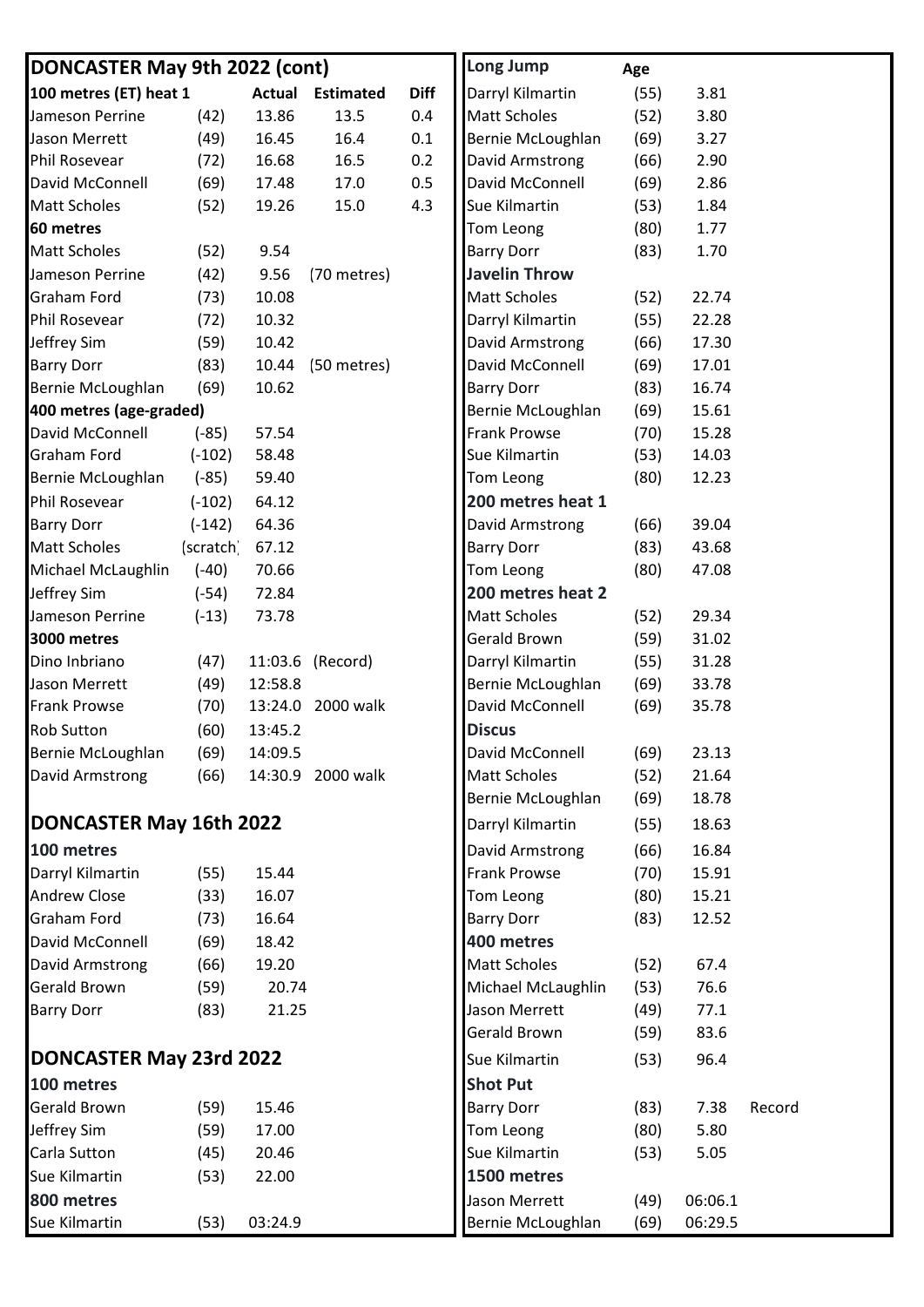| DONCASTER May 23rd 2022 (cont)                                                      |          |         |                      |      | <b>EAST BURWOOD May 5th 2022</b> |        |              |             |
|-------------------------------------------------------------------------------------|----------|---------|----------------------|------|----------------------------------|--------|--------------|-------------|
| Darryl Kilmartin                                                                    | (55)     | 07:04.0 |                      |      | 60 METRE SPRINT                  |        |              |             |
| David McConnell                                                                     | (69)     | 07:20.0 |                      |      | <u> Heat 1:</u>                  |        |              |             |
| <b>Frank Prowse</b>                                                                 | (70)     | 09:21.0 | (walk)               |      | <b>Bernie McLOUGHLAN</b>         | 69     | 9.9          |             |
| Tom Leong                                                                           | (80)     | 10:35.0 |                      |      | Donna CLARKE                     | 68     | 10.4         |             |
| Results of the pentathlon:                                                          |          |         |                      |      | Ann HOLCOMBE                     | 74     | 11.4         |             |
| 1st Bernie McLoughlan (69) 1946                                                     |          |         |                      |      | <b>Andrew FRASER</b>             | 80     | 13.2         |             |
| LJ 3.27 (375) Jav 15.61 (221) 200 33.78 (444) Discus 18.78 (307) 1500 6:29.5 (599)  |          |         |                      |      | <b>Shirley COPPOCK</b>           | 86     | 14.1         |             |
| 2nd Darryl Kilmartin (55) 1700                                                      |          |         |                      |      | <b>Lloyd NICHOLS</b>             | 80     | 40.6         |             |
| LJ 3.81 (380) Jav 22.28 (297) 200 31.28 (447) Discus 18.63 (285) 1500 7:04.0 (291)  |          |         |                      |      | Heat 2:                          |        |              |             |
| 3rd David McConnell (69) 1644                                                       |          |         |                      |      | <b>Paul DURRANT</b>              | 60     | 8.6          |             |
| LJ 2.86 (262) Jav 17.01 (251) 200 35.78 (334) Discus 23.13 (404) 1500 7:20.0 (393)  |          |         |                      |      | <b>Jess DUX</b>                  | 37     | 8.8          |             |
| 4th Matt Scholes (52) 1493                                                          |          |         |                      |      | Peter WILLMOTT                   | 55     | 9.0          |             |
| LJ3.80 (319) Jav 22.74 (284) 200 29.34 (578) Discus 21.64 (312) 1500 (0)            |          |         |                      |      | <b>Bill LIOULIAKIS</b>           | 52     | 9.3          |             |
| 5th Tom Leong (80) 1111                                                             |          |         |                      |      | <b>Grant MURFETT</b>             | 55     | 9.6          |             |
| LJ 1.77 (132) Jav 12.23 (238) 200 47.08 (171) Discus 15.21 (367) 1500 10:35.0 (203) |          |         |                      |      | <b>Rob STAGG</b>                 | 55     | 9.6          |             |
| 6th Barry Dorr (83) 1061                                                            |          |         |                      |      | 800 METRE RUN                    |        |              |             |
| LJ 1.70 (112) Jav 16.74 (371) 200 43.68 (295) Discus 12.52 (283) 1500 (0)           |          |         |                      |      | <b>Grant MURFETT</b>             | 55     | 2.52         |             |
| 7th Sue Kilmartin (985)                                                             |          |         |                      |      | <b>Jason MERRETT</b>             | 49     | 3.00         |             |
| Long 1.84 (12) Javelin 14.03 (260) 100 22.00 (39) Shot 5.05 (294) 800 3:24.9 (380)  |          |         |                      |      | <b>Bill LIOULIAKIS</b>           | 52     | 3.18         |             |
| 8th David Armstrong (66) 978                                                        |          |         |                      |      | <b>Bernie McLOUGHLAN</b>         | 69     | 3.37         |             |
| Long 2.90 (273) Javelin 17.30 (257) 200 39.04 (184) Discus 16.84 (264) 1500 (0)     |          |         |                      |      | Jess DUX                         | 37     | 3.51         |             |
| 9th Frank Prowse (70) 663)                                                          |          |         |                      |      | 1000 METRE WALK                  | N.O.T. |              |             |
| Long (0) Javelin 15.28 (252) 200 (0) Discus 15.91 (278) 1500 9:21.0 (133)           |          |         |                      |      |                                  |        | <b>Clock</b> | <u>Nom.</u> |
|                                                                                     |          |         |                      |      | Janet HOLMES                     | 68     | 6.22         | 6.30        |
| <b>DONCASTER May 30th 2022</b>                                                      |          |         |                      |      | Paul MORITZ                      | 62     | 6.46         | 5.40        |
| Doncaster 300 (300 handicap)                                                        |          |         |                      |      | Julie PIAO                       | 49     | 6.55         | 9.45        |
| Gerald Brown                                                                        | $(-35)$  | 42.02   |                      |      | Ann HOLCOMBE                     | 74     | 7.40         | 7.25        |
| Maggie Armstrong                                                                    | $(-100)$ | 42.70   |                      |      | <b>Leo WATSON</b>                | 80     | 7.41         | 7.20        |
| Bernie McLoughlan                                                                   | $(-50)$  | 44.44   |                      |      | Sonya POLLARD                    | 55     | 8.22         | 7.55        |
| David McConnell                                                                     | $(-30)$  | 45.24   |                      |      | Phyllis GOSBELL                  | 83     | 8.40         | 8.50        |
| Graham Walter                                                                       | $(-50)$  | 52.02   |                      |      | <b>Brian TAIT</b>                | 80     | 9.10         | 8.02        |
| 80 metres (estimated time) (Janine James Memorial Run)                              |          |         |                      |      | <b>Gerald BURKE</b>              | 82     | 9.39         | 9.30        |
|                                                                                     |          |         | Estimate Electronic  | Diff | Gordon ONLEY                     | 87     | 10.05        | 9.45        |
| Gerald Brown                                                                        | (59)     | 12.5    | 12.17                | 0.33 | Donna CLARKE                     | 68     | 10.08        |             |
| <b>Graham Ford</b>                                                                  | (73)     | 13.5    | 13.36                | 0.14 | Brian HOLCOMBE *                 | 76     | 10.19        | 10.20       |
| Graham Walter                                                                       | (64)     | 19.0    | 14.70                | 4.30 | Peter BATTRICK                   | 78     | 10.37        | 10.25       |
| David McConnell                                                                     | (69)     | 17.0    | 15.70                | 1.30 | ** Winner - Brian Holcombe       |        |              |             |
| 150 metres                                                                          |          |         |                      |      | <b>300 METRE SPRINT</b>          |        |              |             |
| Graham Walter                                                                       | (64)     | 29.96   |                      |      | Heat 1:                          |        |              |             |
| <b>Maggie Armstrong</b>                                                             | (60)     | 31.00   |                      |      | <b>Grant MURFETT</b>             | 55     | 43.4         |             |
| David McConnell                                                                     | (69)     | 31.68   |                      |      | <b>Bill LIOULIAKIS</b>           | 52     | 47.0         |             |
| 500 metres                                                                          |          |         |                      |      | Paul DURRANT                     | 60     | 50.1         |             |
| <b>Gerald Brown</b>                                                                 | (59)     | 108.9   |                      |      | Peter WILLMOTT                   | 55     | 51.5         |             |
| Graham Walter                                                                       | (64)     | 117.5   |                      |      | <b>Rob STAGG</b>                 | 55     | 52.2         |             |
| David McConnell                                                                     | (69)     | 120.2   |                      |      | <b>Jess DUX</b>                  | 37     | 56.5         |             |
| Graham Ford                                                                         | (73)     | 126.1   |                      |      | Heat 2:                          |        |              |             |
| <b>Maggie Armstrong</b>                                                             | (60)     | 134.0   |                      |      | Janet HOLMES                     | 68     | 69.1         |             |
| 2000 metres                                                                         |          |         |                      |      | <b>Leo WATSON</b>                | 80     | 88.4         |             |
| Frank Prowse                                                                        | (70)     | 04:55.0 | (half mile walk rec) |      | <b>Shirley COPPOCK</b>           | 86     | 106.0        |             |
| Bernie McLoughlan                                                                   | (69)     | 08:40.0 | (Record)             |      | <b>Andrew FRASER</b>             | 80     | 155.2        |             |
| Graham Walter                                                                       | (64)     | 09:46.0 |                      |      | <b>Lloyd NICHOLS</b>             | 80     | 261.0        |             |
|                                                                                     |          |         |                      |      |                                  |        |              |             |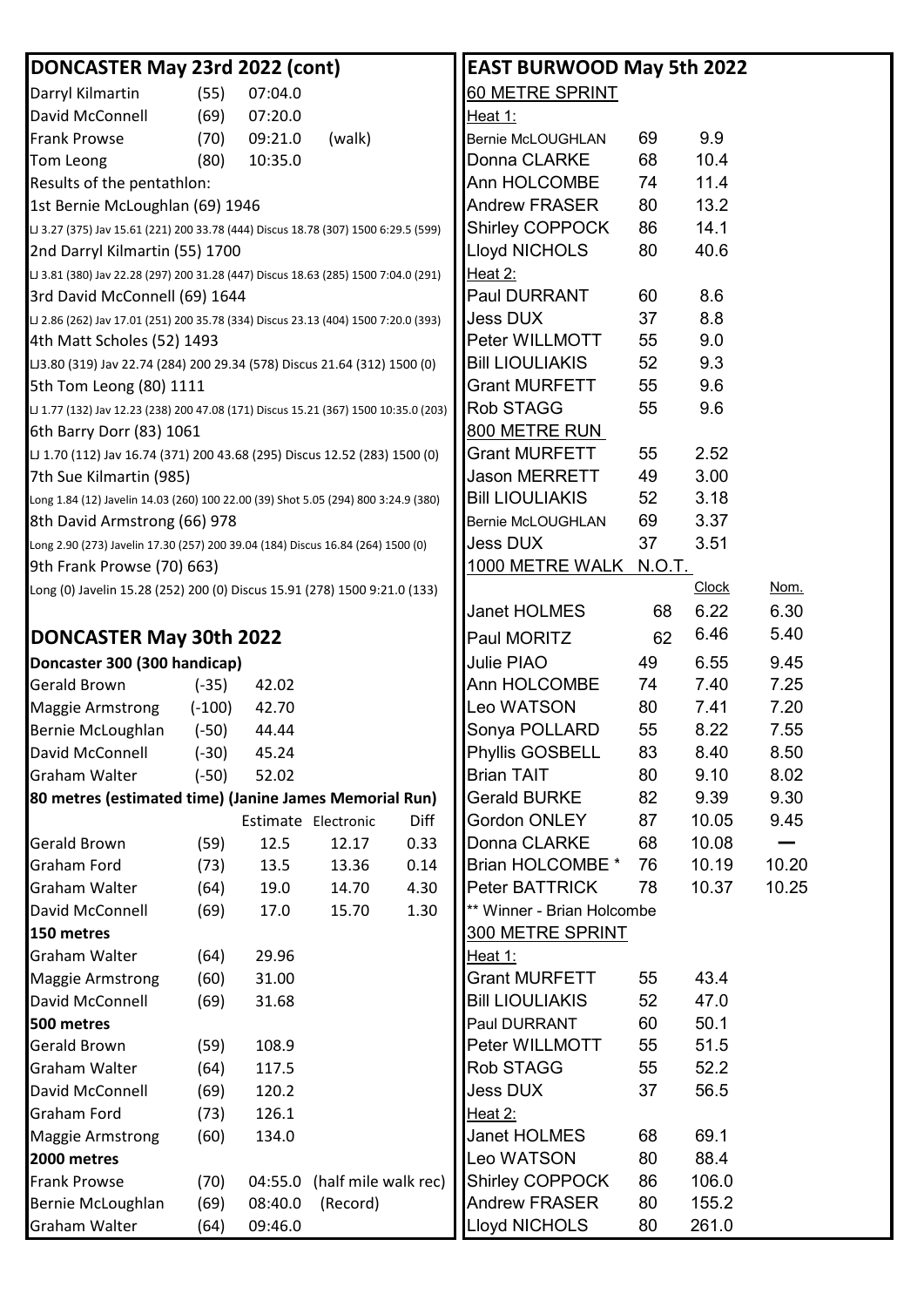| <b>EAST BURWOOD May 5th 2022 (cont)</b> |    |              |               | 80 METRE SPRINT                                |
|-----------------------------------------|----|--------------|---------------|------------------------------------------------|
| 800/2000 METRE WALK/RUN                 |    |              |               | Heat 1:                                        |
| 800 metres Walk:                        |    |              |               | Ann HOLCOMBE<br>16.0<br>74                     |
| Ann HOLCOMBE                            | 74 |              |               | Allan WOOD<br>16.7<br>84                       |
| <b>Brian TAIT</b>                       | 80 | 7.13         |               | <b>Andrew FRASER</b><br>80<br>18.0             |
| <b>Brian HOLCOMBE</b>                   | 76 | 8.12         |               | 19.3<br><b>Shirley COPPOCK</b><br>86           |
| 2000 metres                             |    |              |               | <b>Horatio DIAZ</b><br>25.6<br>77              |
| <b>Chris ROBINSON</b>                   | 63 | 11.53 run    |               | Gordon ONLEY<br>87<br>27.6                     |
| Paul MORITZ                             | 62 | 14.15        | walk          | Lloyd NICHOLS<br>67.2<br>80                    |
| <b>6 KM HANDICAP RUN</b>                |    |              |               | Heat 2:                                        |
| <b>LEGENDS 2</b>                        |    | <b>Clock</b> | <b>Actual</b> | 11.3<br><b>Bill LIOULIAKIS</b><br>52           |
| Michael COLLINS                         | 56 | 31.30        | 25.30         | 11.5<br>Paul DURRANT<br>60                     |
| Stephen DAY                             | 51 | 32.01        | 25.46         | 11.6<br>Peter WILLMOTT<br>55                   |
| <b>Bernie McLOUGHLAN</b>                | 69 | 32.14        | 29.04         | <b>Rob STAGG</b><br>12.1<br>55                 |
| <b>Jason MERRETT</b>                    | 49 | 32.17        | 26.47         | Donna CLARKE<br>69<br>12.3                     |
| <b>Julie PIAO</b>                       | 49 | 32.31        | 32.01         | 14.5<br>64<br>Christopher WORSNOP              |
| Sam DEFANIS                             | 74 | 32.36        | 32.36         | Cec McKEOWN<br>15.6<br>82                      |
| Dean SCIACCA                            | 55 | 32.52        | 24.33         | 16.6<br><b>Brian HOLCOMBE</b><br>76            |
| <u>JAVELIN THROW N.O.D.</u>             |    |              |               | <b>400 METRE RUN HANDICAP</b>                  |
|                                         |    | <b>Best</b>  | Nom.          | <b>BOB LEWIS MEMORIAL</b><br>HEAT <sub>3</sub> |
| Peter WILLMOTT                          | 55 | 19.07        | 18.76         | Clock<br>Act.                                  |
| Jess DUX **                             | 37 | 18.03        | 18.00         | Paul DURRANT<br>3.01<br>1.09<br>60             |
| <b>Bernie McLOUGHLIN</b>                | 68 | 16.33        | 17.30         | <b>Bill LIOULIAKIS</b><br>52<br>3.02<br>1.08   |
| <b>Chris ROBINSON</b>                   | 63 | 13.90        | 13.50         | 69<br>3.02<br>1.22<br>Bernie McLOUGHLAN        |
| <b>Bill LIOULIAKIS</b>                  | 52 | 13.18        | 14.80         | 1.33<br>Kathy LUO<br>44<br>3.03                |
| Donna CLARKE                            | 68 | 12.01        | 11.50         | Rob STAGG<br>3.03<br>1.14<br>55                |
| ** Winner - Jess Dux                    |    |              |               | <b>Grant MURFETT</b><br>3.06<br>1.05<br>55     |
|                                         |    |              |               | Dean SCIACCA<br>1.14<br>55<br>3.07             |
| <b>EAST BURWOOD May 12th 2022</b>       |    |              |               | Leo WATSON<br>2.06<br>80<br>3.08               |
| 60 METRE SPRINT                         |    | 12.5.2022    |               | Julie PIAO<br>49<br>3.09<br>1.39               |
| <u> Heat 1:</u>                         |    |              |               | 84<br>3.09<br>Allan WOOD<br>2.01               |
| Ann HOLCOMBE                            | 74 | 11.9         |               | 64<br>3.10<br>1.37<br>Christopher WORSNOP      |
| Shirley COPPOCK                         | 86 | 13.9         |               | Stephen DAY<br>51<br>1.28<br>3.16              |
| <b>Brian HOLCOMBE</b>                   | 76 | 15.9         |               | Shirley COPPOCK<br>3.34<br>86<br>3.49          |
| <b>Horatio DIAZ</b>                     | 77 | 19.2         |               | <b>Andrew FRASER</b><br>80<br>4.22<br>3.30     |
| Gordon ONLEY                            | 87 | 19.6         |               | 1000 METRE HANDICAP WALK                       |
| Lloyd NICHOLS                           | 80 | 45.2         |               | Act.<br><b>Clock</b>                           |
| Heat 2:                                 |    |              |               | 9.44<br>7.29<br>Kathy LOU<br>44                |
| <b>Bernie McLOUGHLAN</b>                | 69 | 10.9         |               | Ann HOLCOMBE<br>9.48<br>7.13<br>74             |
| Christopher WORSNOP                     | 64 | 11.5         |               | Cec McKEOWN<br>82<br>7.42<br>9.52              |
| Allan WOOD                              | 84 | 12.2         |               | <b>Brian HOLCOMBE</b><br>76<br>9.53<br>9.53    |
| <b>Andrew FRASER</b>                    | 80 | 15.2         |               | Leonie GILLIES<br>10.08<br>7.18<br>64          |
| <u>Heat 3:</u>                          |    |              |               | Paul MORITZ<br>6.24<br>62<br>10.09             |
| <b>Bill LIOULIAKIS</b>                  | 52 | 8.3          |               | <b>Brian TAIT</b><br>9.00<br>80<br>10.20       |
| Chris JOSEPH                            | 54 | 8.6          |               | Donna CLARKE<br>69<br>10.21<br>9.16            |
| Peter WILLMOTT                          | 55 | 8.8          |               | Leo WATSON<br>80<br>10.33<br>7.58              |
| <b>Rob STAGG</b>                        | 55 | 9.3          |               | 10.35<br>7.00<br>Christopher WORSNOP<br>64     |
|                                         |    |              |               | Gordon ONLEY<br>11.03<br>10.53<br>87           |
|                                         |    |              |               |                                                |
|                                         |    |              |               |                                                |
|                                         |    |              |               |                                                |
|                                         |    |              |               |                                                |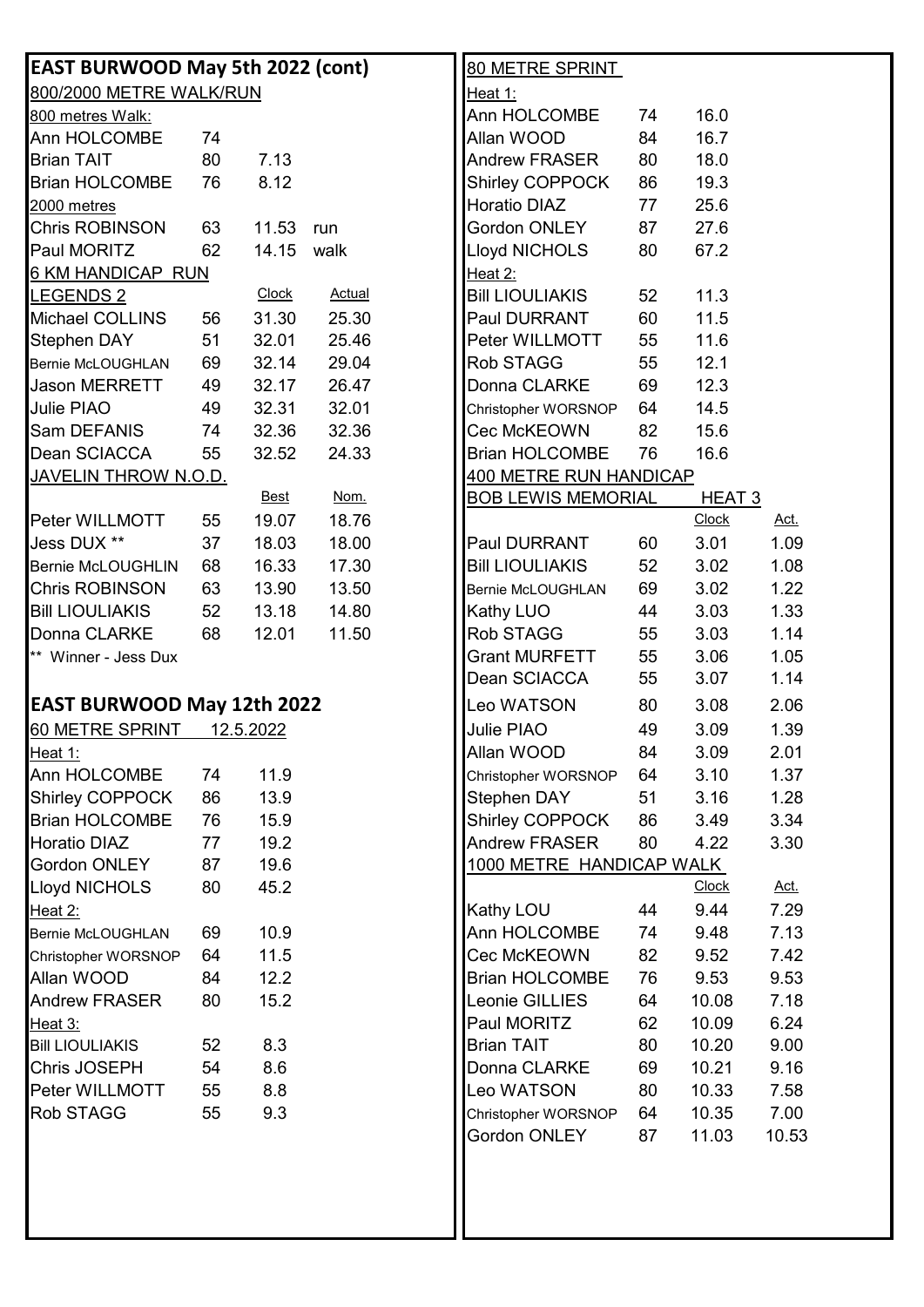| <b>EAST BURWOOD May 12th 2022 (cont)</b> |    |                  |             |      | Heat 2:                       |    |              |             |
|------------------------------------------|----|------------------|-------------|------|-------------------------------|----|--------------|-------------|
| 100 METRE SPRINT                         |    |                  |             |      | Anshuman BAMERJEE             | 32 | 13.2         |             |
| Cec McKEOWN                              | 82 | 19.5             |             |      | <b>Bill LIOULIAKIS</b>        | 52 | 13.7         |             |
| Ann HOLCOMBE                             | 74 | 19.8             |             |      | <b>Jess DUX</b>               | 37 | 14.2         |             |
| <b>Shirley COPPOCK</b>                   | 86 | 24.8             |             |      | Rob STAGG                     | 55 | 14.9         |             |
| <b>Brian HOLCOMBE</b>                    | 76 | 30.5             |             |      | Arthur KAPOULITSA             | 74 | 17.1         |             |
| <b>Lloyd NICHOLS</b>                     | 80 | 84.5             |             |      |                               |    |              |             |
| <b>Bill LIOULIAKIS</b>                   | 52 | 13.5             |             |      | 4 x 200 METRE RELAY           |    |              |             |
| <b>Grant MURFETT</b>                     | 55 | 14.0             |             |      | <b>Bill LIOULIAKIS</b>        | 52 |              |             |
| <b>Paul DURRANT</b>                      | 60 | 14.4             |             |      | Anshuman BAMERJEE             | 32 |              |             |
| Peter WILLMOTT                           | 55 | 14.7             |             |      | Rob STAGG                     | 55 |              |             |
| <b>Rob STAGG</b>                         | 55 | 14.0             |             |      | <b>Andrew FRASER</b>          | 80 | 2.17         |             |
| 2000m H/C RUN/WALK                       |    | <b>Clock</b>     | <u>Act.</u> |      | Paul DURRANT                  | 60 |              |             |
| Bernie McLOUGHLAN                        | 69 | 11.16            | 8.56        |      | Ann HOLCOMBE                  | 74 |              |             |
| <b>Dean SCIACCA</b>                      | 55 | 11.18            | 7.18        |      | Allan WOOD                    | 84 |              |             |
| <b>Chris ROBINSON</b>                    | 63 | 11.27            | 11.17       |      | <b>Jess DUX</b>               | 37 | 2.25         |             |
| <b>Kathy LUO</b>                         | 44 | 11.32            | 9.32        |      | Chris JOSEPH                  | 54 |              |             |
| <b>Michael COLLINS</b>                   | 56 | 11.35            | 8.15        |      | <b>Grant MURFETT</b>          | 55 |              |             |
| Julie PIAO                               | 49 | 11.40            | 10.10       |      | Christopher WORSNOP           | 64 |              |             |
| Sam DEFANIS                              | 77 | 11.40            | 10.10       |      | Kathy LUO                     | 44 | 2.26         |             |
| Paul MORITZ                              | 62 | 12.07            | 14.07       | walk | <b>400 METRE RUN HANDICAP</b> |    |              |             |
| Christopher WORSNOP                      | 64 | 12.13            | 10.38       |      | <b>BOB LEWIS MEMORIAL</b>     |    | HEAT 4       |             |
| Leonie GILLIES                           | 64 | 12.50            | 12.50       |      |                               |    | <b>Clock</b> | <u>Act.</u> |
| <b>SHOT PUT</b>                          |    |                  |             |      | Bernie McLOUGHLAN             | 69 | 3.00         | 1.20        |
| Peter WILLMOTT                           | 55 | 8.28             |             |      | Janet HOLMES                  | 68 | 3.01         | 1.34        |
| <b>Bernie McLOUGHLAN</b>                 | 69 | 7.30             |             |      | Paul DURRANT                  | 60 | 3.02         | 1.10        |
| Chris JOSEPH                             | 54 | 7.01             |             |      | Rob STAGG                     | 55 | 3.02         | 1.13        |
| Allan WOOD                               | 84 | 6.22             |             |      | <b>Grant MURFETT</b>          | 55 | 3.03         | 1.02        |
| <b>Chris ROBINSON</b>                    | 63 | 6.20             |             |      | Anshuman BAMERJEE             | 32 | 3.04         | 1.12        |
| Donna CLARKE                             | 69 | 5.80             |             |      | Leo WATSON                    | 80 | 3.06         | 2.06        |
| Julie PIAO                               | 49 | 4.25             |             |      | <b>Bill LIOULIAKIS</b>        | 52 | 3.07         | 1.13        |
|                                          |    |                  |             |      | Allan WOOD                    | 84 | 3.08         | 2.02        |
| <b>EAST BURWOOD May 19th 2022</b>        |    |                  |             |      | Chris JOSEPH                  | 54 | 3.09         | 1.34        |
| 60 METRE SPRINT                          |    |                  |             |      | Christopher WORSNOP           | 64 | 3.13         | 1.41        |
| Heat 1:                                  |    |                  |             |      | Shirley COPPOCK               | 86 | 3.20         | 3.10        |
| Arthur KAPOULITSA                        | 74 | 10.0             |             |      | <b>Jess DUX</b>               | 37 | 3.20         | 1.30        |
| Ann HOLCOMBE                             | 74 | 11.2             |             |      | <b>Andrew FRASER</b>          | 80 | 3.24         | 2.39        |
| Christopher WORSNOP                      | 64 | 11.2             |             |      | 1500 METRE HANDICAP WALK      |    |              |             |
| <b>Shirley COPPOCK</b>                   | 86 | 12.1             |             |      |                               |    | <b>Clock</b> | <u>Act.</u> |
| Lloyd NICHOLS                            | 80 | 13.5             |             |      | <b>Brian TAIT</b>             | 80 | 15.25        | 13.25       |
| Heat 2:                                  |    |                  |             |      | Donna CLARKE                  | 69 | 15.47        | 13.02       |
| Anshuman BAMERJEE                        | 32 | 8.1              |             |      | Ann HOLCOMBE                  | 74 | 16.03        | 11.03       |
| <b>Rob STAGG</b>                         | 55 | 9.4              |             |      | Phyllis GOSBELL               | 83 | 16.08        | 12.08       |
| <b>Grant MURFETT</b>                     | 55 | 10.2             |             |      | Janet HOLMES                  | 68 | 16.10        | 9.40        |
| Bernie McLOUGHLAN                        | 69 | 10.6             |             |      | Leonie GILLIES                | 64 | 16.12        | 11.02       |
| 100 METRE SPRINT                         |    | <u>19.5.2022</u> |             |      | <b>Gerald BURKE</b>           | 82 | 16.14        | 14.29       |
| Heat 1:                                  |    |                  |             |      | Paul MORITZ                   | 62 | 16.17        | 10.02       |
| Donna CLARKE                             | 69 | 16.6             |             |      | Christopher WORSNOP           | 64 | 16.36        | 10.46       |
| Ann HOLCOMBE                             | 74 | 18.6             |             |      | Leo WATSON                    | 80 | 16.38        | 11.58       |
| Allan WOOD                               | 84 | 21.0             |             |      | Arthur KAPOULITSA             | 74 | 16.39        | 11.59       |
| <b>Shirley COPPOCK</b>                   | 86 | 24.6             |             |      | <b>Brian HOLCOMBE</b>         | 76 | 17.40        | 16.30       |
| <b>Lloyd NICHOLS</b>                     | 80 | 80.4             |             |      |                               |    |              |             |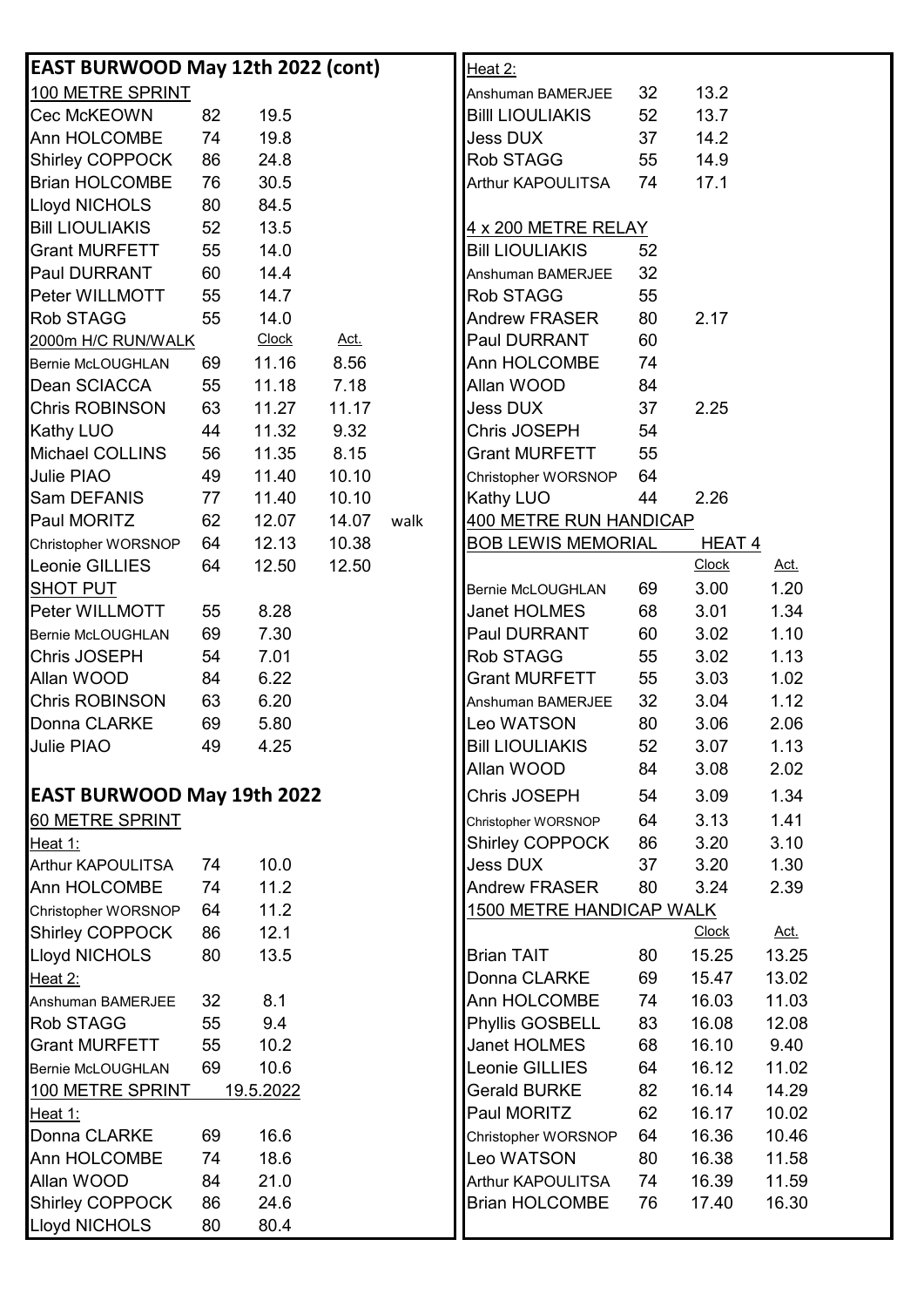| <b>EAST BURWOOD May 19th 2022 (cont)</b> |               |              |       |        | 800 METRE HANDICAP WALK          |          |                |                 |    |
|------------------------------------------|---------------|--------------|-------|--------|----------------------------------|----------|----------------|-----------------|----|
| 3000 METRE RUN N.O.T.                    |               |              |       |        | Phyllis GOSBELL                  | 83       |                |                 |    |
|                                          |               | <b>Clock</b> | Nom.  |        | Donna CLARKE                     | 69       | No             |                 |    |
| <b>Jason MERRETT</b>                     | 49            | 12.45        | 12.30 |        | <b>Gerald BURKE</b>              | 82       |                |                 |    |
| <b>Bernie McLOUGHLAN</b>                 | 69            | 14.06        | 14.20 |        | Janet HOLMES                     | 68       | Times          |                 |    |
| <b>Ron GILLIES</b>                       | 66            | 14.10        | 13.50 |        | Paul MORITZ                      | 62       |                |                 |    |
| <b>Kathy LUO</b>                         | 44            | 15.26        | 16.00 |        | Chris ROBINSON                   | 63       | Available      |                 |    |
| Julie PIAO                               | 49            | 15.28        | 17.00 |        | Cec McKEOWN                      | 82       |                |                 |    |
| Christopher WORSNOP                      | 64            | 15.39        | 15.30 | winner | <b>Brian HOLCOMBE</b>            | 76       |                |                 |    |
| Sam DEFANIS                              | 74            | 15.45        | 16.00 |        | 100 METRE SPRINT                 |          |                |                 |    |
| Chris ROBINSON                           | 63            | 16.48        | 18.00 |        | <b>Bill LIOULIAKIS</b>           | 52       | 13.1           |                 |    |
| Leonie GILLIES                           | 64            | 18.23        | 19.30 |        | Peter WILLMOTT                   | 55       | 14.7           |                 |    |
| <b>DISCUS THROW</b>                      | <u>N.O.D.</u> |              |       |        | Donna CLARKE                     | 69       | 17.0           |                 |    |
|                                          |               | <b>Best</b>  | Nom.  |        | Ann HOLCOMBE                     | 74       | 18.7           |                 |    |
| <b>Bill LIOULIAKIS</b>                   | 52            | 24.33        | 22.00 |        | Cec McKEOWN                      | 82       | 18.7           |                 |    |
| <b>Grant MURFETT</b>                     | 55            | 21.86        | 20.40 |        | <b>Shirley COPPOCK</b>           | 86       | 23.8           |                 |    |
| Bernie McLOUGHLAN                        | 69            | 19.81        | 21.00 |        | <b>Lloyd NICHOLS</b>             | 80       | 72.8           |                 |    |
| <b>Jess DUX</b>                          | 37            | 17.92        | 20.00 |        | 6 KM HANDICAP RUN                |          |                |                 |    |
| Chris ROBINSON                           | 63            | 15.61        | 15.80 | winner | <u>EGENDS 3</u>                  |          | Clock          | <b>Actual</b>   |    |
| Allan WOOD                               | 84            | 12.93        | 13.50 |        | <b>Geoff WHEELER</b>             | 65       | 32.09          | 31.04           |    |
| Donna CLARKE                             | 69            | 11.97        | 12.50 |        | <b>Colin PAGE</b>                | 68       | 32.38          | 29.28           |    |
| <b>Jack FREDRICKSON</b>                  | 83            | 11.59        | 13.50 |        | <b>Jason MERRETT</b>             | 49       | 33.45          | 27.00           |    |
|                                          |               |              |       |        |                                  |          |                | 29.45           |    |
| <b>EAST BURWOOD May 26th 2022</b>        |               |              |       |        | Bernie McLOUGHLAN<br>Sam DEFANIS | 69<br>74 | 34.10<br>34.22 | 33.27           |    |
|                                          |               |              |       |        |                                  |          |                |                 |    |
| 60 METRE SPRINT                          |               |              |       |        | Dean SCIACCA                     | 55       | 34.23          | 25.28           |    |
| Heat 1:                                  |               |              |       |        | Kathy LUO                        | 44       | 36.21          | 34.51           |    |
| Cec McKEOWN                              | 82            | 11.6         |       |        | Also:                            |          |                |                 |    |
| Ann HOLCOMBE                             | 74            | 11.8         |       |        | Chris ROBINSON                   | 63       | 10.50          |                 | 2k |
| Allan WOOD                               | 84            | 12.7         |       |        | <b>JAVELIN THROWN HANDICAP</b>   |          |                |                 |    |
| <b>Shirley COPPOCK</b>                   | 86            | 14.1         |       |        |                                  |          | <u>Best</u>    | <b>Adjusted</b> |    |
| Lloyd NICHOLS                            | 80            | 37.6         |       |        | Peter WILLMOTT                   | 55       | 21.16          | 41.81           |    |
| Heat 2:                                  |               |              |       |        | <b>Bill LIOULIAKIS</b>           | 52       | 14.56          | 41.36           |    |
| <b>Bill LIOULIAKIS</b>                   | 52            | 8.8          |       |        | <b>Toni MATTERS</b>              | 53       | 24.33          | 41.28           |    |
| <b>Paul DURRANT</b>                      | 60            | 9.0          |       |        | Chris ROBINSON                   | 63       | 14.90          | 40.85           |    |
| Anshuman BAMERJEE                        | 32            | 9.2          |       |        | Donna CLARKE                     | 69       | 12.47          | 40.17           |    |
| Peter WILLMOTT                           | 55            | 10.1         |       |        | Bernie McLOUGHLAN                | 69       | 17.83          | 40.08           |    |
| <b>Grant MURFETT</b>                     | 55            | 16.4         |       |        | Allan WOOD                       | 84       | 18.07          | 39.72           |    |
| <b>Andrew FRASER</b>                     | 80            | 19.6         |       |        | <b>Jack FREDRICKSON</b>          | 83       | 11.10          | 39.40           |    |
| 200 METRE SPRINT                         |               |              |       |        | <b>Andrew FRASER</b>             | 80       | 11.90          | 39.35           |    |
| Donna CLARKE                             | 69            | 36.5         |       |        | <b>Grant MURFETT</b>             | 55       | 17.24          | 31.79           |    |
| Ann HOLCOMBE                             | 74            | 39.8         |       |        | Kathy LUO                        | 44       | 8.98           |                 |    |
| Cec McKEOWN                              | 82            | 39.9         |       |        |                                  |          |                |                 |    |
| Allan WOOD                               | 84            | 43.4         |       |        |                                  |          |                |                 |    |
| <b>Andrew FRASER</b>                     | 80            | 49.0         |       |        |                                  |          |                |                 |    |
| <b>Shirley COPPOCK</b>                   | 86            | 53.9         |       |        |                                  |          |                |                 |    |
| <b>Lloyd NICHOLS</b>                     | 80            | 158.6        |       |        |                                  |          |                |                 |    |
| 1200m RUN N.O.T.                         |               | <b>Clock</b> | Nom.  |        |                                  |          |                |                 |    |
| <b>Grant MURFETT</b>                     | 55            | 4.33         | 4.50  |        |                                  |          |                |                 |    |
| Dean SCIACCA                             | 55            | 4.39         | 4.30  |        |                                  |          |                |                 |    |
| Anshuman BAMERJEE                        | 32            | 5.30         | 5.20  |        |                                  |          |                |                 |    |
| Kathy LUO <sup>**</sup>                  | 44            | 5.55         | 6.00  | winner |                                  |          |                |                 |    |
|                                          |               |              |       |        |                                  |          |                |                 |    |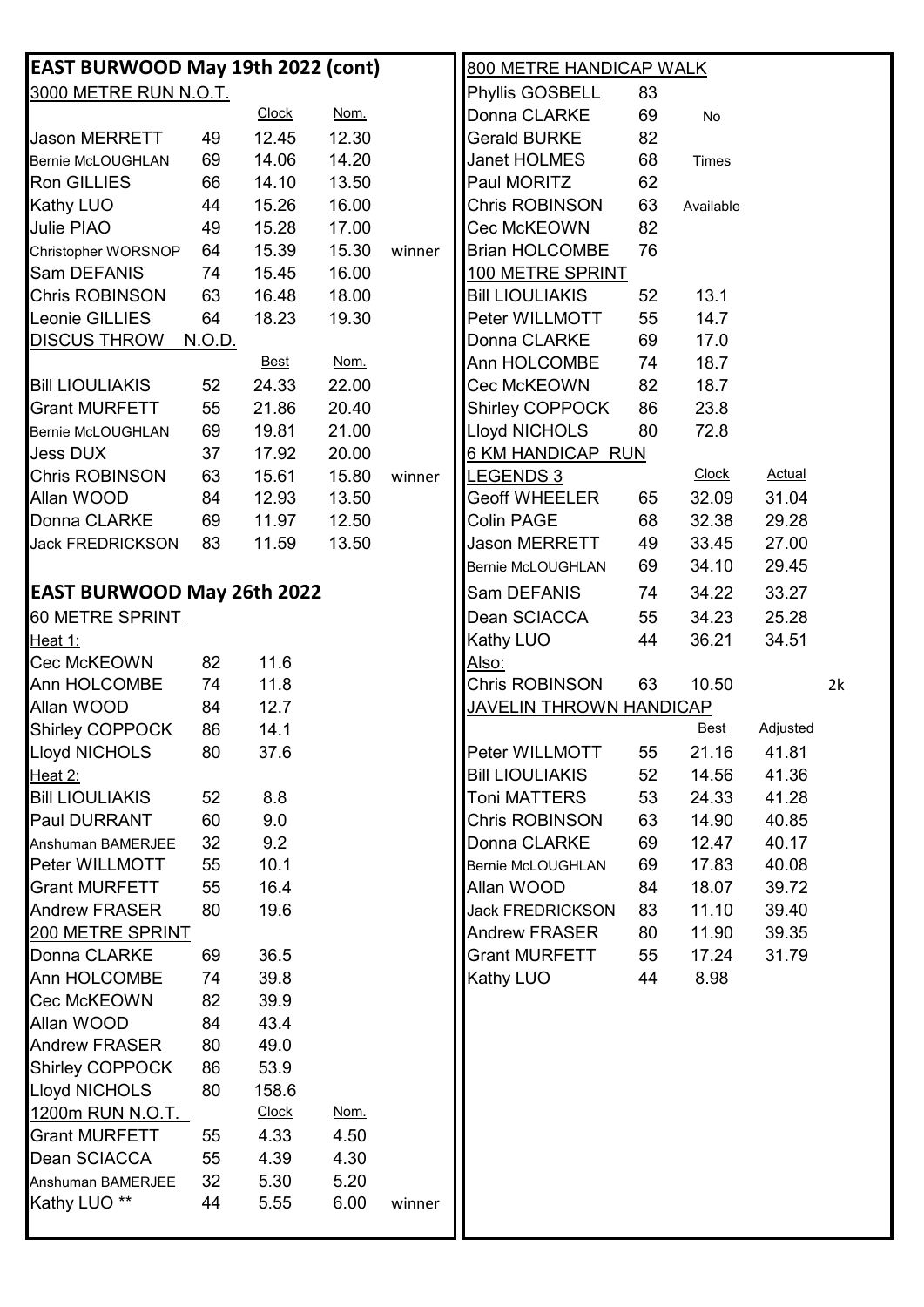| <b>Frankston &amp; Peninsula May 5th 2022</b> |    |       |        | Frankston & Peninsula May 12th 2022 |     |       |
|-----------------------------------------------|----|-------|--------|-------------------------------------|-----|-------|
| <b>NAME</b><br>AGE                            |    | Time  |        | <b>NAME</b>                         | AGE | Time  |
| 120m Sprint                                   |    |       |        | 50m Sprint                          |     |       |
| <b>Mesh Prashad</b>                           | 48 | 21.12 |        | <b>Bill Carr</b>                    | 72  | 8.44  |
| <b>Bill Carr</b>                              | 72 | 21.87 |        | Mike Hall                           | 83  | 9.08  |
| John Delaney                                  | 72 | 29.81 |        | John Delaney                        | 72  | 10.69 |
| <b>600m Run</b>                               |    |       |        | 150m Sprint                         |     |       |
| <b>Mesh Prashad</b>                           | 48 | 1.58  |        | <b>Bill Carr</b>                    | 72  | 24.30 |
| <b>Russell Dow</b>                            | 62 | 2.01  |        | Mike Hall                           | 83  | 27.39 |
| <b>Bill Carr</b>                              | 72 | 2.20  |        | John Delaney                        | 72  | 36.92 |
| <b>Barry Jeffs</b>                            | 73 | 2.24  |        | <b>1600m Run</b>                    |     |       |
| Charlie Mallia                                | 73 | 2.28  |        | <b>Russell Dow</b>                  | 62  | 6.21  |
| <b>Gary Meyer</b>                             | 67 | 2.28  |        | <b>Bronwyn Hanns</b>                | 58  | 7.34  |
| Liz Lowther                                   | 70 | 2.31  |        | <b>Barry Jeffs</b>                  | 73  | 7.35  |
| Nonie Chan                                    | 36 | 2.50  |        | <b>Gary Meyer</b>                   | 67  | 7.36  |
| John Delaney                                  | 72 | 2.59  |        | David Sutherland                    | 68  | 7.58  |
| David Sutherland                              | 68 | 3.00  |        | John Delaney                        | 72  | 9.09  |
| David Dodson                                  | 63 | 3.01  |        | David Dodson                        | 63  | 9.32  |
| 5 Lap spiral Run 2070m                        |    |       |        | 1k Run                              |     |       |
| <b>Gary Meyer</b>                             | 67 | 9.59  |        | <b>Bronwyn Hanns</b>                | 58  | 4.33  |
| <b>Bronwyn Hanns</b>                          | 58 | 10.14 |        | <b>Gary Meyer</b>                   | 67  | 4.46  |
| <b>Bill Carr</b>                              | 72 | 11.33 |        | David Dodson                        | 63  | 5.43  |
| David Dodson                                  | 63 | 11.51 |        | 3k Run                              |     |       |
| John Delaney                                  | 72 | 12.14 |        | <b>Russell Dow</b>                  | 62  | 13.30 |
| Ian MacArthur 200m Age grade Run              |    |       |        | David Sutherland                    | 68  | 13.51 |
| Mike Hall                                     | 83 | 38.06 | 85.30% | <b>Barry Jeffs</b>                  | 73  | 15.06 |
| <b>Bill Carr</b>                              | 72 | 34.41 | 77.30% | <b>Bill Carr</b>                    | 72  | 16.35 |
| <b>Mesh Prashad</b>                           | 48 | 31.64 | 60.82% | John Delaney                        | 72  | 18.46 |
| John Delaney                                  | 72 | 50.94 | 52.22% | <b>Frances Halton</b>               | 60  | 18.47 |
| 600m Walk                                     |    |       |        | 3k Walk                             |     |       |
| <b>Heather Carr</b>                           | 72 | 3.41  |        | <b>Heather Carr</b>                 | 72  | 19.19 |
| <b>Greg Lovejoy</b>                           | 80 | 4.35  |        | <b>Peter Ellis</b>                  | 71  | 20.43 |
| John Hallo                                    | 79 | 5.22  |        | <b>Greg Lovejoy</b>                 | 80  | 23.27 |
| <b>Lindsay Beaton</b>                         | 72 | 5.36  |        | 1600m Walk                          |     |       |
| 8 Lap spiral Run 3396m                        |    |       |        | <b>Heather Carr</b>                 | 72  | 10.23 |
| <b>Mesh Prashad</b>                           | 48 | 13.41 |        | <b>Peter Ellis</b>                  | 71  | 11.37 |
| <b>Russell Dow</b>                            | 62 | 14.07 |        | Greg Lovejoy                        | 80  | 12.37 |
| David Sutherland                              | 68 | 15.45 |        | John Hallo                          | 79  | 15.43 |
| Liz Lowther                                   | 70 | 17.06 |        | Lindsay Beaton                      | 72  | 15.45 |
| <b>Barry Jeffs</b>                            | 73 | 17.15 |        | Carol Johnston                      | 73  | 17.55 |
| Charlie Mallia                                | 73 | 18.01 |        | Charlie Mallia                      | 73  | 17.55 |
| <b>Greg Lovejoy</b>                           | 80 | 20.03 |        | 1k Walk                             |     |       |
| Nonie Chan                                    | 36 | 21.30 |        | Carol Johnston                      | 73  | 9.12  |
| <b>Frances Halton</b>                         | 60 | 22.17 |        |                                     |     |       |
| 5 Lap spiral Walk 2070m                       |    |       |        |                                     |     |       |
| <b>Heather Carr</b>                           | 72 | 13.47 |        |                                     |     |       |
| John Sutton                                   | 79 | 18.28 |        |                                     |     |       |
| <b>Lindsay Beaton</b>                         | 72 | 21.45 |        |                                     |     |       |
|                                               |    |       |        |                                     |     |       |
|                                               |    |       |        |                                     |     |       |
|                                               |    |       |        |                                     |     |       |
|                                               |    |       |        |                                     |     |       |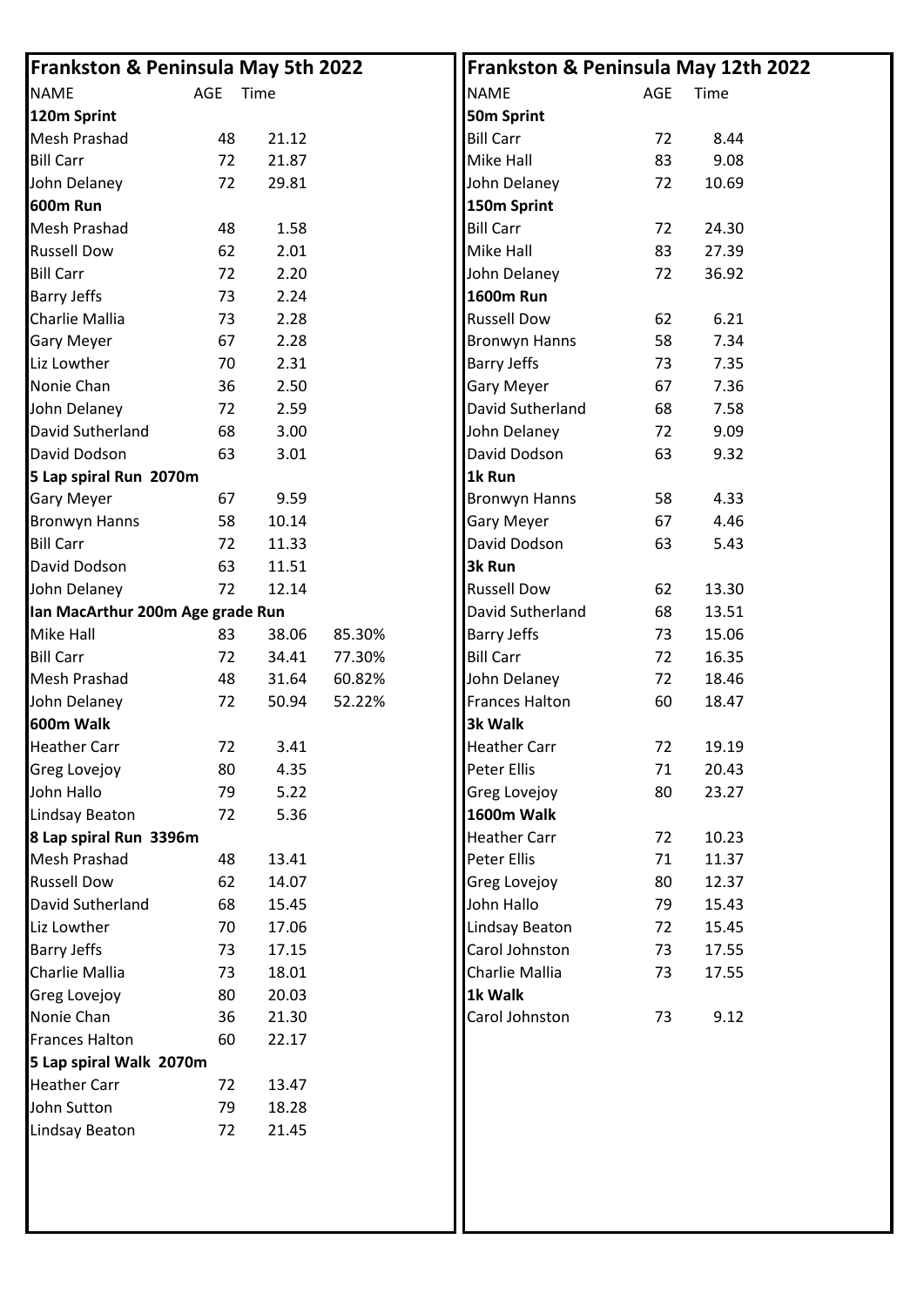| Frankston & Peninsula May 19th 2022 |    |       |                |       | Frankston & Peninsula May 26th 2022 |     |                 |       |                  |
|-------------------------------------|----|-------|----------------|-------|-------------------------------------|-----|-----------------|-------|------------------|
| 100m Sprint                         |    |       |                |       | <b>NAME</b>                         |     | <b>AGE Time</b> |       |                  |
| Chris Sheedy                        | 54 | 15.75 |                |       | 80m Sprint                          |     |                 |       |                  |
| <b>Mesh Prashad</b>                 | 48 | 17.31 |                |       | Chris Sheedy                        | 54  | 11.59           |       |                  |
| <b>Bill Carr</b>                    | 72 | 17.53 |                |       | <b>Henry Sheedy</b>                 | Inv | 12.50           |       |                  |
| 200m Sprint                         |    |       |                |       | Mesh Prashad                        | 48  | 12.54           |       |                  |
| <b>Mesh Prashad</b>                 | 48 | 33.88 |                |       | <b>Bill Carr</b>                    | 72  | 13.14           |       |                  |
| Chris Sheedy                        | 54 | 38.59 |                |       | <b>Tiny Sheedy</b>                  | Inv | 14.80           |       |                  |
| <b>Bill Carr</b>                    | 72 | 38.69 |                |       | Mike Hall                           | 83  | 14.81           |       |                  |
| Mike Hall                           | 83 | 39.33 |                |       | John Delaney                        | 72  | 20.67           |       |                  |
| 1k Run                              |    |       |                |       | 2600m Parlouf Relay                 |     |                 |       |                  |
| <b>Mesh Prashad</b>                 | 48 | 3.30  |                |       | <b>Blue Team:</b>                   |     | 9.09            |       |                  |
| Chris Sheedy                        | 54 | 3.47  |                |       | Charlie Mallia                      | 73  |                 |       |                  |
| <b>Bill Carr</b>                    | 72 | 4.30  |                |       | <b>Gary Meyer</b>                   | 67  |                 |       |                  |
| <b>Gary Meyer</b>                   | 67 | 4.35  |                |       | <b>Henry Sheedy</b>                 | Inv |                 |       |                  |
| <b>Barry Jeffs</b>                  | 73 | 4.43  |                |       | Nonie Chan                          | 37  |                 |       |                  |
| David Dodson                        | 63 | 5.10  |                |       | Orange Team:                        |     | 9.33            |       |                  |
| Nonie Chan                          | 37 | 5.15  |                |       | Chris Sheedy                        | 54  |                 |       |                  |
| John Delaney                        | 72 | 5.24  |                |       | <b>Barry Jeffs</b>                  | 73  |                 |       |                  |
| 1k Walk                             |    |       |                |       | <b>Frances Halton</b>               | 60  |                 |       |                  |
| <b>Heather Carr</b>                 | 72 | 6.10  |                |       | Mesh Prashad                        | 48  |                 |       |                  |
| Des Middleton                       | 75 | 6.44  |                |       | Green Team:                         |     | 9.50            |       |                  |
| Sandra Middleton                    | 73 | 7.06  |                |       | Liz Lowther                         | 70  |                 |       |                  |
| Greg Lovejoy                        | 80 | 7.30  |                |       | <b>Bronwyn Hanns</b>                | 58  |                 |       |                  |
| John Sutton                         | 79 | 8.55  |                |       | <b>Bill Carr</b>                    | 72  |                 |       |                  |
| Lindsay Beaton                      | 72 | 10.06 |                |       | David Dodson                        | 63  |                 |       |                  |
| 2k Run                              |    |       |                |       | 300m Sprint                         |     |                 |       |                  |
| <b>Barry Jeffs</b>                  | 73 | 9.28  |                |       | Mesh Prashad                        | 48  | 51.25           |       |                  |
| Gary Meyer                          | 67 | 9.40  |                |       | <b>Bill Carr</b>                    | 72  | 53.60           |       |                  |
| <b>Bronwyn Hanns</b>                | 58 | 10.03 |                |       | <b>Henry Sheedy</b>                 | Inv | 58.00           |       |                  |
| <b>Bill Carr</b>                    | 72 | 10.30 |                |       | <b>Barry Jeffs</b>                  | 73  | 67.00           |       |                  |
| David Dodson                        | 63 | 11.09 |                |       | David Dodson                        | 63  | 78.00           |       |                  |
| Nonie Chan                          | 37 | 11.19 |                |       | John Delaney                        | 72  | 82.00           |       |                  |
| Chris Sheedy                        | 54 | 11.20 |                |       | <b>Clementine Sheedy</b>            | Inv | 94.00           |       |                  |
| John Delaney                        | 72 | 11.40 |                |       | 880 yd (805m) H/C Run               |     | H/C             | Clock | Run Time         |
| 4k Run E/T                          |    | E/T   | Run time       | Diff  | <b>Clementine Sheedy</b>            | Inv | 0.00            | 4.00  | 4.00             |
| <b>Mesh Prashad</b>                 | 48 | 16.35 | 16.43          | 0.08  | <b>Mesh Prashad</b>                 | 48  | 1.30            | 4.11  | 2.41             |
| <b>Frances Halton</b>               | 60 | 25.00 | 25.12          | 0.12  | <b>Gary Meyer</b>                   | 67  | 0.40            | 4.14  | 3.34             |
| 2k Walk Self Handicap               |    | ET    | Handicap Clock |       | Chris Sheedy                        | 54  | 1.25            | 4.17  | 2.52             |
| 3 sec per lap allowance             |    |       |                |       | <b>Barry Jeffs</b>                  | 73  | 0.45            | 4.20  | 3.35             |
| Sandra Middleton                    | 73 | 15.07 | 5.08           | 19.44 | Liz Lowther                         | 70  | 1.00            | 4.31  | 3.31             |
| John Sutton                         | 79 | 17.20 | 2.55           | 20.05 | <b>Bronwyn Hanns</b>                | 58  | 1.00            | 4.35  | 3.35             |
| <b>Heather Carr</b>                 | 72 | 12.30 | 7.45           | 20.14 | Charlie Mallia                      | 73  | 0.45            | 4.35  | 3.50             |
| Greg Lovejoy                        | 80 | 15.00 | 5.15           |       | 20.14 Nonie Chan                    | 37  | 0.45            | 4.48  | 4.03             |
| Des Middleton                       | 75 | 13.10 | 7.05           | 20.52 | Rob Taylor                          | 53  | 1.25            | 5.24  | 3.59             |
| Lindsay Beaton                      | 72 | 20.15 | 0.00           |       | 21.00 880 yd (805m) H/C Walk        |     | H/C             | Clock | <b>Walk Time</b> |
|                                     |    |       |                |       | <b>Heather Carr</b>                 | 72  | 2.25            | 7.27  | 5.02             |
|                                     |    |       |                |       | Carol Johnston                      | 73  | 0.00            | 7.38  | 7.38             |
|                                     |    |       |                |       | Lindsay Beaton                      | 72  | 0.00            | 7.38  | 7.38             |
|                                     |    |       |                |       | John Hallo                          | 79  | 0.40            | 7.55  | 7.15             |
|                                     |    |       |                |       | John Sutton                         | 79  | 1.00            | 8.06  | 7.06             |
|                                     |    |       |                |       |                                     |     |                 |       |                  |
|                                     |    |       |                |       |                                     |     |                 |       |                  |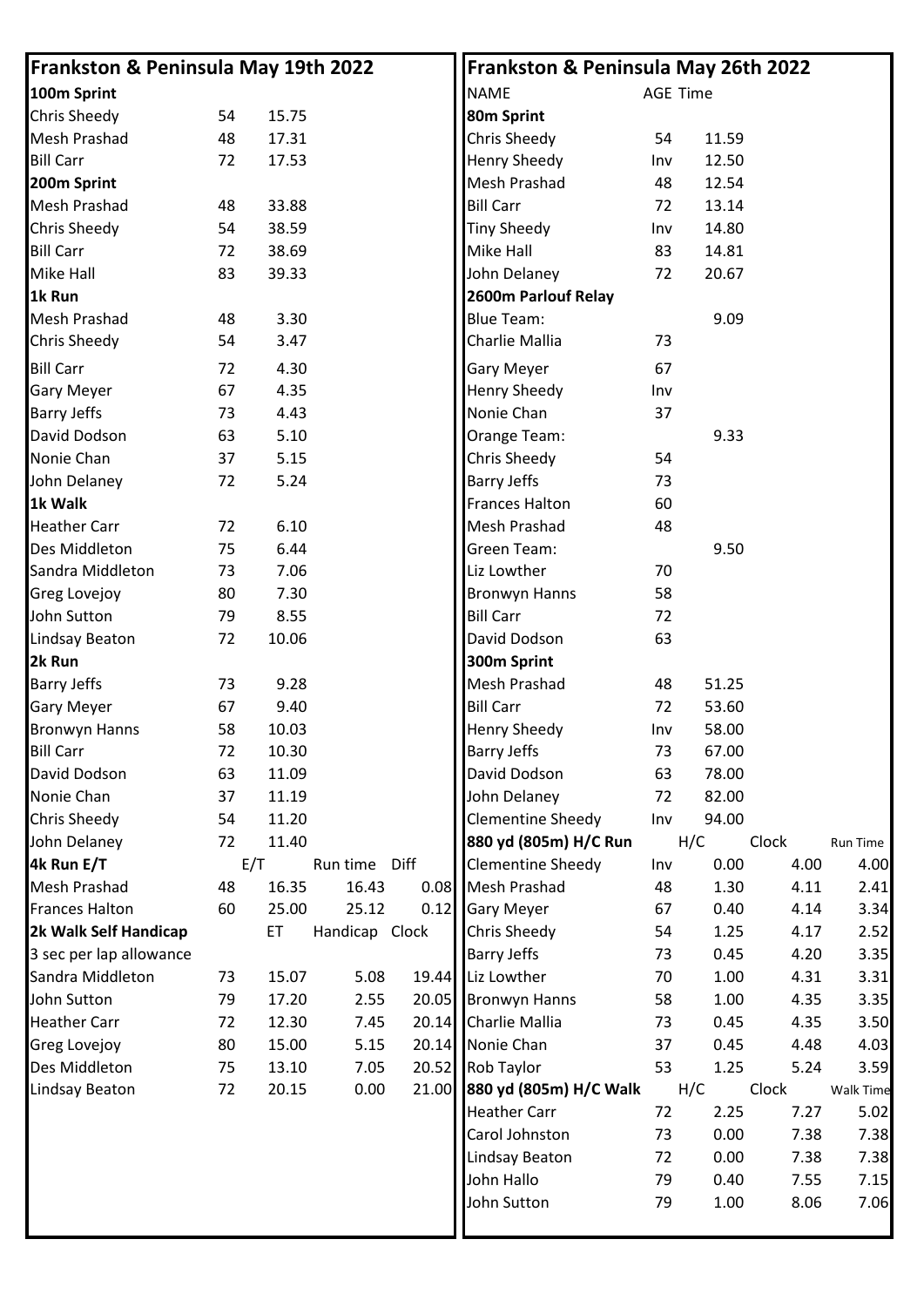| Geelong 4 May 2022     |        | Geelong 11 May 2022 (cont) |       |  |  |
|------------------------|--------|----------------------------|-------|--|--|
| 400m                   |        | 100m                       |       |  |  |
| Erica Fountain         | 01:02  | Mark Humphrey              | 15.70 |  |  |
| G Jones                | 01:07  | <b>Fred Barnett</b>        | 23.60 |  |  |
| <b>Fred Barnett</b>    | 02:11  | 2400m                      |       |  |  |
|                        |        | Dan Wright                 | 09:06 |  |  |
| 2000m                  |        | Michael Panckridge         | 10:45 |  |  |
| <b>Fred Barnett</b>    | 12:27  | Darren Riviere             | 11:07 |  |  |
|                        |        | Patti Galvin               | 11:35 |  |  |
| 3200m                  |        | Jeff Walker                | 11:45 |  |  |
| David Jenkins          | 11:43  | Frank Engelsman            | 12:12 |  |  |
| Sam Swan               | 11:48  | Kath Oliver                | 12:31 |  |  |
| Dave Elward            | 13:02  | Daryl Hurst                | 13:40 |  |  |
| Michael Panckridge     | 13:57  |                            |       |  |  |
| Cameron White          | 14:17  | 2000m                      |       |  |  |
| Mark Humphrey          | 15:33  | <b>Fred Barnett</b>        | 12:32 |  |  |
| Jeff Walker            | 16:25  |                            |       |  |  |
| Frank Engelsman        | 16:44  | 1200m                      |       |  |  |
| Kath Oliver            | 16:45  | Mark Humphrey              | 05:55 |  |  |
| Daryl Hurst            | 18:50  |                            |       |  |  |
| Jill Coyte             | 20:02  | Geelong 18 May 2022        |       |  |  |
|                        |        | 2400m                      |       |  |  |
| 1000m                  |        | David Jenkins              | 08:42 |  |  |
| Erica Fountain         | 03:09  | Dave Palmer                | 09:27 |  |  |
| Darren Riviere         | 03:37  | Louis Rowan                | 09:28 |  |  |
| G Jones                | 03:47  | Dave Elward                | 09:31 |  |  |
| Frank Engelsman        | 04:51  | Michael Panckridge         | 10:32 |  |  |
| Jeff Walker            | 04:52  | Patti Galvin               | 11:32 |  |  |
| Daryl Hurst            | 05:52  | Jeff Walker                | 12:09 |  |  |
| <b>Fred Barnett</b>    | 06:09  | Daryl Hurst                | 12:52 |  |  |
|                        |        | Jonathan Davis             | 13:56 |  |  |
| Geelong 11 May 2022    |        | Jill Coyte                 | 14:44 |  |  |
| <b>Keith Bird Mile</b> | Heat 1 |                            |       |  |  |
| Dan Wright             | 05:26  | 2000m                      |       |  |  |
| Rob Jones              | 05:29  | <b>Fred Barnett</b>        | 12:08 |  |  |
| Darren Riviere         | 05:52  |                            |       |  |  |
| Dave Elward            | 06:04  | 1600m                      |       |  |  |
| Daimin Mole            | 06:47  | Alan Jenkins               | 07:48 |  |  |
| Louis Rowan            | 06:46  |                            |       |  |  |
|                        |        | 800m                       |       |  |  |
| <b>Keith Bird Mile</b> | Heat 2 | Dave Elward                | 02:57 |  |  |
| Michael Panckridge     | 07:01  | Alan Jenkins               | 03:34 |  |  |
| Mark Humphrey          | 07:11  | Patti Galvin               | 03:41 |  |  |
| Alan Jenkins           | 07:34  | Jeff Walker                | 03:48 |  |  |
| Patti Galvin           | 07:39  | Daryl Hurst                | 03:58 |  |  |
| Frank Engelsman        | 07:59  | <b>Fred Barnett</b>        | 04:41 |  |  |
| Jeff Walker            | 08:00  |                            |       |  |  |
| Daryl Hurst            | 08:27  |                            |       |  |  |
| <b>Fred Barnett</b>    | 09:55  |                            |       |  |  |
| Jill Coyte             | 09:55  |                            |       |  |  |
|                        |        |                            |       |  |  |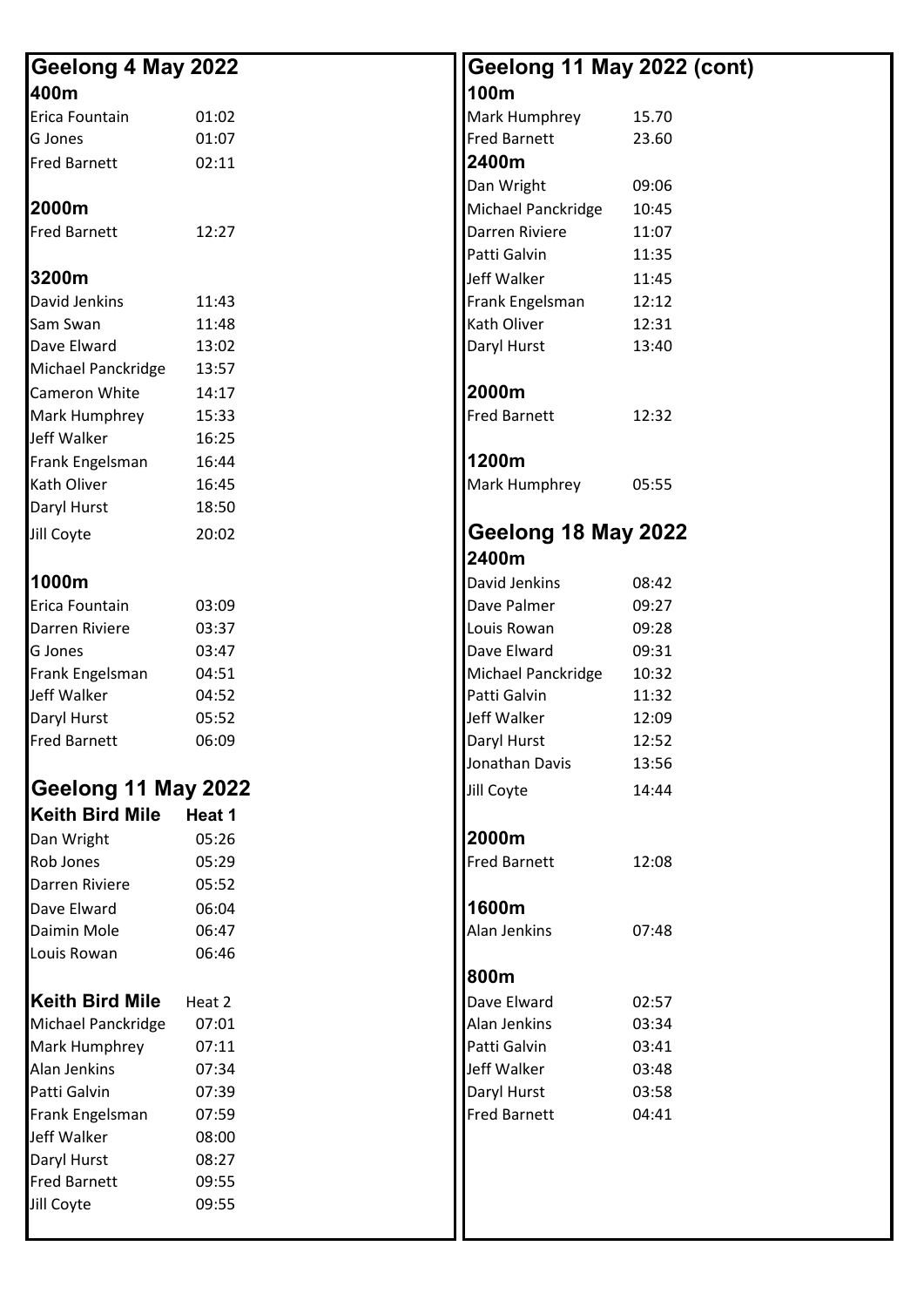|                                                                                                                                                                                                                                                                                                            |                                                                                                                                                                                                                                                                                                                                                                                                                                                                                                                                                                                                                                                                                                                                                                                                                                                                                                            |                                                                                                                                                                                                                                                                                                 |                                                                                                                                                                                                                                                                                                                                                                                                                                                                                                                            | <b>Diff</b>                                                                                                                                                                                                                                                                                                                                                                                                                          |  |
|------------------------------------------------------------------------------------------------------------------------------------------------------------------------------------------------------------------------------------------------------------------------------------------------------------|------------------------------------------------------------------------------------------------------------------------------------------------------------------------------------------------------------------------------------------------------------------------------------------------------------------------------------------------------------------------------------------------------------------------------------------------------------------------------------------------------------------------------------------------------------------------------------------------------------------------------------------------------------------------------------------------------------------------------------------------------------------------------------------------------------------------------------------------------------------------------------------------------------|-------------------------------------------------------------------------------------------------------------------------------------------------------------------------------------------------------------------------------------------------------------------------------------------------|----------------------------------------------------------------------------------------------------------------------------------------------------------------------------------------------------------------------------------------------------------------------------------------------------------------------------------------------------------------------------------------------------------------------------------------------------------------------------------------------------------------------------|--------------------------------------------------------------------------------------------------------------------------------------------------------------------------------------------------------------------------------------------------------------------------------------------------------------------------------------------------------------------------------------------------------------------------------------|--|
|                                                                                                                                                                                                                                                                                                            |                                                                                                                                                                                                                                                                                                                                                                                                                                                                                                                                                                                                                                                                                                                                                                                                                                                                                                            |                                                                                                                                                                                                                                                                                                 |                                                                                                                                                                                                                                                                                                                                                                                                                                                                                                                            | 0.08                                                                                                                                                                                                                                                                                                                                                                                                                                 |  |
|                                                                                                                                                                                                                                                                                                            |                                                                                                                                                                                                                                                                                                                                                                                                                                                                                                                                                                                                                                                                                                                                                                                                                                                                                                            |                                                                                                                                                                                                                                                                                                 |                                                                                                                                                                                                                                                                                                                                                                                                                                                                                                                            | 0.36                                                                                                                                                                                                                                                                                                                                                                                                                                 |  |
|                                                                                                                                                                                                                                                                                                            |                                                                                                                                                                                                                                                                                                                                                                                                                                                                                                                                                                                                                                                                                                                                                                                                                                                                                                            |                                                                                                                                                                                                                                                                                                 |                                                                                                                                                                                                                                                                                                                                                                                                                                                                                                                            | 0.44                                                                                                                                                                                                                                                                                                                                                                                                                                 |  |
|                                                                                                                                                                                                                                                                                                            |                                                                                                                                                                                                                                                                                                                                                                                                                                                                                                                                                                                                                                                                                                                                                                                                                                                                                                            |                                                                                                                                                                                                                                                                                                 |                                                                                                                                                                                                                                                                                                                                                                                                                                                                                                                            | 0.55                                                                                                                                                                                                                                                                                                                                                                                                                                 |  |
|                                                                                                                                                                                                                                                                                                            |                                                                                                                                                                                                                                                                                                                                                                                                                                                                                                                                                                                                                                                                                                                                                                                                                                                                                                            |                                                                                                                                                                                                                                                                                                 |                                                                                                                                                                                                                                                                                                                                                                                                                                                                                                                            | 0.67                                                                                                                                                                                                                                                                                                                                                                                                                                 |  |
|                                                                                                                                                                                                                                                                                                            |                                                                                                                                                                                                                                                                                                                                                                                                                                                                                                                                                                                                                                                                                                                                                                                                                                                                                                            |                                                                                                                                                                                                                                                                                                 |                                                                                                                                                                                                                                                                                                                                                                                                                                                                                                                            | 0.94                                                                                                                                                                                                                                                                                                                                                                                                                                 |  |
|                                                                                                                                                                                                                                                                                                            |                                                                                                                                                                                                                                                                                                                                                                                                                                                                                                                                                                                                                                                                                                                                                                                                                                                                                                            |                                                                                                                                                                                                                                                                                                 |                                                                                                                                                                                                                                                                                                                                                                                                                                                                                                                            | 1.00                                                                                                                                                                                                                                                                                                                                                                                                                                 |  |
|                                                                                                                                                                                                                                                                                                            |                                                                                                                                                                                                                                                                                                                                                                                                                                                                                                                                                                                                                                                                                                                                                                                                                                                                                                            |                                                                                                                                                                                                                                                                                                 |                                                                                                                                                                                                                                                                                                                                                                                                                                                                                                                            | H/C time                                                                                                                                                                                                                                                                                                                                                                                                                             |  |
|                                                                                                                                                                                                                                                                                                            |                                                                                                                                                                                                                                                                                                                                                                                                                                                                                                                                                                                                                                                                                                                                                                                                                                                                                                            |                                                                                                                                                                                                                                                                                                 |                                                                                                                                                                                                                                                                                                                                                                                                                                                                                                                            | 3.56.2                                                                                                                                                                                                                                                                                                                                                                                                                               |  |
|                                                                                                                                                                                                                                                                                                            |                                                                                                                                                                                                                                                                                                                                                                                                                                                                                                                                                                                                                                                                                                                                                                                                                                                                                                            |                                                                                                                                                                                                                                                                                                 |                                                                                                                                                                                                                                                                                                                                                                                                                                                                                                                            | 4.04.6                                                                                                                                                                                                                                                                                                                                                                                                                               |  |
|                                                                                                                                                                                                                                                                                                            |                                                                                                                                                                                                                                                                                                                                                                                                                                                                                                                                                                                                                                                                                                                                                                                                                                                                                                            |                                                                                                                                                                                                                                                                                                 |                                                                                                                                                                                                                                                                                                                                                                                                                                                                                                                            | 4.45.4                                                                                                                                                                                                                                                                                                                                                                                                                               |  |
|                                                                                                                                                                                                                                                                                                            |                                                                                                                                                                                                                                                                                                                                                                                                                                                                                                                                                                                                                                                                                                                                                                                                                                                                                                            |                                                                                                                                                                                                                                                                                                 |                                                                                                                                                                                                                                                                                                                                                                                                                                                                                                                            | 5.24.1                                                                                                                                                                                                                                                                                                                                                                                                                               |  |
|                                                                                                                                                                                                                                                                                                            |                                                                                                                                                                                                                                                                                                                                                                                                                                                                                                                                                                                                                                                                                                                                                                                                                                                                                                            |                                                                                                                                                                                                                                                                                                 |                                                                                                                                                                                                                                                                                                                                                                                                                                                                                                                            |                                                                                                                                                                                                                                                                                                                                                                                                                                      |  |
|                                                                                                                                                                                                                                                                                                            |                                                                                                                                                                                                                                                                                                                                                                                                                                                                                                                                                                                                                                                                                                                                                                                                                                                                                                            |                                                                                                                                                                                                                                                                                                 |                                                                                                                                                                                                                                                                                                                                                                                                                                                                                                                            | <b>Diff</b>                                                                                                                                                                                                                                                                                                                                                                                                                          |  |
|                                                                                                                                                                                                                                                                                                            |                                                                                                                                                                                                                                                                                                                                                                                                                                                                                                                                                                                                                                                                                                                                                                                                                                                                                                            |                                                                                                                                                                                                                                                                                                 |                                                                                                                                                                                                                                                                                                                                                                                                                                                                                                                            | $-1.9$                                                                                                                                                                                                                                                                                                                                                                                                                               |  |
|                                                                                                                                                                                                                                                                                                            |                                                                                                                                                                                                                                                                                                                                                                                                                                                                                                                                                                                                                                                                                                                                                                                                                                                                                                            |                                                                                                                                                                                                                                                                                                 |                                                                                                                                                                                                                                                                                                                                                                                                                                                                                                                            | $\mathbf{1}$                                                                                                                                                                                                                                                                                                                                                                                                                         |  |
|                                                                                                                                                                                                                                                                                                            |                                                                                                                                                                                                                                                                                                                                                                                                                                                                                                                                                                                                                                                                                                                                                                                                                                                                                                            |                                                                                                                                                                                                                                                                                                 |                                                                                                                                                                                                                                                                                                                                                                                                                                                                                                                            | 1.5                                                                                                                                                                                                                                                                                                                                                                                                                                  |  |
|                                                                                                                                                                                                                                                                                                            |                                                                                                                                                                                                                                                                                                                                                                                                                                                                                                                                                                                                                                                                                                                                                                                                                                                                                                            |                                                                                                                                                                                                                                                                                                 |                                                                                                                                                                                                                                                                                                                                                                                                                                                                                                                            | 2.2                                                                                                                                                                                                                                                                                                                                                                                                                                  |  |
|                                                                                                                                                                                                                                                                                                            |                                                                                                                                                                                                                                                                                                                                                                                                                                                                                                                                                                                                                                                                                                                                                                                                                                                                                                            |                                                                                                                                                                                                                                                                                                 |                                                                                                                                                                                                                                                                                                                                                                                                                                                                                                                            | 3.5                                                                                                                                                                                                                                                                                                                                                                                                                                  |  |
|                                                                                                                                                                                                                                                                                                            |                                                                                                                                                                                                                                                                                                                                                                                                                                                                                                                                                                                                                                                                                                                                                                                                                                                                                                            |                                                                                                                                                                                                                                                                                                 |                                                                                                                                                                                                                                                                                                                                                                                                                                                                                                                            | 26.3                                                                                                                                                                                                                                                                                                                                                                                                                                 |  |
|                                                                                                                                                                                                                                                                                                            |                                                                                                                                                                                                                                                                                                                                                                                                                                                                                                                                                                                                                                                                                                                                                                                                                                                                                                            |                                                                                                                                                                                                                                                                                                 |                                                                                                                                                                                                                                                                                                                                                                                                                                                                                                                            | <b>H/C Time</b>                                                                                                                                                                                                                                                                                                                                                                                                                      |  |
|                                                                                                                                                                                                                                                                                                            |                                                                                                                                                                                                                                                                                                                                                                                                                                                                                                                                                                                                                                                                                                                                                                                                                                                                                                            |                                                                                                                                                                                                                                                                                                 |                                                                                                                                                                                                                                                                                                                                                                                                                                                                                                                            | 26.15                                                                                                                                                                                                                                                                                                                                                                                                                                |  |
|                                                                                                                                                                                                                                                                                                            |                                                                                                                                                                                                                                                                                                                                                                                                                                                                                                                                                                                                                                                                                                                                                                                                                                                                                                            |                                                                                                                                                                                                                                                                                                 |                                                                                                                                                                                                                                                                                                                                                                                                                                                                                                                            | 31.38                                                                                                                                                                                                                                                                                                                                                                                                                                |  |
|                                                                                                                                                                                                                                                                                                            |                                                                                                                                                                                                                                                                                                                                                                                                                                                                                                                                                                                                                                                                                                                                                                                                                                                                                                            |                                                                                                                                                                                                                                                                                                 |                                                                                                                                                                                                                                                                                                                                                                                                                                                                                                                            | 24.51                                                                                                                                                                                                                                                                                                                                                                                                                                |  |
|                                                                                                                                                                                                                                                                                                            |                                                                                                                                                                                                                                                                                                                                                                                                                                                                                                                                                                                                                                                                                                                                                                                                                                                                                                            |                                                                                                                                                                                                                                                                                                 |                                                                                                                                                                                                                                                                                                                                                                                                                                                                                                                            | 18.31                                                                                                                                                                                                                                                                                                                                                                                                                                |  |
|                                                                                                                                                                                                                                                                                                            |                                                                                                                                                                                                                                                                                                                                                                                                                                                                                                                                                                                                                                                                                                                                                                                                                                                                                                            |                                                                                                                                                                                                                                                                                                 |                                                                                                                                                                                                                                                                                                                                                                                                                                                                                                                            | 19.15                                                                                                                                                                                                                                                                                                                                                                                                                                |  |
|                                                                                                                                                                                                                                                                                                            |                                                                                                                                                                                                                                                                                                                                                                                                                                                                                                                                                                                                                                                                                                                                                                                                                                                                                                            |                                                                                                                                                                                                                                                                                                 |                                                                                                                                                                                                                                                                                                                                                                                                                                                                                                                            | 31.25                                                                                                                                                                                                                                                                                                                                                                                                                                |  |
|                                                                                                                                                                                                                                                                                                            |                                                                                                                                                                                                                                                                                                                                                                                                                                                                                                                                                                                                                                                                                                                                                                                                                                                                                                            |                                                                                                                                                                                                                                                                                                 |                                                                                                                                                                                                                                                                                                                                                                                                                                                                                                                            | 21.26                                                                                                                                                                                                                                                                                                                                                                                                                                |  |
|                                                                                                                                                                                                                                                                                                            |                                                                                                                                                                                                                                                                                                                                                                                                                                                                                                                                                                                                                                                                                                                                                                                                                                                                                                            |                                                                                                                                                                                                                                                                                                 |                                                                                                                                                                                                                                                                                                                                                                                                                                                                                                                            | 22.00                                                                                                                                                                                                                                                                                                                                                                                                                                |  |
|                                                                                                                                                                                                                                                                                                            |                                                                                                                                                                                                                                                                                                                                                                                                                                                                                                                                                                                                                                                                                                                                                                                                                                                                                                            |                                                                                                                                                                                                                                                                                                 |                                                                                                                                                                                                                                                                                                                                                                                                                                                                                                                            | H/C Time                                                                                                                                                                                                                                                                                                                                                                                                                             |  |
|                                                                                                                                                                                                                                                                                                            |                                                                                                                                                                                                                                                                                                                                                                                                                                                                                                                                                                                                                                                                                                                                                                                                                                                                                                            |                                                                                                                                                                                                                                                                                                 |                                                                                                                                                                                                                                                                                                                                                                                                                                                                                                                            | 18.19                                                                                                                                                                                                                                                                                                                                                                                                                                |  |
|                                                                                                                                                                                                                                                                                                            |                                                                                                                                                                                                                                                                                                                                                                                                                                                                                                                                                                                                                                                                                                                                                                                                                                                                                                            |                                                                                                                                                                                                                                                                                                 |                                                                                                                                                                                                                                                                                                                                                                                                                                                                                                                            | 16.24                                                                                                                                                                                                                                                                                                                                                                                                                                |  |
|                                                                                                                                                                                                                                                                                                            |                                                                                                                                                                                                                                                                                                                                                                                                                                                                                                                                                                                                                                                                                                                                                                                                                                                                                                            |                                                                                                                                                                                                                                                                                                 |                                                                                                                                                                                                                                                                                                                                                                                                                                                                                                                            | 15.14                                                                                                                                                                                                                                                                                                                                                                                                                                |  |
|                                                                                                                                                                                                                                                                                                            |                                                                                                                                                                                                                                                                                                                                                                                                                                                                                                                                                                                                                                                                                                                                                                                                                                                                                                            |                                                                                                                                                                                                                                                                                                 |                                                                                                                                                                                                                                                                                                                                                                                                                                                                                                                            | 17.16                                                                                                                                                                                                                                                                                                                                                                                                                                |  |
|                                                                                                                                                                                                                                                                                                            |                                                                                                                                                                                                                                                                                                                                                                                                                                                                                                                                                                                                                                                                                                                                                                                                                                                                                                            |                                                                                                                                                                                                                                                                                                 |                                                                                                                                                                                                                                                                                                                                                                                                                                                                                                                            | 19.17                                                                                                                                                                                                                                                                                                                                                                                                                                |  |
|                                                                                                                                                                                                                                                                                                            |                                                                                                                                                                                                                                                                                                                                                                                                                                                                                                                                                                                                                                                                                                                                                                                                                                                                                                            |                                                                                                                                                                                                                                                                                                 |                                                                                                                                                                                                                                                                                                                                                                                                                                                                                                                            | 31.56                                                                                                                                                                                                                                                                                                                                                                                                                                |  |
|                                                                                                                                                                                                                                                                                                            |                                                                                                                                                                                                                                                                                                                                                                                                                                                                                                                                                                                                                                                                                                                                                                                                                                                                                                            |                                                                                                                                                                                                                                                                                                 |                                                                                                                                                                                                                                                                                                                                                                                                                                                                                                                            | 12.27                                                                                                                                                                                                                                                                                                                                                                                                                                |  |
|                                                                                                                                                                                                                                                                                                            |                                                                                                                                                                                                                                                                                                                                                                                                                                                                                                                                                                                                                                                                                                                                                                                                                                                                                                            |                                                                                                                                                                                                                                                                                                 |                                                                                                                                                                                                                                                                                                                                                                                                                                                                                                                            | 12.28                                                                                                                                                                                                                                                                                                                                                                                                                                |  |
|                                                                                                                                                                                                                                                                                                            |                                                                                                                                                                                                                                                                                                                                                                                                                                                                                                                                                                                                                                                                                                                                                                                                                                                                                                            |                                                                                                                                                                                                                                                                                                 |                                                                                                                                                                                                                                                                                                                                                                                                                                                                                                                            | 19.02                                                                                                                                                                                                                                                                                                                                                                                                                                |  |
|                                                                                                                                                                                                                                                                                                            |                                                                                                                                                                                                                                                                                                                                                                                                                                                                                                                                                                                                                                                                                                                                                                                                                                                                                                            |                                                                                                                                                                                                                                                                                                 |                                                                                                                                                                                                                                                                                                                                                                                                                                                                                                                            | 14.33                                                                                                                                                                                                                                                                                                                                                                                                                                |  |
|                                                                                                                                                                                                                                                                                                            |                                                                                                                                                                                                                                                                                                                                                                                                                                                                                                                                                                                                                                                                                                                                                                                                                                                                                                            |                                                                                                                                                                                                                                                                                                 |                                                                                                                                                                                                                                                                                                                                                                                                                                                                                                                            | 14.03                                                                                                                                                                                                                                                                                                                                                                                                                                |  |
|                                                                                                                                                                                                                                                                                                            |                                                                                                                                                                                                                                                                                                                                                                                                                                                                                                                                                                                                                                                                                                                                                                                                                                                                                                            |                                                                                                                                                                                                                                                                                                 |                                                                                                                                                                                                                                                                                                                                                                                                                                                                                                                            | 13.40                                                                                                                                                                                                                                                                                                                                                                                                                                |  |
|                                                                                                                                                                                                                                                                                                            |                                                                                                                                                                                                                                                                                                                                                                                                                                                                                                                                                                                                                                                                                                                                                                                                                                                                                                            |                                                                                                                                                                                                                                                                                                 |                                                                                                                                                                                                                                                                                                                                                                                                                                                                                                                            | 19.38                                                                                                                                                                                                                                                                                                                                                                                                                                |  |
|                                                                                                                                                                                                                                                                                                            |                                                                                                                                                                                                                                                                                                                                                                                                                                                                                                                                                                                                                                                                                                                                                                                                                                                                                                            |                                                                                                                                                                                                                                                                                                 |                                                                                                                                                                                                                                                                                                                                                                                                                                                                                                                            | 18.28                                                                                                                                                                                                                                                                                                                                                                                                                                |  |
|                                                                                                                                                                                                                                                                                                            |                                                                                                                                                                                                                                                                                                                                                                                                                                                                                                                                                                                                                                                                                                                                                                                                                                                                                                            |                                                                                                                                                                                                                                                                                                 |                                                                                                                                                                                                                                                                                                                                                                                                                                                                                                                            | 16.17                                                                                                                                                                                                                                                                                                                                                                                                                                |  |
|                                                                                                                                                                                                                                                                                                            |                                                                                                                                                                                                                                                                                                                                                                                                                                                                                                                                                                                                                                                                                                                                                                                                                                                                                                            |                                                                                                                                                                                                                                                                                                 |                                                                                                                                                                                                                                                                                                                                                                                                                                                                                                                            | 20.00                                                                                                                                                                                                                                                                                                                                                                                                                                |  |
|                                                                                                                                                                                                                                                                                                            |                                                                                                                                                                                                                                                                                                                                                                                                                                                                                                                                                                                                                                                                                                                                                                                                                                                                                                            |                                                                                                                                                                                                                                                                                                 |                                                                                                                                                                                                                                                                                                                                                                                                                                                                                                                            | 21.12                                                                                                                                                                                                                                                                                                                                                                                                                                |  |
|                                                                                                                                                                                                                                                                                                            |                                                                                                                                                                                                                                                                                                                                                                                                                                                                                                                                                                                                                                                                                                                                                                                                                                                                                                            |                                                                                                                                                                                                                                                                                                 |                                                                                                                                                                                                                                                                                                                                                                                                                                                                                                                            | 18.16                                                                                                                                                                                                                                                                                                                                                                                                                                |  |
|                                                                                                                                                                                                                                                                                                            |                                                                                                                                                                                                                                                                                                                                                                                                                                                                                                                                                                                                                                                                                                                                                                                                                                                                                                            |                                                                                                                                                                                                                                                                                                 |                                                                                                                                                                                                                                                                                                                                                                                                                                                                                                                            | 15.25                                                                                                                                                                                                                                                                                                                                                                                                                                |  |
|                                                                                                                                                                                                                                                                                                            |                                                                                                                                                                                                                                                                                                                                                                                                                                                                                                                                                                                                                                                                                                                                                                                                                                                                                                            |                                                                                                                                                                                                                                                                                                 |                                                                                                                                                                                                                                                                                                                                                                                                                                                                                                                            |                                                                                                                                                                                                                                                                                                                                                                                                                                      |  |
| Geelong 25 May 2022<br>35.40<br>35.80<br>36.30<br>41.40<br>43.40<br>52.80<br>11:53<br>12:50<br>12:52<br>13:57<br>15:20<br>15:23<br>15:27<br>15:54<br>16:10<br>16:45<br>17:14<br>17:51<br>12:09<br>12:19<br>05:29<br>06:40<br>06:43<br>07:06<br>07:15<br>07:19<br>07:36<br>07:54<br>08:06<br>09:10<br>02:28 | <b>70m E/T</b><br><b>Chris Brown</b><br>Mary Harper<br><b>Hugh Stevenson</b><br>Mike Clapper<br>Paul Lynch<br><b>Bob Wishart</b><br><b>Glad Wishart</b><br>1000m H/C (Points)<br>Sarah Lorentzen<br><b>Chris Stewart</b><br><b>Chris Brown</b><br><b>Greg Hughes</b><br>Hugh Stevenson<br>Mike Clapper<br>Michelle Edmonds<br>Alice Sephton<br><b>Graham Stockdale</b><br><b>Greg Hughes</b><br>Cynthia Ellery<br>Peter McGrath<br>Paul Lynch<br><b>Terry O'Neill</b><br>Jim Berrington<br>Michael Heffernan<br>Karyn O'Neill<br><b>Tony Doran</b><br>Ray Kemp 3k H/C<br><b>Greg Hughes</b><br>Janet Holmes<br>Chris Campbell<br>Jo Cockwill<br><b>Hugh Stevenson</b><br>Pete Battrick<br>Oscar Lorentzen<br>Simon Lloyd<br>Phil Urquhart<br>Sarah Lorentzen<br>Syd Bone<br>Chris Grafen<br>Mary Harper<br>Jane Sturzaker<br>Chris Brown<br>Michelle Edmonds<br>Karen Monohan<br>Merle Want<br>Ewen Wilson | 66<br>52<br>61<br>70<br>72<br>80<br>78<br>43<br>68<br>66<br>63<br>61<br>70<br>47<br>40<br>80<br>63<br>Sandra Middleton 3k H/C<br>73<br>82<br>72<br>66<br>65<br>87<br>67<br>69<br>63<br>68<br>73<br>69<br>61<br>78<br>11<br>66<br>77<br>43<br>64<br>58<br>52<br>69<br>66<br>47<br>55<br>61<br>69 | Glen Eira May 3rd 2022<br><b>Clock</b><br>11.12<br>13.16<br>10.54<br>10.15<br>12.92<br>10.90<br>13.90<br><b>Clock</b><br>4.36.2<br>4.49.6<br>4.50.4<br>5.24.1<br><b>Clock</b><br>1.28.1<br>1.11<br>1.29.5<br>2.02.2<br>1.30.5<br>1.51.3<br><b>Clock</b><br>30.26<br>30.38<br>30.41<br>31.05<br>31.17<br>31.25<br>31.26<br>31.48<br><b>Clock</b><br>19.19<br>19.24<br>19.44<br>19.46<br>19.47<br>19.56<br>19.57<br>19.58<br>20.02<br>20.03<br>20.03<br>20.10<br>20.18<br>20.28<br>20.32<br>21.00<br>21.12<br>21.16<br>22.00 | E/T<br>11.2<br>12.80<br>10.1<br>10.70<br>12.25<br>11.84<br>14.9<br>H/C<br>40<br>45<br>5<br>GO<br>Jim Sinclair 400m Sealed H/C - Wk 1<br>H/C<br>1.30<br>1.10<br>1.28<br>2.00<br>1.27<br>1.25<br>H/C<br>4.11<br>$-1$<br>5.50<br>12.34<br>12.02<br>GO<br>10.00<br>9.48<br>H/C<br>1.00<br>3.00<br>4.30<br>2.30<br>0.30<br>$-12.00$<br>7.30<br>7.30<br>1.00<br>5.30<br>6.00<br>6.30<br>0.30<br>2.00<br>4.15<br>1.00<br>GO<br>3.00<br>6.35 |  |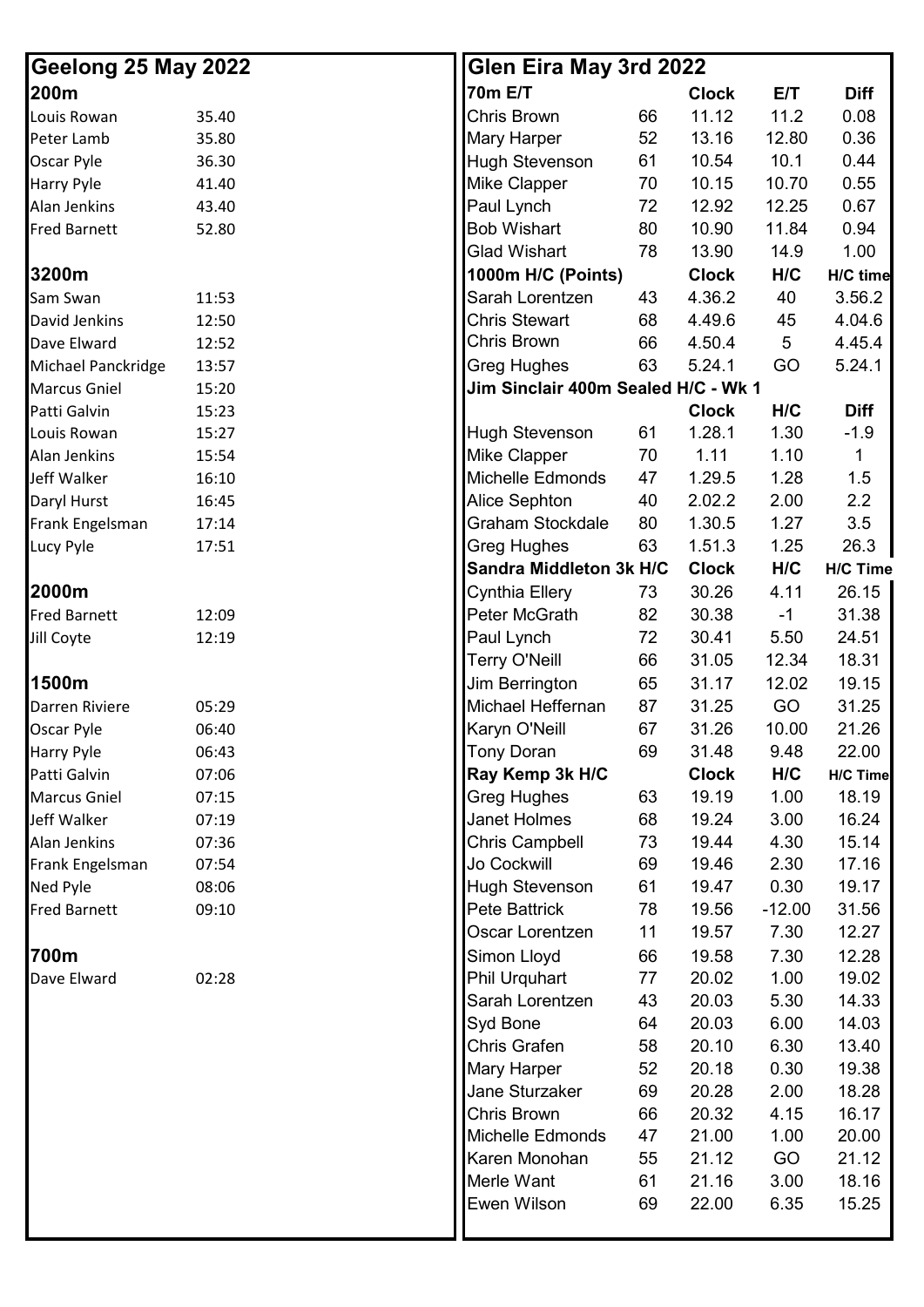| Glen Eira May 10th 2022      |    |              |       |             | Syd Bone                     | 64 | 19.14        | 6.45  | 25.59       |
|------------------------------|----|--------------|-------|-------------|------------------------------|----|--------------|-------|-------------|
| <b>60m E/T</b>               |    | <b>Clock</b> | E/T   | <b>Diff</b> | Merle Want                   | 61 | 23.56        | 2.30  | 26.26       |
| <b>Jim Rountree</b>          | 63 | 9.97         | 9.90  | 0.07        | <b>Mary Harper</b>           | 52 | 26.50        | GO    | 26.50       |
| <b>Kurt Golonka</b>          | 52 | 8.93         | 9.00  | 0.07        | <b>Phil Urquhart</b>         | 77 | 26.09        | 1.00  | 27.09       |
| <b>Mike Clapper</b>          | 70 | 8.93         | 9.00  | 0.07        | Karen Monohan                | 55 | 28.37        | GO    | 28.37       |
| <b>Greg Hughes</b>           | 63 | 12.86        | 12.96 | 0.10        |                              |    |              |       |             |
| <b>Glad Wishart</b>          | 78 | 11.97        | 11.85 | 0.12        | Glen Eira May 17th 2022      |    |              |       |             |
| <b>Chris Brown</b>           | 66 | 9.17         | 9.50  | 0.33        | <b>70m E/T</b>               |    | <b>Clock</b> | E/T   | <b>Diff</b> |
| <b>Mary Harper</b>           | 52 | 11.65        | 12.01 | 0.36        | Michelle Edmonds             | 47 | 12.69        | 12.8  | 0.11        |
| <b>Bob Wishart</b>           | 80 | 9.92         | 9.55  | 0.37        | <b>June Treweek</b>          | 61 | 11.19        | 11.00 | 0.19        |
| Michelle Edmonds             | 47 | 11.29        | 10.90 | 0.39        | <b>Chris Brown</b>           | 66 | 10.70        | 10.90 | 0.20        |
| 700m E/T                     |    | <b>Clock</b> | E/T   | <b>Diff</b> | <b>Kurt Golonka</b>          | 52 | 9.79         | 10.00 | 0.21        |
| Oscar Lorentzen              | 11 | 2.26.8       | 2.25  | 1.8         | <b>Jim Rountree</b>          | 63 | 11.51        | 11.20 | 0.31        |
| <b>Kurt Golonka</b>          | 52 | 2.27.1       | 2.30  | 2.9         | <b>Vivienne Cash</b>         | 70 | 11.61        | 11.30 | 0.31        |
| <b>Chris Stewart</b>         | 68 | 2.38.7       | 2.45  | 6.3         | <b>Mike Clapper</b>          | 70 | 10.01        | 10.40 | 0.39        |
| Sarah Lorentzen              | 43 | 2.30.3       | 2.40  | 9.7         | <b>Glad Wishart</b>          | 78 | 14.03        | 14.54 | 0.51        |
| <b>Chris Brown</b>           | 66 | 3.11.3       | 2.59  | 12.30       | <b>Bob Wishart</b>           | 80 | 10.81        | 11.40 | 0.59        |
| Jim Sinclair 400m H/C - Wk 2 |    |              |       |             | Sarah Johnson                | 38 | 13.29        | 12.00 | 1.29        |
|                              |    | <b>Clock</b> | H/C   |             | Llewellyn Jenkins            | 77 | 17.83        |       |             |
|                              |    |              |       | H/C time    |                              |    |              |       |             |
| <b>Greg Hughes</b>           | 63 | 92.1         | GO    | 92.1        | 600m H/C                     |    | <b>Clock</b> | H/C   | H/C time    |
| <b>Michelle Edmonds</b>      | 47 | 95.1         | 11    | 84.1        | <b>Kurt Golonka</b>          | 52 | 2.31.8       | 40    | 1.51.8      |
| <b>Mike Clapper</b>          | 70 | 98.1         | 29    | 69.1        | Oscar Lorentzen              | 11 | 2.33.5       | 35    | 1.58.5      |
| <b>Jim Rountree</b>          | 63 | 102.1        | 24    | 78.1        | <b>Chris Stewart</b>         | 68 | 2.33.7       | 25    | 2.08.7      |
| <b>Graham Stockdale</b>      | 80 | 106.9        | 11    | 95.9        | <b>Chris Brown</b>           | 66 | 2.35.3       | GO    | 2.35.3      |
| <b>Kurt Golonka</b>          | 52 | 118.8        | 39    | 79.8        | Sarah Lorentzen              | 43 | 2.37.3       | 30    | 2.07.3      |
| Walk - 2k E/T                |    | <b>Clock</b> | E/T   | <b>Diff</b> | Jim Sinclair 400m H/C - Wk 3 |    |              | H/C   | H/C time    |
| Jim Rountree                 | 63 | 14.52        | 15.00 | 8           | <b>Mike Clapper</b>          | 70 | 69.7         | 70    | $-0.3$      |
| <b>Greg Hughes</b>           | 63 | 16.53        | 16.34 | 19          | Jim Rountree                 | 63 | 78.5         | 77    | 1.5         |
| <b>Tony Doran</b>            | 69 | 14.30        | 15.09 | 39          | <b>Greg Hughes</b>           | 63 | 93.8         | 86    | 7.8         |
| <b>Cynthia Ellery</b>        | 73 | 17.24        | 16.42 | 42          | Michelle Edmonds             | 47 | 91.1         | 82    | 9.10        |
| <b>Glad Wishart</b>          | 78 | 16.18        | 15.20 | 58          | <b>Bob Wishart</b>           | 80 | 103          | 87    | 16.00       |
| Michelle Edmonds             | 47 | 18.43        | 16.30 | 133         | <b>Kurt Golonka</b>          | 52 | 85.2         | 61    | 24.20       |
| Walk - 5k E/T                |    | <b>Clock</b> | E/T   | <b>Diff</b> | 2 x 1500 Walk E/T            |    | <b>Clock</b> | E/T   | Comb        |
| Karyn O'Neill                | 67 | 35.53        | 35.50 | 3           | Karyn O'Neill                | 67 | 10.27        | 10.45 |             |
| <b>Terry O'Neill</b>         | 66 | 31.48        | 31.30 | 18          | <b>Terry O'Neill</b>         | 66 | 9.11         | 9.07  | 14          |
| Sandra Middleton             | 73 | 37.59        | 37.30 | 29          | <b>Cynthia Ellery</b>        | 73 | 13.06        | 13.20 |             |
| Jim Berrington               | 65 | 33.10        | 32.20 | 50          | John Zeleznikow              | 71 | 14.17        | 14.30 | $-27$       |
| John Zeleznikow              | 71 | 51.20        | 52.30 | 70          | Sandra Middleton             | 73 | 10.42        | 10.51 |             |
| Des Middleton                | 75 | 37.21        | 36.00 | 81          | Des Middleton                | 75 | 9.41         | 10.15 | $-43$       |
| 4k H/C (Sealed)              |    | <b>Clock</b> | H/C   |             | H/C Time Greg Hughes         | 63 | 12.17        | 12.30 |             |
| <b>Chris Campbell</b>        | 73 | 20.19        | 4.00  | 24.19       | <b>Jim Rountree</b>          | 63 | 10.41        | 12.15 | $-107$      |
| Simon Lloyd                  | 66 | 16.40        | 8.00  | 24.40       | <b>Glad Wishart</b>          | 78 | 12.17        | 14.20 |             |
| James Kingston               | 54 | 16.32        | 8.30  | 25.02       | <b>Tony Doran</b>            | 70 | 10.33        | 10.55 | $-145$      |
| <b>Chris Grafen</b>          | 58 | 18.28        | 7.00  | 25.28       | 3k Age %                     |    | <b>Clock</b> | $\%$  |             |
| Ewen Wilson                  | 69 | 19.06        | 6.25  | 25.31       | <b>Janet Holmes</b>          | 68 | 16.18        | 78.0  |             |
| <b>Janet Holmes</b>          | 68 | 22.32        | 3.00  | 25.32       | Simon Lloyd                  | 66 | 12.25        | 77.5  |             |
| Jo Cockwill                  | 69 | 23.32        | 2.00  | 25.32       | Jo Cockwill                  | 69 | 17.14        | 75.1  |             |
| <b>Mike Clapper</b>          |    |              |       | 25.32       | <b>Peter Bence</b>           | 72 |              | 74.3  |             |
|                              | 70 | 23.32        | 2.00  |             |                              |    | 13.51        |       |             |
| Jane Sturzaker               | 69 | 25.16        | 0.20  | 25.36       | <b>Ewen Wilson</b>           | 69 | 13.58        | 70.9  |             |
| Oscar Lorentzen              | 11 | 18.14        | 7.30  | 25.44       | Jane Sturzaker               | 69 | 18.34        | 69.7  |             |
| <b>Chris Brown</b>           | 66 | 21.43        | 4.15  | 25.58       | <b>Bruce Wilson</b>          | 76 | 16.04        | 68.3  |             |
| Sarah Lorentzen              | 43 | 18.58        | 7.00  | 25.58       | Oscar Lorentzen              | 11 | 13.19        | 65.3  |             |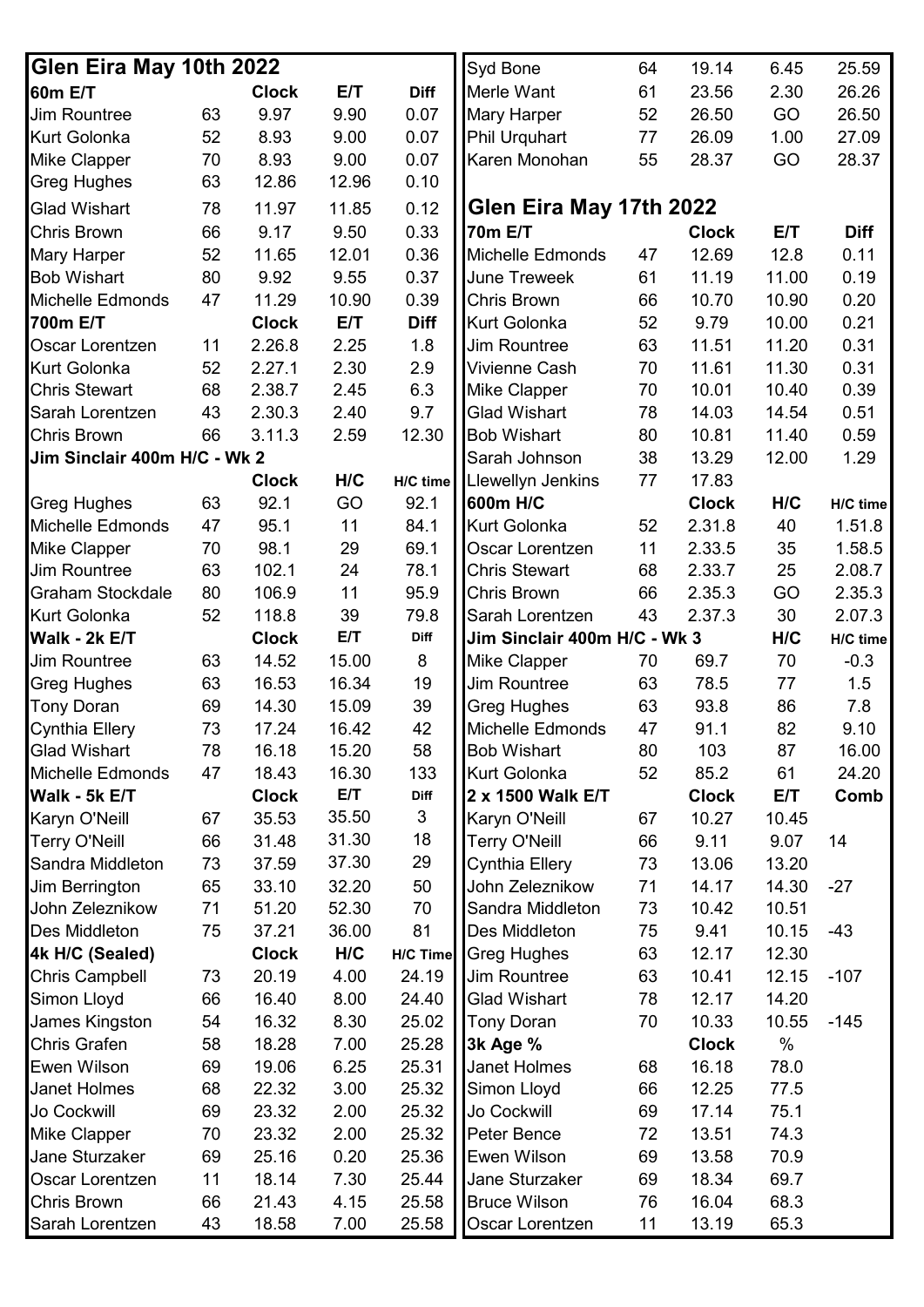| Glen Eira May 17th 2022 (cont) |    |              |       |             |
|--------------------------------|----|--------------|-------|-------------|
| Merle Want                     | 61 | 17.44        | 64.3  |             |
| Sarah Lorentzen                | 43 | 14.17        | 63.0  |             |
| <b>Graham Stockdale</b>        | 80 | 20.00        | 59.8  |             |
| <b>Chris Brown</b>             | 66 | 16.32        | 58.2  |             |
| <b>Mike Clapper</b>            | 70 | 17.14        | 58.1  |             |
| Karen Monohan                  | 55 | 21.05        | 49.6  |             |
| Sarah Johnson                  | 38 | 18.00        | 47.9  |             |
| <b>Michelle Edmonds</b>        | 47 | 20.06        | 47.0  |             |
| <b>Graham Stockdale</b>        | 80 | 30.18        | 53.6  |             |
| Glen Eira May 24th 2022        |    |              |       |             |
| 60m E/T                        |    | <b>Clock</b> | E/T   | <b>Diff</b> |
| <b>June Treweek</b>            | 61 | 9.81         | 9.8   | 0.01        |
| <b>Chris Brown</b>             | 66 | 9.61         | 9.6   | 0.01        |
| <b>Mike Clapper</b>            | 70 | 8.93         | 9.0   | 0.07        |
| <b>Bob Wishart</b>             | 80 | 9.35         | 9.7   | 0.35        |
| <b>Jim Rountree</b>            | 63 | 10.17        | 9.8   | 0.37        |
| <b>Michelle Edmonds</b>        | 47 | 11.32        | 10.9  | 0.42        |
| 1200m H/C (sealed)             |    | <b>Clock</b> | H/C   | <b>Diff</b> |
| <b>Chris Brown</b>             | 66 | 5.53         | 5.50  | 3           |
| <b>Chris Stewart</b>           | 68 | 5.10         | 5.00  | 10          |
| Jim Sinclair 400m H/C - Wk 4   |    |              | H/C   | H/C time    |
| <b>Mike Clapper</b>            | 70 | 85.5         | 17    | 68.5        |
| <b>Jim Rountree</b>            | 63 | 85.9         | 8     | 77.9        |
| Kurt Golonka                   | 52 | 89.3         | 25    | 64.3        |
| <b>Greg Hughes</b>             | 63 | 90.4         | GO    | 90.4        |
| <b>Michelle Edmonds</b>        | 47 | 92.9         | 4     | 88.9        |
| <b>Bob Wishart</b>             | 80 | 100.3        | 6     | 94.3        |
| 2k H/C walk (Trophy)           |    | <b>Clock</b> | H/C   | H/C time    |
| Sandra Middleton               | 73 | 19.27        | 5.07  | 14.20       |
| <b>June Treweek</b>            | 61 | 19.48        | 5.00  | 14.48       |
| <b>Terry O'Neill</b>           | 66 | 19.53        | 7.50  | 12.03       |
| Jim Berrington                 | 65 | 20.00        | 7.10  | 12.50       |
| Michael Heffernan              | 87 | 20.12        | GO    | 20.12       |
| Des Middleton                  | 75 | 20.17        | 6.44  | 13.33       |
| Karyn O'Neill                  | 67 | 20.18        | 6.06  | 14.12       |
| Cynthia Ellery                 | 73 | 20.20        | 3.06  | 17.14       |
| Jim Rountree                   | 63 | 20.28        | 6.04  | 14.24       |
| <b>Tony Doran</b>              | 70 | 21.05        | 6.00  | 15.05       |
| John Zeleznikow                | 71 | 21.24        | 1.20  | 20.04       |
| 3k E/T                         |    | <b>Clock</b> | E/T   | Diff        |
| James Kingston                 | 54 | 11.37.3      | 11.40 | 2.7         |
| Syd Bone                       | 64 | 13.49.2      | 13.45 | 4.2         |
| Jo Cockwill                    | 69 | 17.36.8      | 17.30 | 6.8         |
| Simon Lloyd                    | 66 | 12.20.7      | 12.30 | 9.3         |
| <b>Chris Brown</b>             | 66 | 16.17        | 16.30 | 13.0        |
| Merle Want                     | 61 | 17.41.2      | 18.05 | 23.8        |
| <b>Janet Holmes</b>            | 68 | 16.18.3      | 16.50 | 31.7        |
| Jane Sturzaker                 | 69 | 18.33        | 18.00 | 33          |
| <b>Greg Hughes</b>             | 63 | 19.57        | 17.57 | 120         |
| Kurt Golonka                   | 52 | 18.29        | 15.00 | 209         |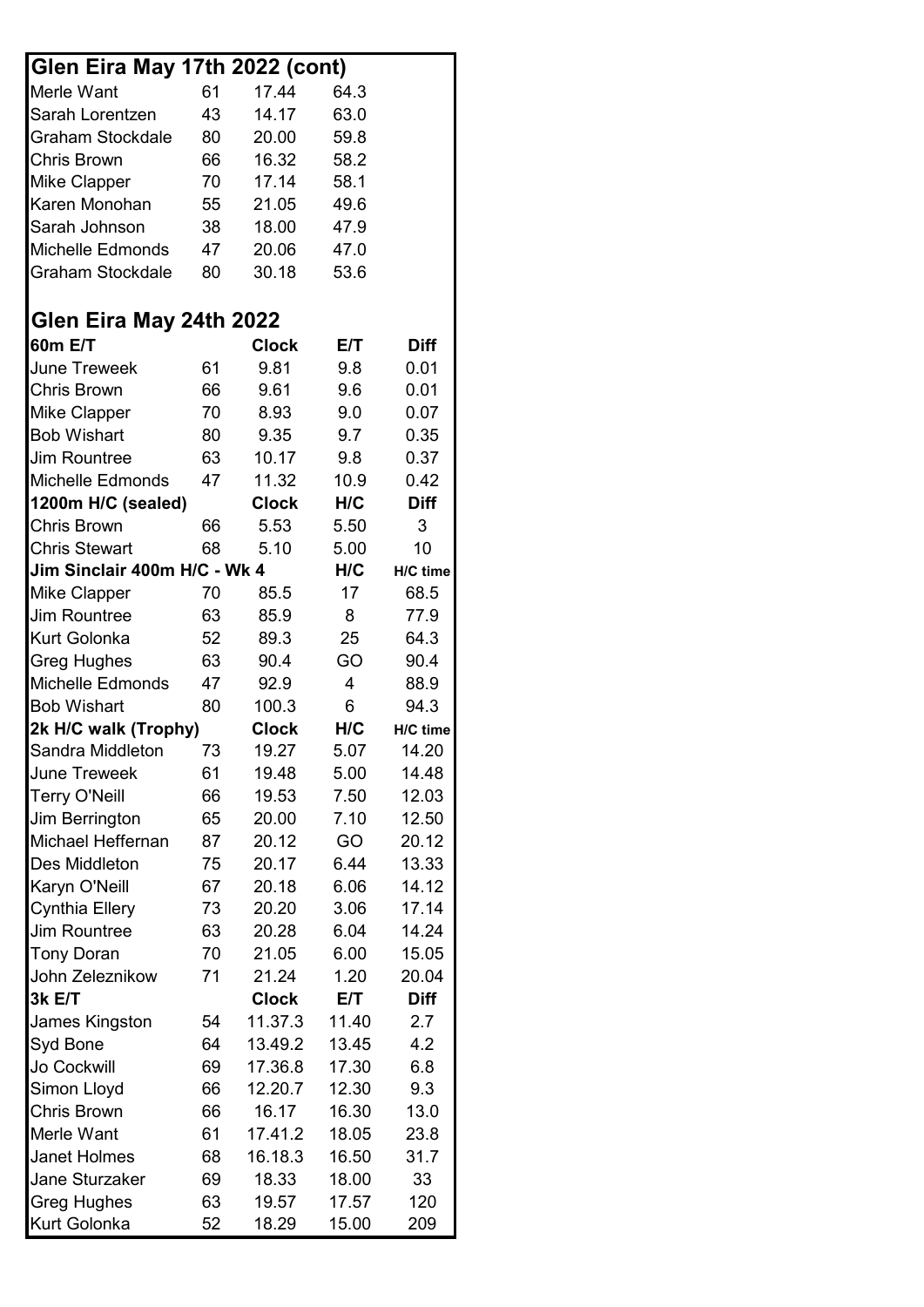| KNOX May 4th 2022         |    |              | 1500metres                |          |       |  |
|---------------------------|----|--------------|---------------------------|----------|-------|--|
| 800m walk                 |    |              | Bryan Poggenpoel          | 51       | 5.40  |  |
| Ian U'Ren                 | 71 | 6.41         | Ryan Clark                | 46       | 7.42  |  |
| Glenn Claiden             | 68 | 7.20         | <b>300m NOT</b>           |          |       |  |
| Ryan Clark                | 46 | 8.12         | Paul Durrant              | 60       | 50    |  |
| <b>Stephen Richards</b>   | 60 | 8.13         | <b>Stephen Richards</b>   | 60       | 56    |  |
| Maggie Hawkes             | 66 | 8.16         | <b>Bryan Poggenpoel</b>   | 51       | 65    |  |
| Mick Carr                 | 68 | 8.19         | Peter Thorne              | 73       | 69    |  |
| Peter Thorne              | 73 | 8.23         | Jodi Sinclair             | 51       | 70    |  |
| Peter LeGet               | 88 | 9.58         | Ryan Clark                | 46       | 71    |  |
| 600m                      |    |              | <b>Glenys Brown</b>       | 69       | 95    |  |
| Ryan Clark                | 46 | 2.51         | <b>Distance</b>           |          |       |  |
| <b>Stephen Richards</b>   | 60 | 2.51         | 2k                        |          |       |  |
| Peter Thorne              | 73 | 3.06         | <b>Stephen Richards</b>   | 60       | 10.28 |  |
| <b>200m NOT</b>           |    |              | Jodi Sinclair             | 51       | 13.09 |  |
| <b>Stephen Richards</b>   | 60 | 33.43 3rd    | 4k                        |          |       |  |
| Rowan Coxhead             | 45 | 42.18 2nd    | <b>Bryan Poggenpoel</b>   | 51       | 18.42 |  |
| Peter Thorne              | 73 | 42.64 winner | Ryan Clark                | 46       | 22.38 |  |
| Ryan Clark                | 46 | 63.29        |                           |          |       |  |
| Glenn Claiden             | 68 | 64.6         | <b>KNOX May 18th 2022</b> |          |       |  |
| Ian U'Ren                 | 71 | 89.87        | 800m walk $-18/5/2022$    |          |       |  |
| <b>Distance</b>           |    |              | Mick Carr                 | 69       | 5.45  |  |
| 3k                        |    |              | Peter Shanahan            | 60       | 6.13  |  |
| Rowan Coxhead             | 45 | 11.51        | Ryan Clark                | 46       | 7.37  |  |
| <b>Stephen Richards</b>   | 60 | 17.07        | Helen Stanley             | 66       | 7.40  |  |
| 5k                        |    |              | Ian U'Ren                 | 71       | 8.26  |  |
| Shane Grund               | 40 | 15.39        | <b>Andrea Putting</b>     | 59       | 8.36  |  |
| Glenn Claiden             | 68 | 27.23        | Maggie Hawkes             | 66       | 8.37  |  |
| <b>Ryan Clark</b>         | 46 | 28.53        | Peter LeGet               | 88       | 9.21  |  |
| Peter Thorne              | 73 | 29.01        | $Sprint - 60m$            |          |       |  |
|                           |    |              | Paul Durrant              | 60       | 8.97  |  |
| <b>KNOX May 11th 2022</b> |    |              | 800m                      |          |       |  |
| 800m walk                 |    |              | Ian U'Ren                 | 71       | 5.00  |  |
| Maggie Hawkes             | 66 | 8.44         | Glenn Claiden             | 68       | 5.00  |  |
| <b>Glenys Brown</b>       | 69 | 8.45         | 1200metres                |          |       |  |
| Jodi Sinclair             | 51 | 8.47         | Peter Shanahan            | 60       | 7.27  |  |
| Marina Curnow             | 74 | 8.56         | Mick Carr                 | 69       | 8.26  |  |
| <b>Stephen Richards</b>   | 60 | 8.59         | 1600metres                |          |       |  |
| Peter LeGet               | 88 | 9.01         | Helen Stanley             | 66       | 8.21  |  |
| Peter Thorne              | 73 | 9.02         | Ryan Clark                | 46       | 8.37  |  |
| <b>Sprint</b>             |    |              | 10lap spiral              |          |       |  |
| <b>Stephen Richards</b>   | 60 | 10.8 70m     | Peter Shanahan            | 60 4laps |       |  |
| Paul Durrant              | 60 | 11.41 80m    | Ryan Clark                | 46       | 22.27 |  |
| Bryan Poggenpoel          | 51 | 16.22 80m    | Glenn Claiden             | 68       | 23.05 |  |
| 700m                      |    |              | Helen Stanley             | 66       | 23.46 |  |
| <b>Stephen Richards</b>   | 60 | 3.39         | Ian U'Ren                 | 71       | 26.22 |  |
| Peter Thorne              | 73 | 3.51         | Mick Carr                 | 69       | 31.33 |  |
| 1100metres                |    |              |                           |          |       |  |
| Jodie Sinclair            | 51 | 6.38         |                           |          |       |  |
|                           |    |              |                           |          |       |  |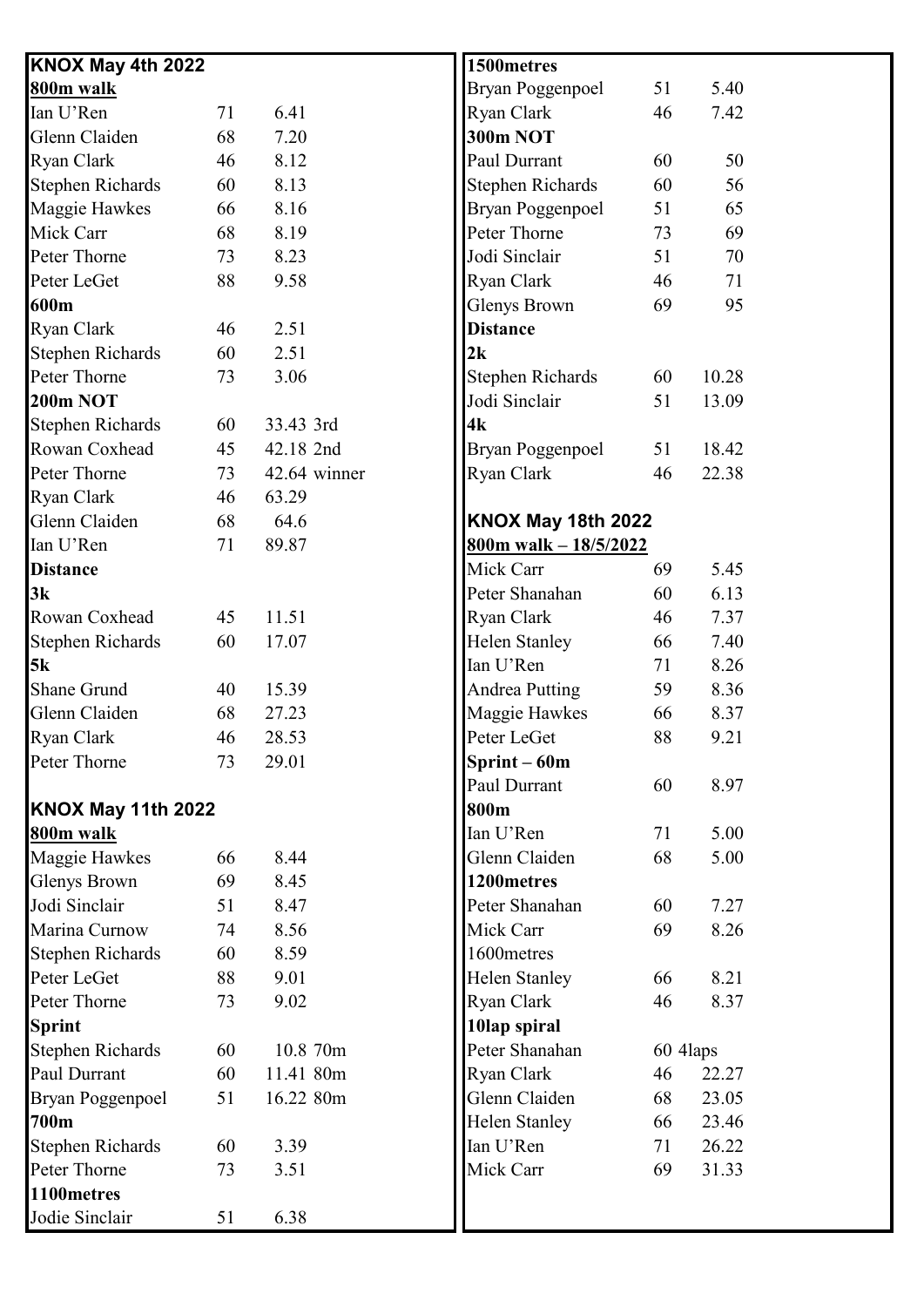| <b>KNOX May 18th 2022 (cont)</b> |    |           | 200m                    |    |              |
|----------------------------------|----|-----------|-------------------------|----|--------------|
| <b>300m NOT</b>                  |    |           | Paul Durrant            | 60 | 29.69 winner |
| Paul Durrant                     | 60 | 49 winner | Stewart Dobrzinski      | 52 | 32.42        |
| Peter Shanahan                   | 60 | 77 2nd    | <b>Brian Poggenpoel</b> | 51 | 32.69        |
| Glenn Claiden                    | 68 | 1.25      | Bernie McLoughlan       | 69 | 36.16        |
| <b>Helen Stanley</b>             | 66 | 1.3       | Helen Stanley           | 66 | 41.26        |
| Ryan Clark                       | 46 | 1.26      | Erika Bedyn             | 59 | 42.33        |
| Ian U'Ren                        | 71 | 1.48 3rd  | Peter Thorne            | 73 | 42.36        |
| Mick Carr                        | 69 | 2.08      | Jodie Sinclair          | 51 | 48.2         |
| Andrea Putting                   | 59 | 2.18      | Julie Richards          | 59 | 55.52        |
| Maggie Hawkes                    | 66 | 2.18      | Ryan Clark              | 46 | 57.89 3rd    |
|                                  |    |           | Ian U'Ren               | 71 | 66.49        |
| <b>KNOX May 25th 2022</b>        |    |           | <b>Glenys Brown</b>     | 69 | 74.71 2nd    |
| 800m walk                        |    |           | Mick Carr               | 69 | 81.45        |
| Mick Carr                        | 69 | 5.49      | 3k                      |    |              |
| Glenn Claiden                    | 68 | 7.30      | Bernie McLoughlan       | 69 | 14.28        |
| Julie Richards                   | 59 | 7.31      | Erika Bedyn             | 59 | 15.29        |
| <b>France Halton</b>             | 60 | 8.03      | David Wear              | 75 | 16.16        |
| Erika Bedyn                      | 59 | 8.03      | Sam De Fanis            | 74 | 16.18        |
| Glenys Brown                     | 69 | 8.09      | Michelle Quan           | 52 | 17.53        |
| Sam De Fanis                     | 74 | 8.37      | Ian U'Ren               | 71 | 18.01        |
| Bernie McLoughlan                | 69 | 8.37      | France Halton           | 60 | 19.12        |
| Ian U'Ren                        | 71 | 9.01      | Jodie Sinclair          | 51 | 20.25        |
| Graeme Leticq                    | 67 | 9.01      | 5k                      |    |              |
| David Wear                       | 75 | 9.11      | <b>Brian Poggenpoel</b> | 51 | 21.49        |
| Peter LeGet                      | 88 | 9.22      | Graeme Leticq           | 67 | 23.54        |
| <b>Sprint</b>                    |    |           | <b>Helen Stanley</b>    | 66 | 25.00        |
| Paul Durrant                     | 60 | 9.00      | Glenn Claiden           | 68 | 26.59        |
| Jodi Sinclair                    | 51 | 13.36     | Peter Thorne            | 73 | 29.26        |
| <b>Lavinia Petrie series</b>     |    |           | Mick Carr               | 69 | 37.21        |
| $1st$ event                      |    |           |                         |    |              |
| 800metres - NOT                  |    |           |                         |    |              |
| Jodie Sinclair                   | 51 |           |                         |    |              |
| Glenys Brown                     | 69 |           |                         |    |              |
| Michelle Quan                    | 52 |           |                         |    |              |
| Erika Bedyn                      | 59 |           |                         |    |              |
| Mick Carr                        | 69 |           |                         |    |              |
|                                  |    |           |                         |    |              |
| Ryan Clark                       | 46 |           |                         |    |              |
| Glenn Claiden                    | 68 |           |                         |    |              |
| Julie Richards                   | 59 |           |                         |    |              |
| Peter Thorne                     | 73 |           |                         |    |              |
| Ian U'Ren                        | 71 |           |                         |    |              |
| <b>France Halton</b>             | 60 |           |                         |    |              |
| Bernie McLoughlan                | 69 |           |                         |    |              |
| <b>Brian Poggenpoel</b>          | 51 |           |                         |    |              |
| Sam De Fanis                     | 74 |           |                         |    |              |
| Helen Stanley                    | 66 |           |                         |    |              |
| Graeme Leticq                    | 67 |           |                         |    |              |
| David Wear                       | 75 |           |                         |    |              |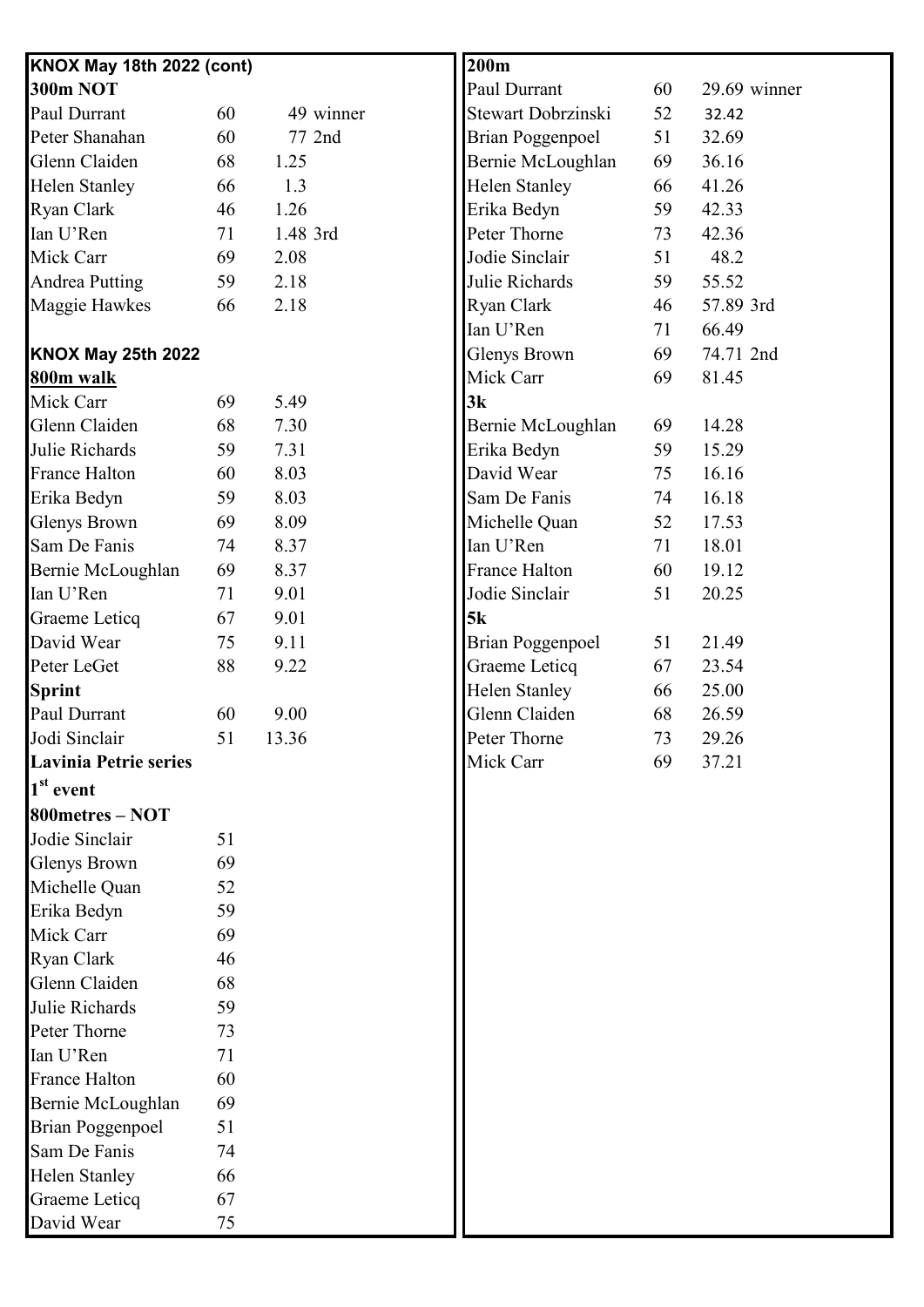| <b>MENTONE April 6th 2022</b> |     |              |             | <b>MENTONE April 13th 2022</b> |    |              |                |                |
|-------------------------------|-----|--------------|-------------|--------------------------------|----|--------------|----------------|----------------|
| 600m E.T. Walk                |     | <b>Clock</b> | <b>Diff</b> | 800 E.T. Walk                  |    |              |                |                |
| <b>Bev Hugo</b>               | 82  | 5.07         | 0.00        | <b>Michael Boulton</b>         | 67 | 6.50         | $\overline{0}$ |                |
| Jarvis Wishart                | Inv | 4.55         | 0.00        | Joan Clarke                    | 87 | 8.11         | 0.01           |                |
| lan Beaumont                  | 85  | 6.12         | 0.07        | Ruth -Mary F'bridge            | 84 | 7.27         | $-0.04$        |                |
| <b>Stephen Wishart</b>        | 49  | 4.13         | $-0.07$     | lan Beaumont                   | 86 | 8.08         | 0.06           |                |
| <b>John Mathew</b>            | 85  | 6.13         | 0.13        | John Zeleznikow                | 71 | 7.52         | 0.06           |                |
| <b>Julian Boland</b>          | 59  | 5.07         | 0.27        | <b>Iris Boulton</b>            | 73 | 6.41         | 0.06           |                |
| Ruth-Mary F'bridge            | 84  | 5.31         | 0.31        | Dawn Bennett                   | 77 | 6.38         | 0.07           |                |
| Jeanne Bryan                  | 79  | 7.23         | 0.43        | Jill Mannering                 | 85 | 8.08         | 0.08           |                |
| <b>Helen Bryan</b>            | 51  | 7.23         | 0.53        | <b>John Mathew</b>             | 85 | 8.12         | $-0.08$        |                |
| Margaret Beaumont             | 84  | 7.06         | 0.54        | <b>Greg Hughes</b>             | 63 | 6.25         | 0.20           |                |
| Joan Clarke                   | 86  | 7.06         | 0.56        | Sylvia Machin                  | 80 | 6.22         | 0.22           |                |
| 250m E.T.                     |     | <b>Clock</b> | Diff        | <b>Jim Swinden</b>             | 68 | 6.43         | $-0.32$        |                |
| <b>Bob Wishart</b>            | 80  | 47.35        | $-2.45$     | <b>Kevin Cassidy</b>           | 61 | 4.36         | 0.36           |                |
| <b>Greg Hughes</b>            | 63  | 52.71        | $-3.29$     | Stephen Wishart                | 49 | 5.45         | $-0.55$        |                |
| Stephen Bird                  | 59  | 42.11        | $-3.89$     | Jenny Swinden                  | 67 | 5.18         | $-1.42$        |                |
| Ron Arthur                    | 82  | 56.45        | 4.95        | Margaret Beaumont              | 84 | 10.10        | 1.50           |                |
| 1 Mile E.T.                   |     | <b>Clock</b> | <b>Diff</b> | 1200m E.T. "Agg Event"         |    | <b>Clock</b> | Diff           | $Pts$          |
| <b>Ashley Birrell</b>         | 77  | 9.02.2       | 12.2        | <b>Greg Hughes</b>             | 63 | 6.29.8       | 2.2            | $\overline{7}$ |
| Col Waring                    | 76  | 7.46.5       | 46.5        | <b>Avril Britter</b>           | 63 | 6.25.2       | 2.8            | 5              |
| 60m E.T.                      |     | <b>Clock</b> | <b>Diff</b> | Ashley Page ***                | 81 | 6.22.2       | 3.8            | $\overline{4}$ |
| Mila Wishart                  | Inv | 11.26        | 0.06        | <b>Ashley Birrell</b>          | 77 | 6.10.3       | 10.3           | 3              |
| <b>Ron Arthur</b>             | 82  | 11.29        | 0.19        | <b>Mike Thomas</b>             | 50 | 3.58.3       | 10.7           | $\overline{2}$ |
| John Mathew                   | 85  | 19.45        | 1.45        | Sandra Wynne                   | 70 | 6.23.5       | 27.5           | $\mathbf{1}$   |
| Jarvis Wishart                | Inv | 13.67        | 2.17        | 100m E.T.                      |    | <b>Clock</b> | Diff           |                |
| <b>Glad Wishart</b>           | 78  | 14.32        | 2.32        | Ron Arthur                     | 82 | 17.72        | 0.08           |                |
| 5 Km Self H/cap               |     |              |             | Greg Hughes                    | 63 | 18.25        | $-0.65$        |                |
| <b>Peter Colthup Trophy</b>   |     | <b>Clock</b> | Actual      | Vivienne Cash                  | 70 | 16.80        | 0.80           |                |
| <b>Helen Castel</b>           | 59  | 54.50        | 29.10       | John Mathew                    | 85 | 31.96        | $-1.04$        |                |
| Lydia Rands                   | 33  | 55.27        | 33.27       | <b>Avril Britter</b>           | 63 | 18.90        | $-1.07$        |                |
| <b>Avril Britter</b>          | 63  | 55.28        | 31.04       | Stephen Wishart                | 49 | 14.69        | $-1.21$        |                |
| <b>Stephen Bird</b>           | 59  | 56.04        | 25.04       | Sandra Wynne                   | 70 | 20.35        | $-1.34$        |                |
| John Zeleznikow               | 71  | 56.08        | 56.08       | Stephen Bird                   | 59 | 16.56        | 1.44           |                |
| Greg Hughes                   | 63  | 57.10        | 33.20       | <b>Glad Wishart</b>            | 78 | 28.43        | 8.41           |                |
| Sandra Wynne                  | 70  |              | 30.32       | 4 Laps 3.336m E.T.             |    |              |                |                |
| 1500m/ 3000m E.T. Walk        |     | <b>Clock</b> | Diff        | <b>Point Score Series 1</b>    |    | <b>Clock</b> | <b>Diff</b>    |                |
| 1500m                         |     |              |             | Sandra Wynne                   | 70 | 20.04        | 0.06           |                |
| <b>Bev Hugo</b>               | 82  | 13.29        | $-0.01$     | <b>Avril Britter</b>           | 63 | 20.11        | 0.29           |                |
| lan Beaumont                  | 85  | 16.58        | 1.04        | Mike Thomas                    | 50 | 12.53        | 0.33           |                |
| <b>Margaret Beaumont</b>      | 84  | 16.58        | 1.36        | Kevin Cassidy                  | 61 | 20.37        | 0.37           |                |
| John Mathew                   | 85  | 16.46        | $-3.14$     | <b>Ashley Page</b>             | 81 | 20.42        | 0.40           |                |
| <b>Helen Bryan</b>            | 51  | 17.15        | $-3.45$     | <b>Ashley Birrell</b>          | 77 | 19.48        | 0.52           |                |
| Jeanne Bryan                  | 79  | 17.15        | $-4.15$     | Stephen Bird                   | 59 | 45.47        | 2.17           |                |
| 3000m                         |     |              |             | 2 Mile E.T. Walk               |    |              |                |                |
| <b>Julian Boland</b>          | 58  | 21.39        | $-0.22$     | <b>Geoff Barrow</b>            | 73 | 23.40        | 0.40           |                |
| <b>Geoff Barrow</b>           | 73  | 21.38        | $-0.22$     | John Zeleznikow                | 71 | 32.38        | $-0.52$        |                |
|                               |     |              |             |                                |    |              |                |                |
|                               |     |              |             |                                |    |              |                |                |
|                               |     |              |             |                                |    |              |                |                |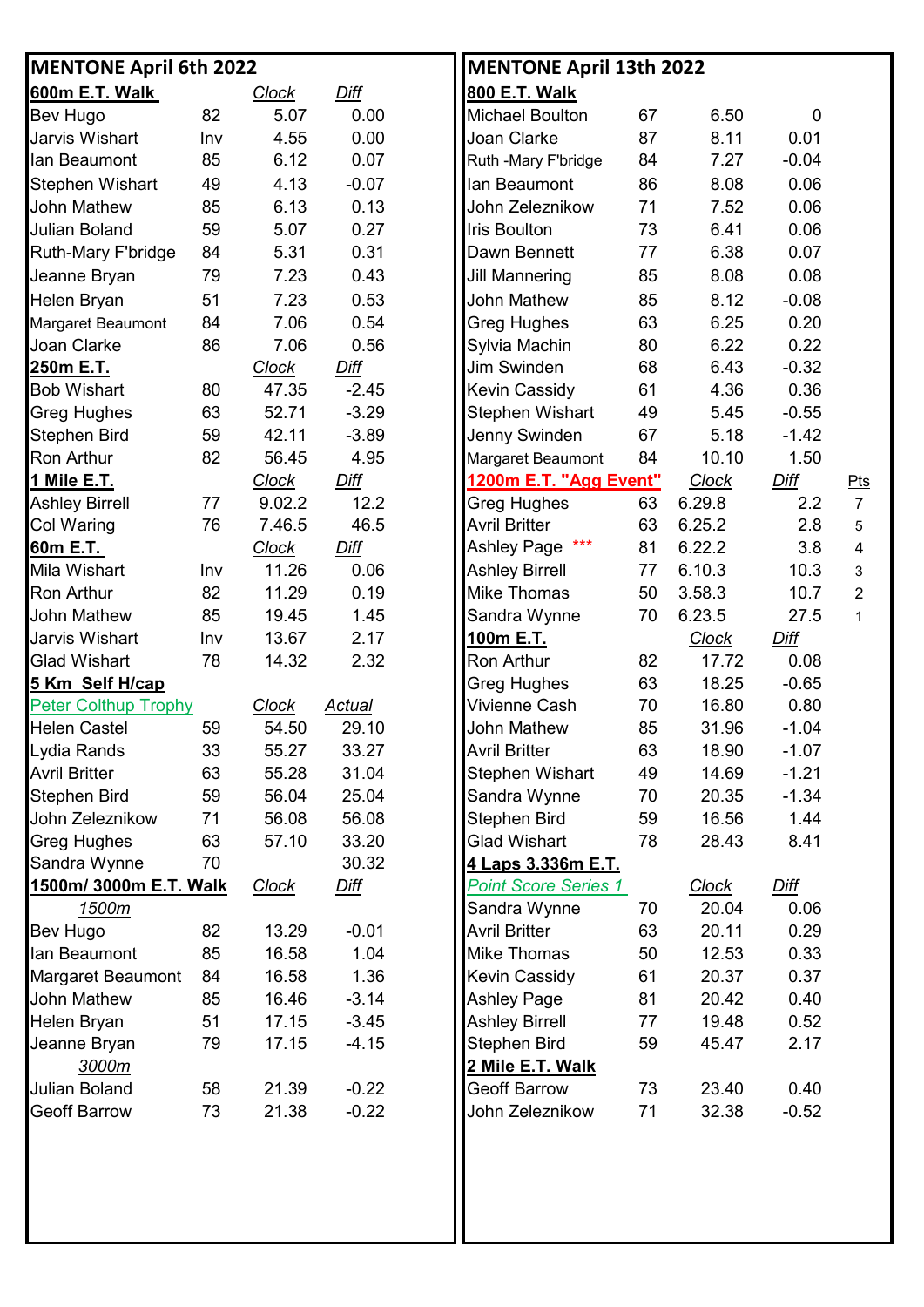| <b>MENTONE April 13th 2022 (cont)</b> |    |              |             | 100m E.T. "Agg Event"          |    | <b>Clock</b> | <u>Diff</u> | Pts                     |
|---------------------------------------|----|--------------|-------------|--------------------------------|----|--------------|-------------|-------------------------|
| 1 Mile E.T. Walk                      |    |              |             | Stephen Wishart                | 49 | 14.02        | 0.01        | $\overline{7}$          |
| Dawn Bennett                          | 77 | 13.48        | 0.18        | <b>Avril Britter</b>           | 63 | 19.10        | $-0.10$     | 5                       |
| <b>Greg Hughes</b>                    | 63 | 13.00        | $-0.20$     | Ron Arthur                     | 82 | 17.52        | $-0.18$     | $\overline{4}$          |
| Sylvia Machin                         | 80 | 12.54        | 0.24        | <b>Susan Short</b>             | 48 | 15.59        | $-0.41$     | 3                       |
| lan Beaumont                          | 86 | 16.54        | 0.30        | <b>Bob Wishart</b>             | 80 | 17.13        | 0.43        | $\overline{2}$          |
| <b>Michael Bolton</b>                 | 67 | 14.49        | 0.49        | Sandra Wynne                   | 70 | 19.61        | 0.45        | 1                       |
| <b>Iris Bolton</b>                    | 73 | 14.09        | 0.49        | Vivienne Cash ***              | 70 | 15.92        | $-0.48$     | $\mathbf 1$             |
| Jim Swinden                           | 68 | 13.43        | $-1.17$     | John Mathew                    | 85 | 32.54        | 0.54        | 1                       |
| <b>John Mathew</b>                    | 85 | 21.42        | 1.42        | Jarvis Wishart                 | 8  | 20.84        | 1.11        |                         |
| Jenny Swinden                         | 67 | 12.37        | $-2.08$     | <b>Glad Wishart</b>            | 78 | 21.12        | 1.37        | $\mathbf{1}$            |
| Margaret Beaumont                     | 84 | 17.33        | $-3.27$     | Greg Hughes                    | 63 | 21.43        | 1.52        | 1                       |
| Natalie King                          | 80 | 16.47        | $-4.13$     | <b>Daniel Short</b>            | 10 | 15.91        | $-2.09$     |                         |
|                                       |    |              |             | Ciara Short                    | 12 | 15.85        | $-2.15$     |                         |
| <b>MENTONE April 20th 2022</b>        |    |              |             | <b>2km E.T.</b>                |    |              |             |                         |
| 400m E.T. Walk                        |    | <b>Clock</b> | <b>Diff</b> | <b>Point Score Series 2</b>    |    | <b>Clock</b> | <b>Diff</b> |                         |
| Sylvia Machin                         | 80 | 3.00         | 0.00        | Sandra Wynne                   | 70 | 11.10        | 0.05        | $\bm{\mathcal{Q}}$      |
| <b>Ruth-Mary F'bridge</b>             | 84 | 3.00         | 0.00        | Kylie Irshad                   | 50 | 9.37.6       | 22.40       |                         |
| <b>Kevin Cassidy</b>                  | 61 | 1.44         | $-0.01$     | <b>Ashley Birrell</b>          | 77 | 11.11        | 0.19        |                         |
| Maureen Seedsman                      | 84 | 3.05         | 0.01        | Stephen Bird                   | 59 | 8.57         | 0.63        |                         |
| lan Beaumont                          | 86 | 3.57         | $-0.03$     | Roz Walker<br>$***$            | 59 | 9.52.6       | 7.40        |                         |
| Jim Swinden                           | 68 | 3.20         | $-0.05$     | <b>3000m E.T. Walk</b>         |    | <b>Clock</b> | <u>Diff</u> | $P$ ts                  |
| <b>Greg Hughes</b>                    | 63 | 2.57         | 0.05        | Jim Swinden                    | 68 | 24.40        | $-0.10$     | $\overline{7}$          |
| Iris Boulton                          | 73 | 3.08         | $-0.07$     | <b>Greg Hughes</b>             | 63 | 26.46        | 0.10        | $\overline{7}$          |
| Kylie Irshad                          | 50 | 2.01         | $-0.09$     | Sylvia Machin                  | 80 | 23.46        | 0.16        | 5                       |
| Nola Finn                             | 85 | 4.58         | 0.10        | <b>Michael Boulton</b>         | 67 | 27.40        | $-0.20$     | $\overline{\mathbf{4}}$ |
| <b>Michael Boulton</b>                | 67 | 3.16         | $-0.14$     | lan Beaumont                   | 86 | 31.49        | 0.22        | 3                       |
| Joan Clarke                           | 87 | 3.58         | 0.14        | Iris Boulton                   | 73 | 26.53        | 0.23        | $\overline{2}$          |
| <b>Gwen Steed</b>                     | 79 | 2.57         | $-0.16$     | <b>Kevin Cassidy</b>           | 61 | 15.33        | 0.27        | 1                       |
| <b>Susan Short</b>                    | 48 | 2.14         | $-0.16$     | Jenny Swinden                  | 67 | 23.25        | 0.59        | 1                       |
| <b>John Mathew</b>                    | 85 | 3.53         | $-0.17$     |                                |    |              |             |                         |
| <b>Stephen Wishart</b>                | 49 | 2.32         | 0.17        | <b>MENTONE April 27th 2022</b> |    |              |             |                         |
| Jenny Swinden                         | 67 | 2.53         | $-0.21$     | 500m E.T. Walk                 |    | <b>Clock</b> | <u>Diff</u> |                         |
| Jeanne Bryan                          | 79 | 5.02         | 0.42        | Maureen Seedsman               | 84 | 3.56         | $-0.01$     |                         |
| Helen Bryan                           | 52 | 5.02         | 0.42        | Iris Boulton                   | 73 | 4.02         | 0.02        |                         |
| Emma Wishart                          | 46 | 3.05         | 1.05        | <b>Jill Mannering</b>          | 85 | 4.47         | $-0.03$     |                         |
| Jarvis Wishart                        | 8  | 3.05         | 1.05        | Julian Boland                  | 59 | 3.21         | 0.06        |                         |
| 1000m E.T.                            |    | <b>Clock</b> | Diff        | <b>Michael Boulton</b>         | 67 | 4.16         | 0.06        |                         |
| Col Waring                            | 76 | 4.22.6       | 2.60        | Ruth -Mary F'bridge            | 84 | 4.32         | $-0.08$     |                         |
| Stephen Bird                          | 59 | 3.56.8       | 3.20        | Daniel Short                   | 10 | 3.22         | $-0.08$     |                         |
| <b>Ashley Birrell</b>                 | 77 | 4.54.5       | 5.50        | <b>Greg Hughes</b>             | 63 | 3.4          | 0.16        |                         |
| <b>Susan Short</b>                    | 48 | 4.09.7       | 9.70        | Jenny Swinden                  | 67 | 3.29         | 0.19        |                         |
| Sandra Wynne                          | 70 | 5.07.9       | 12.90       | Jarvis Wishart                 | 8  | 3.47         | 0.22        |                         |
| <b>Avril Britter</b>                  | 63 | 5.27.1       | 17.10       | Stephen Wishart                | 49 | 3.28         | 0.23        |                         |
| Greg Hughes                           | 63 | 5.25.1       | 20.10       | <b>Susan Short</b>             | 48 | 2.55         | $-0.25$     |                         |
| Daniel Short                          | 10 | 4.52.2       | 22.20       | Nola Finn                      | 85 | 6.03         | $-0.27$     |                         |
| Ciara Short                           | 12 | 4.10.9       | 50.10       | John Mathew                    | 85 | 5.29         | 0.29        |                         |
|                                       |    |              |             | Jim Swinden                    | 68 | 3.47         | 0.32        |                         |
|                                       |    |              |             | Kevin Cassidy                  | 61 | 2.27         | $-0.33$     |                         |
|                                       |    |              |             | Jeanne Bryan                   | 79 | 6.07         | 0.47        |                         |
|                                       |    |              |             | Helen Bryan                    | 51 | 6.07         | 0.57        |                         |
|                                       |    |              |             | <b>Natalie King</b>            | 80 | 5.14         | 1.14        |                         |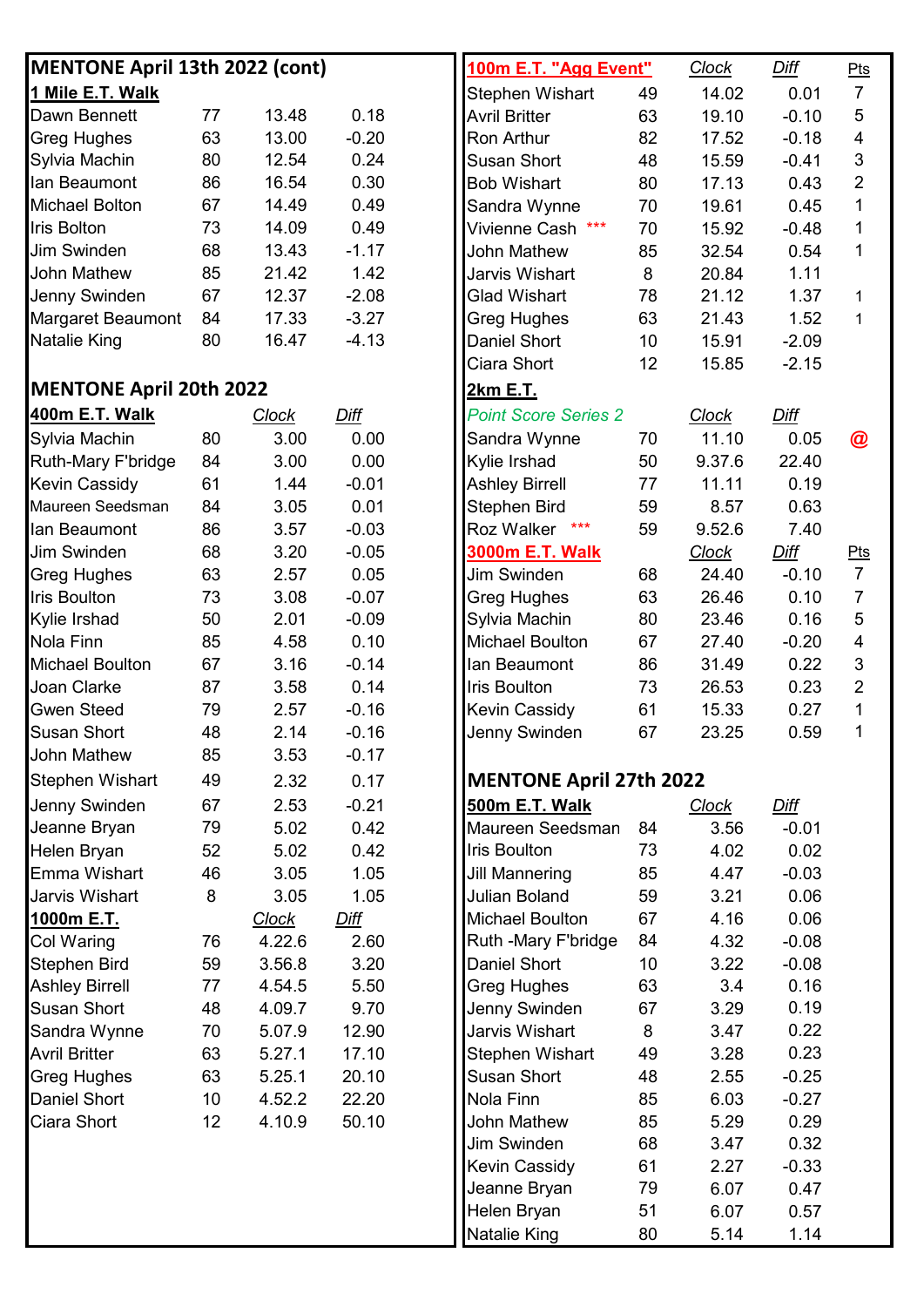| <b>MENTONE April 27th 2022 (cont)</b> |    |              |               |                | <b>MENTONE May 4th 2022</b>  |     |              |             |                |
|---------------------------------------|----|--------------|---------------|----------------|------------------------------|-----|--------------|-------------|----------------|
| 1600m Self H/cap                      |    | <b>Clock</b> | <u>Actual</u> |                | 500m E.T. Walk               |     | <b>Clock</b> | <u>Diff</u> |                |
| Sandra Wynne                          | 70 | 9.15.6       | 8.37.6        |                | <b>Kevin Cassidy</b>         | 61  | 2.16         | 0.01        |                |
| Col Waring                            | 76 | 9.33.9       | 7.35.9        |                | <b>Greg Hughes</b>           | 63  | 3.38         | 0.02        |                |
| <b>Ashley Birrell</b>                 | 77 | 8.38.9       | 8.15.9        |                | John Zeleznikow              | 71  | 4.45         | $-0.05$     |                |
| <b>Helen Castel</b>                   | 59 | 9.59.4       | 8.51.4        |                | Maureen Seedsman             | 84  | 4.01         | 0.05        |                |
| Kuni Bowden                           | 56 |              | 6.37.3 DQ     |                | John Mathew                  | 85  | 5.10         | 0.10        |                |
| <b>Susan Short</b>                    | 48 |              | 6.59.6 DQ     |                | Stephen Wishart              | 49  | 3.30         | 0.29        |                |
| <b>Avril Britter</b>                  | 63 |              | 8.33.9 DQ     |                | Ruth-Mary F'bridge           | 84  | 4.21         | 0.51        |                |
| <b>Ashley Page</b>                    | 81 |              | 8.50.3 DQ     |                | Jarvis Wishart               | Inv | 4.17         | 1.05        |                |
| <u>150m E.T.</u>                      |    | <b>Clock</b> | Diff          |                | 1000m E.T. "Agg Event"       |     | <b>Clock</b> | Diff        |                |
| Ron Arthur                            | 82 | 26.50        | 0.00          |                | <b>Greg Hughes</b>           | 63  | 5.24.7       | $-0.03$     | $\overline{7}$ |
| Stephen Bird                          | 59 | 24.78        | $-0.22$       |                | <b>Ashley Page</b>           | 81  | 5.15.4       | 0.40        | 5              |
| <b>Glad Wishart</b>                   | 78 | 33.24        | $-0.29$       |                | <b>Helen Castel</b>          | 59  | 5.08.1       | $-3.90$     | $\overline{4}$ |
| <b>Bob Wishart</b>                    | 80 | 25.18        | 0.43          |                | Col Waring                   | 76  | 4.28.2       | 8.20        | 3              |
| <b>Susan Short</b>                    | 48 | 24.53        | $-0.47$       |                | <b>Avril Britter</b>         | 63  | 5.20.8       | 10.80       | $\overline{2}$ |
| Jarvis Wishart                        | 8  | 32.27        | $-0.48$       |                | Sandra Wynne                 | 70  | 5.27.6       | 19.60       | 1              |
| <b>Daniel Short</b>                   | 10 | 25.91        | 0.91          |                | 200m E.T.                    |     | <b>Clock</b> | Diff        |                |
| <b>Stephen Wishart</b>                | 49 | 21.77        | 1.72          |                | Vivienne Cash                | 70  | 37.37        | $-1.37$     |                |
| <b>Mila Wishart</b>                   | 10 | 29.01        | 2.04          |                | <b>Greg Hughes</b>           | 63  | 45.95        | 1.95        |                |
| Kuni Bowden                           | 56 | 32.46        | $-2.54$       |                | Stephen Wishart              | 49  | 34.10        | 2.25        |                |
| Jim Swinden                           | 68 | 37.74        | 2.74          |                | <b>Bob Wishart</b>           | 80  | 38.04        | 2.34        |                |
| Greg Hughes                           | 63 | 34.81        | 4.81          |                | <b>Glad Wishart</b>          | 78  | 47.84        | 4.34        |                |
| <b>Peter Humphris</b>                 | 72 | 40.15        | 7.15          |                | Jarvis Wishart               | Inv | 47.58        | 4.58        |                |
| John Mathew 60m                       | 85 | 18.60        |               |                | John Mathew 60m              | 85  | 9.15         | 0.15        |                |
| 2.5km E.T. "Agg Event"                |    | <b>Clock</b> | Diff          |                | 4 Laps 3.336m E.T.           |     | <b>Clock</b> | Diff        |                |
| Ashley Page ***                       | 81 | 14.21        | 0.07          | $\overline{7}$ | Sandra Wynne                 | 70  | 19.35        | $-0.25$     |                |
| Sandra Wynne***                       | 70 | 14.27        | 0.07          | $\overline{7}$ | <b>Ashley Birrell</b>        | 77  | 19.04        | $-0.36$     |                |
| <b>Avril Britter</b>                  | 63 | 14.32        | $-0.07$       | $\overline{7}$ | <b>Helen Castel</b>          | 59  | 20.13        | 0.47        |                |
| <b>Helen Castel</b>                   | 59 | 15.10        | 0.10          | $\overline{4}$ | <b>Avril Britter</b>         | 63  | 20.08        | $-1.46$     |                |
| ***<br>Kuni Bowden                    | 56 | 11.10        | 0.10          | 4              | <b>Roz Walker</b>            | 59  | 16.49        | $-2.11$     |                |
| <b>Stephen Bird</b>                   | 59 | 11.34        | 0.24          | $\sqrt{3}$     | 1000m/ 3000m E.T. Walk       |     | <b>Clock</b> | Diff        |                |
| <b>Roz Walker</b>                     | 59 | 12.15        | 0.35          | $\overline{2}$ | <u>1000m</u>                 |     |              |             |                |
| <b>Greg Hughes</b>                    | 63 | 15.56        | 0.36          | $\mathbf{1}$   | $***$<br>John Mathew         | 85  | 12.32        | 0.02        |                |
| <b>Ashley Birrell</b>                 | 77 | 14.09        | 0.36          | 1              | Maureen Seedsman             | 84  | 8.22         | $-0.03$     |                |
| Kylie Irshad                          | 50 | 12.56        | 2.04          | $\mathbf{1}$   | $***$<br><b>Greg Hughes</b>  | 63  | 7.36         | 0.06        |                |
| 2000m Self H/cap Walk                 |    | <u>Clock</u> | <u>Diff</u>   |                | Julian Boland                | 58  | 6.38         | 0.08        |                |
| Maureen Seedsman                      | 84 | 16.58        | $-1.20$       |                | Ruth-Mary F'bridge           | 84  | 8.49         | 0.19        |                |
| Jeanne Bryan                          | 79 | 26.18        | 0.18          |                | 3000m                        |     |              |             |                |
| <b>Julian Boland</b>                  | 59 | 13.16        | $-0.24$       |                | Kevin Cassidy                | 61  | 16.14        | 0.14        |                |
| Jenny Swinden                         | 67 | 15.05        | $-0.25$       |                | John Zeleznikow              | 71  | 31.15        | 0.15        |                |
| <b>Iris Bolton</b>                    | 73 | 16.58        | $-0.32$       |                | <b>Geoff Barrow</b>          | 73  | 21.52        | 0.23        |                |
| <b>Michael Boulton</b>                | 67 | 18.29        | 0.39          |                |                              |     |              |             |                |
| Helen Bryan                           | 51 | 26.18        | 0.48          |                | <b>MENTONE May 11th 2022</b> |     |              |             |                |
| John Mathew                           | 85 | 32.00        | 7.00          |                | <b>5km E.T.</b>              |     |              |             |                |
|                                       |    |              |               |                | <b>TH Trophy 1</b>           |     | <b>Clock</b> | <u>Diff</u> |                |
|                                       |    |              |               |                | Sandra Wynne                 | 70  | 29.23        | $-0.07$     |                |
|                                       |    |              |               |                | <b>Avril Britter</b>         | 63  | 30.11        | $-0.53$     |                |
|                                       |    |              |               |                | $***$<br><b>Ashley Page</b>  | 81  | 29.05        | $-0.55$     |                |
|                                       |    |              |               |                | Roz Walker                   | 59  | 25.41        | $-2.09$     |                |
|                                       |    |              |               |                |                              |     |              |             |                |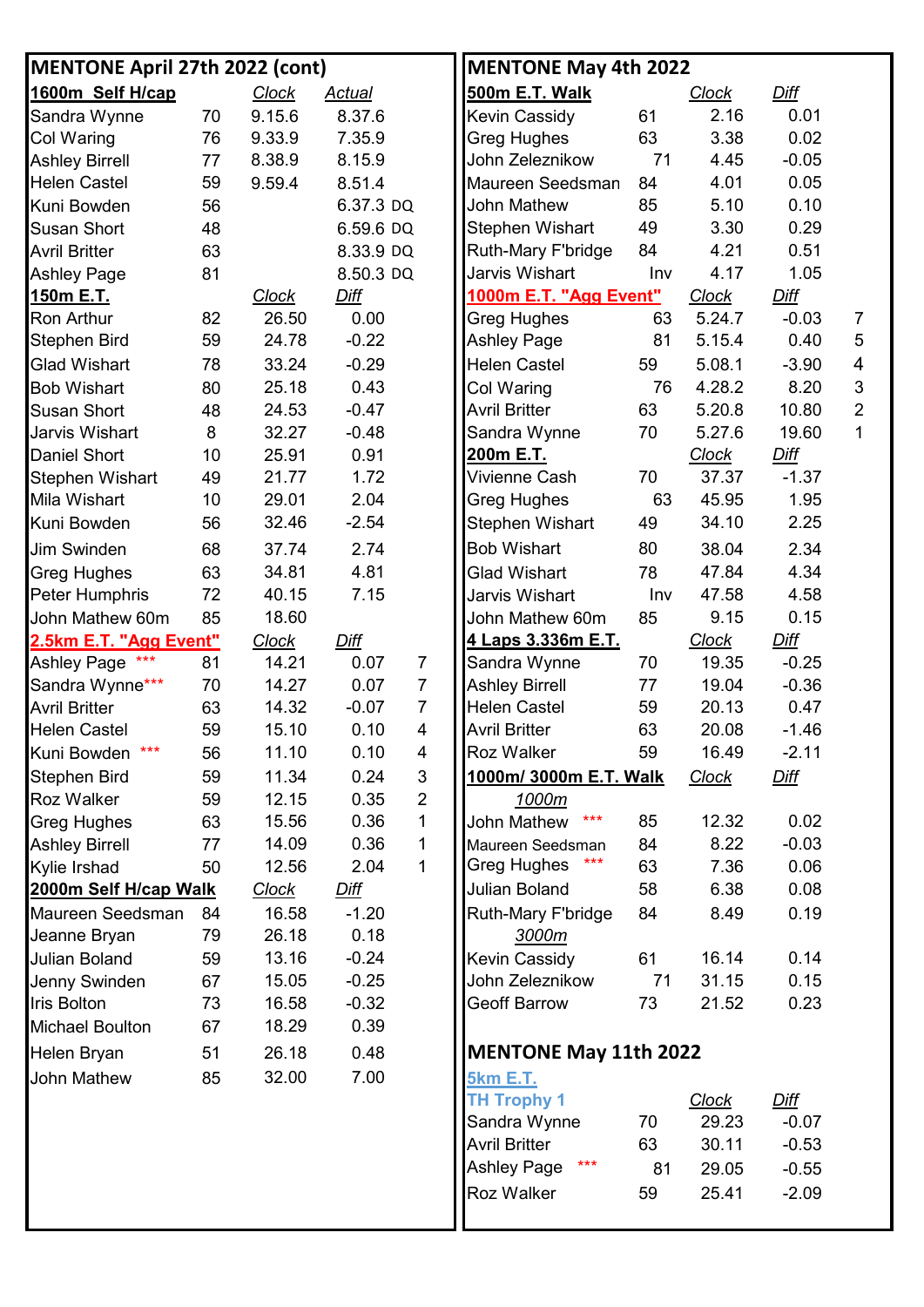| MENTONE May 11th 2022 (cont) |     |              |               |                | <b>Glad Wishart</b>               | 78  | 15.22        | 1.22        |                         |
|------------------------------|-----|--------------|---------------|----------------|-----------------------------------|-----|--------------|-------------|-------------------------|
| 600m E.T. Walk               |     | <b>Clock</b> | Diff          |                | <b>John Mathew</b>                | 85  | 25.40        | 2.40        |                         |
| Maureen Seedsman             | 84  | 4.47         | 0.00          |                | 2000m Self H/cap Walk "Agg Event" |     |              |             |                         |
| Ruth -Mary F'bridge          | 84  | 5.19         | 0.01          |                |                                   |     | <b>Clock</b> | <u>Diff</u> |                         |
| <b>Susan Short</b>           | 48  | 3.28         | 0.02          |                | <b>Julian Boland</b>              | 59  | 14.04        | $-0.01$     | $\overline{7}$          |
| lan Beaumont                 | 86  | 6.04         | 0.04          |                | Bev Hugo                          | 82  | 18.22        | $-0.04$     | 5                       |
| John Zeleznikow              | 71  | 5.45         | 0.05          |                | Jim Swinden                       | 68  | 15.59        | $-0.11$     | $\overline{\mathbf{4}}$ |
| <b>Bev Hugo</b>              | 82  | 5.04         | $-0.08$       |                | Natalie King                      | 80  | 21.50        | $-0.11$     | $\overline{\mathbf{4}}$ |
| Sylvia Machin                | 80  | 4.43         | 0.08          |                | Maureen Seedsman                  | 84  | 17.11        | 0.11        | $\overline{\mathbf{4}}$ |
| Dawn Bennett                 | 77  | 4.56         | 0.09          |                | Dawn Bennett                      | 77  | 17.17        | 0.12        | 1                       |
| <b>Kevin Cassidy</b>         | 61  | 2.50         | 0.10          |                | Sylvia Machin                     | 80  | 16.35        | $-0.15$     | 1                       |
| <b>John Mathew</b>           | 85  | 6.18         | 0.12          |                | <b>Kevin Cassidy</b>              | 61  | 10.38        | $-0.22$     | $\mathbf 1$             |
| <b>Daniel Short</b>          | Inv | 4.27         | 0.18          |                | Jenny Swinden                     | 67  | 14.35        | $-0.30$     | $\mathbf 1$             |
| Jenny Swinden                | 67  | 4.09         | 0.21          |                | <b>Greg Hughes</b>                | 63  | 16.12        | $-0.41$     | 1                       |
| <b>Ralph Bennett</b>         | 80  | 3.32         | 0.28          |                | John Zeleznikow                   | 71  | 19.12        | $-0.58$     | 1                       |
| <b>Jim Swinden</b>           | 68  | 4.42         | 1.28          |                | Merv Johnston                     | 67  | 14.58        | 0.58        | 1                       |
| Merv Johnston                | 67  | 4.30         | 1.30          |                | ***<br><b>Ralph Bennett</b>       | 80  | 12.06        | $-1.34$     | 1                       |
| Julie Johnston               | 61  | 4.56         |               |                | Julie Johnston                    | 61  | 18.14        | 4.14        | $\mathbf 1$             |
| 200m H/C "Agg Event"         |     | <b>Clock</b> | <b>Metres</b> |                |                                   |     |              |             |                         |
| <b>Bob Wishart</b>           | 80  | 25.00        | 45            | $\overline{7}$ | <b>MENTONE May 18th 2022</b>      |     |              |             |                         |
| <b>Ron Arthur</b>            | 82  | 25.01        | 50            | 5              | 800m E.T. Walk                    |     | <u>Clock</u> | <b>Diff</b> |                         |
| <b>Stephen Wishart</b>       | 49  | 26.15        | 30            | 4              | Maureen Seedsman                  | 84  | 6.27         | 0.03        |                         |
| <b>Vivienne Cash</b>         | 70  | 27.17        | 40            | 3              | Jenny Swinden                     | 67  | 5.36         | $-0.04$     |                         |
| <b>Greg Hughes</b>           | 63  | 28.85        | 60            | $\overline{2}$ | <b>Chriss Georgakis</b>           | 60  | 6.19         | $-0.04$     |                         |
| <b>Glad Wishart</b>          | 78  | 29.62        | 60            | $\mathbf{1}$   | <b>Greg Hughes</b>                | 63  | 6.17         | 0.06        |                         |
| <b>Jarvis Wishart</b>        | Inv | 33.84        |               |                | Bev Hugo                          | 82  | 7.02         | 0.07        |                         |
| 800m Self H/cap              |     | <b>Clock</b> | <b>Actual</b> |                | <b>Jill Mannering</b>             | 85  | 7.50         | $-0.10$     |                         |
| <b>Ashley Page</b>           | 81  | 6.56.6       | 4.10.6        |                | <b>Jim Swinden</b>                | 68  | 7.30         | $-0.15$     |                         |
| Sandra Wynne                 | 70  | 6.58.9       | 4.08.9        |                | <b>Geoff Barrow</b>               | 73  | 5.35         | $-0.15$     |                         |
| <b>Helen Castel</b>          | 59  | 7.14.5       | 4.00.5        |                | Sylvia Machin                     | 80  | 6.22         | 0.22        |                         |
| <b>Daniel Short</b>          | Inv | 7.32.9       | 3.42.9        |                | <b>Ralph Bennett</b>              | 80  | 14.55        | $-0.20$     |                         |
| <b>Susan Short</b>           | 48  | DQ           | 2.56.9        |                | Julian Boland                     | 59  | 5.37         | $-0.28$     |                         |
| Ciara Short                  | Inv | <b>DQ</b>    | 3.04.6        |                | Debbie Thomson                    | 64  | 9.49         | 0.34        |                         |
| <b>Col Waring</b>            | 76  | DQ           | 3.22.3        |                | John Mathew                       | 85  | 9.11         | 0.51        |                         |
| <b>Daniel Short</b>          | Inv | DQ           | 3.42.9        |                | Gillian Russel                    | 53  | 10.26        | 1.26        |                         |
| <b>Greg Hughes</b>           | 63  | DQ           | 3.56.6        |                | Finn Gibson                       | Inv | 10.26        | 1.36        |                         |
| <b>Avril Britter</b>         | 63  | DQ           | 4.07.0        |                | Jeanne Bryan                      | 79  | 10.26        | 1.46        |                         |
| <b>Ashley Birrell</b>        | 77  | DQ           | 4.10.7        |                | Kuni Bowden                       | 56  | 10.26        | 5.26        |                         |
| Lydia Rands                  | 33  | DQ           | 5.01.0        |                | 1200m E.T.                        |     | <b>Clock</b> | <b>Diff</b> |                         |
| 70m E.T.                     |     | <u>Clock</u> | <b>Diff</b>   |                | <b>Avril Britter</b>              | 63  | 6.25.1       | 2.90        |                         |
| Sandra Wynne                 | 70  | 13.70        | 0.10          |                | Col Waring                        | 76  | 5.34         | 4.00        | $\circledR$             |
| <b>Bob Wishart</b>           | 80  | 11.07        | 0.13          |                | Sandra Wynne                      | 70  | 6.19.8       | 4.80        |                         |
| <b>Stephen Wishart</b>       | 49  | 9.65         | 0.20          |                | <b>Ashley Page</b><br>***         | 81  | 6.17.3       | 8.70        |                         |
| <b>Avril Britter</b>         | 63  | 13.61        | 0.24          |                | Matt Bowden                       | 55  | 5.52         | 22.00       |                         |
| <b>Daniel Short</b>          | Inv | 12.26        | 0.26          |                | Lydia Rands                       | 33  | 6.53.4       | 36.60       |                         |
| <b>Ron Arthur</b>            | 82  | 12.23        | 0.33          |                | <b>Greg Hughes</b>                | 63  | 6.50.7       | 36.70       |                         |
| <b>Susan Short</b>           | 48  | 11.39        | 0.39          |                | <b>Helen Castel</b>               | 59  | 6.12.6       | 47.40       |                         |
| <b>Greg Hughes</b>           | 63  | 13.21        | 0.49          |                | 2 Mile E.T. Walk                  |     | <b>Clock</b> | Diff        |                         |
| Ciara Short                  | Inv | 11.33        | 0.67          |                | $***$<br><b>Ralph Bennett</b>     | 80  | 20.58        | 0.02        |                         |
| Jarvis Wishart               | Inv | 14.33        | 0.83          |                | Julian Boland                     | 59  | 22.29        | 0.89        |                         |
|                              |     |              |               |                |                                   |     |              |             |                         |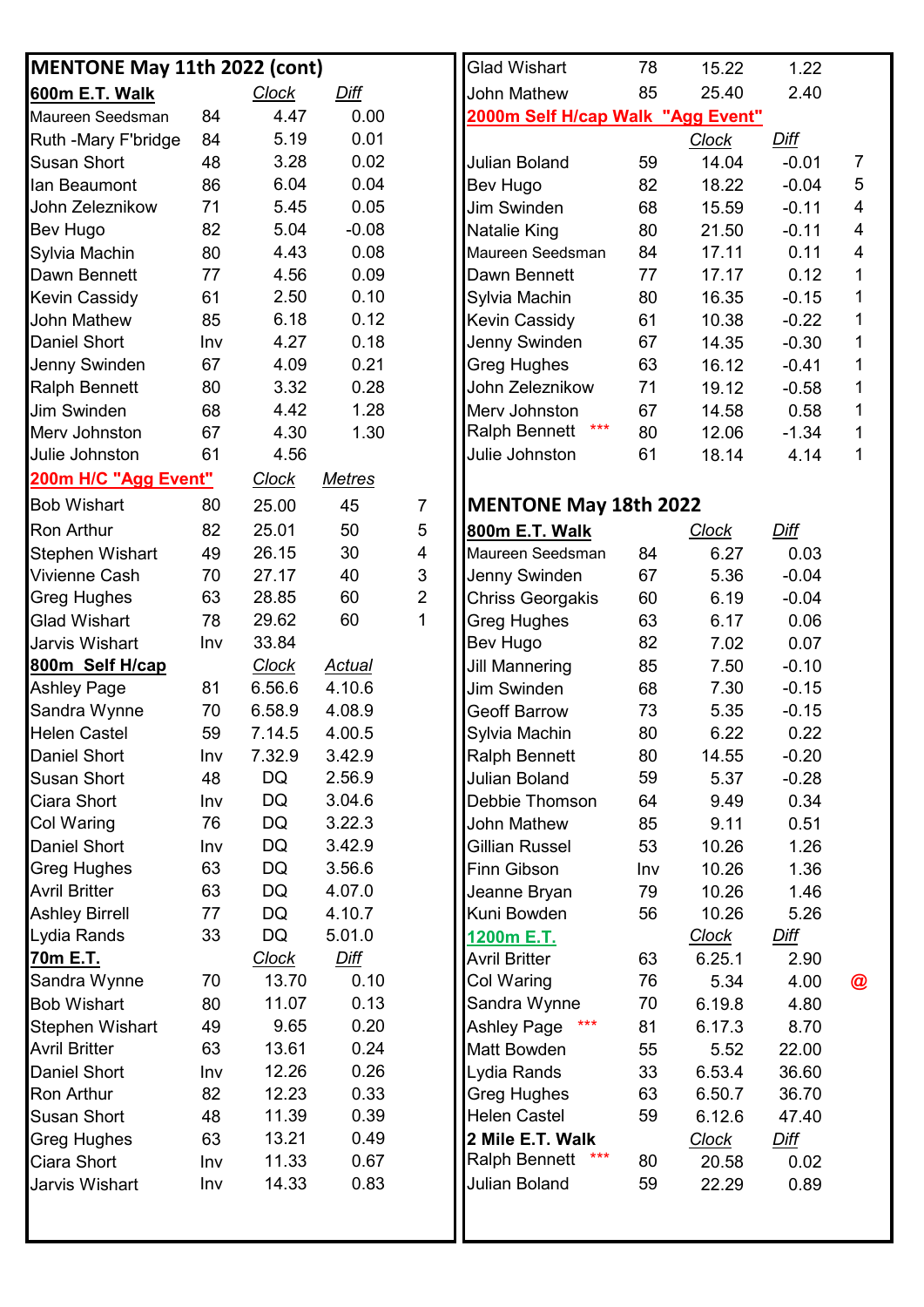| <b>MENTONE May 18th 2022 (cont)</b> |     |              |             |             | 400m E.T. Walk          |     | <b>Clock</b> | Diff        |                 |
|-------------------------------------|-----|--------------|-------------|-------------|-------------------------|-----|--------------|-------------|-----------------|
| 150m E.T.                           |     |              |             |             | Maureen Seedsman        | 84  | 3.04         | 0.00        |                 |
| Vivienne Cash                       | 70  | 2497         | $-0.03$     | $\circledR$ | Jarvis Wishart          | Inv | 3.05         | 0.00        |                 |
| Ron Arthur                          | 82  | 26.63        | 0.13        |             | Dawn Bennett            | 77  | 3.10         | 0.00        |                 |
| <b>Avril Britter</b>                | 63  | 29.58        | 0.42        |             | <b>Ralph Bennett</b>    | 80  | 2.25         | $-0.03$     |                 |
| <b>Julian Boland</b>                | 59  | 29.18        | $-1.82$     |             | Sylvia Machin           | 80  | 2.57         | $-0.03$     |                 |
| <b>Greg Hughes</b>                  | 63  | 30.08        | $-1.92$     |             | <b>Chriss Georgakis</b> | 60  | 3.07         | $-0.03$     |                 |
| Lydia Rands                         | 33  | 30.69        | $-4.31$     |             | Helen Bryan             | 52  | 4.27         | $-0.03$     |                 |
| John Mathew 60m                     | 85  | 19.81        |             |             | Bev Hugo                | 82  | 3.29         | $-0.05$     |                 |
| 2.5km E.T.                          |     | <b>Clock</b> | <b>Diff</b> |             | Lisa Thomson            | 60  | 3.05         | $-0.05$     |                 |
| $***$<br><b>Ashley Page</b>         | 81  | 14.12        | $-0.02$     | $\circledR$ | <b>Greg Hughes</b>      | 63  | 2.52         | $-0.06$     |                 |
| Sandra Wynne ***                    | 70  | 14.25        | $-0.10$     |             | <b>Kevin Cassidy</b>    | 61  | 1.40         | $-0.10$     |                 |
| <b>Roz Walker</b>                   | 59  | 12.03        | $-0.27$     |             | Mila Whishart           | Inv | 3.05         | $-0.10$     |                 |
| <b>Avril Britter</b>                | 63  | 15.02        | 0.30        |             | <b>Daniel Short</b>     | Inv | 2.24         | $-0.11$     |                 |
| <b>Matt Bowden</b>                  | 55  | 11.15        | $-0.75$     |             | <b>Susan Short</b>      | 48  | 2.08         | $-0.12$     |                 |
| <b>Helen Castel</b>                 | 59  | 14.43        | $-0.87$     |             | Ian Beaumont            | 86  | 3.53         | $-0.15$     |                 |
| <b>Greg Hughes</b>                  | 63  | 17.41        | 3.01        |             | Stephen Wishart         | 49  | 2.30         | $-0.15$     |                 |
| Kylie Irshad                        | 50  | 13.09        |             |             | Gillian Russon          | 53  | 4.27         | $-0.23$     |                 |
| 1 Mile E.T. Walk - 18/5/22          |     |              |             |             | Jeanne Bryan            | 80  | 4.27         | $-0.33$     |                 |
|                                     |     | <b>Clock</b> | Diff        |             | 900m E.T.EG Trophy 1    |     | <b>Clock</b> | Diff        |                 |
| <b>John Mathew</b>                  | 85  | 20.00        | 0.00        |             | Sandra Wynne            | 70  | 4.35.2       | 5.2         |                 |
| Maureen Seedsman                    | 84  | 13.36        | $-0.04$     |             | Col Waring              | 76  | 3.47.00      | 7.0         |                 |
| Jim Swinden                         | 68  | 14.04        | $-0.06$     |             | <b>Greg Hughes</b>      | 63  | 5.20.9       | 8.1         |                 |
| <b>Gillian Russel</b>               | 53  | 20.27        | 0.07        |             | <b>Helen Castel</b>     | 59  | 4.10.0       | 16.0        |                 |
| $***$<br><b>Geoff Barrow</b>        | 73  | 11.34        | $-0.16$     |             | Graham Stockdale        | 80  | 4.21.5       | $16.5***$   |                 |
| Chriss Georgakis***                 | 60  | 12.44        | $-0.16$     |             | <b>Ashley Page</b>      | 81  | 4.26.7       | 17.3        |                 |
| <b>Finn Gibson</b>                  | Inv | 20.27        | 0.17        |             | <b>Daniel Short</b>     | Inv | 3.5.0        | $-10.0$     |                 |
| $***$<br>Jenny Swinden              | 67  | 11.34        | $-0.26$     |             | 3km E.T. "Agg Event"    |     | <b>Clock</b> | Diff        |                 |
| Jeanne Bryan                        | 79  | 20.27        | 0.27        |             | <b>Helen Castel</b>     | 59  | 17.53        | 0.03        | $\overline{7}$  |
| Kuni Bowden                         | 56  | 20.27        | 0.27        |             | Sandra Wynne            | 70  | 16.57        | 0.23        | 5               |
| <b>Bev Hugo</b>                     | 82  | 15.05        | 0.29        |             | <b>Ashley Page</b>      | 81  | 16.54        | 0.23        | $5\phantom{.0}$ |
| Sylvia Machin                       | 80  | 12.46        | 0.36        |             | <b>Greg Hughes</b>      | 63  | 21.08        | 0.71        | $\overline{4}$  |
| <b>Natalie King</b>                 | 80  | 17.05        | $-2.55$     |             | 2000m E.T. Walk         |     | <b>Clock</b> | Diff        |                 |
|                                     |     |              |             |             | Maureen Seedsman        | 84  | 17.09        | 0.11        |                 |
| <b>MENTONE May 25th 2022</b>        |     |              |             |             | lan Beaumont            | 86  | 20.51        | 0.17        |                 |
| 100m E.T.                           |     | <b>Clock</b> | Diff        |             | Lisa Thomson            | 60  | 16.15        | 0.25        |                 |
| <b>Stephen Wishart</b>              | 49  | 13.60        | $-0.10$     |             | Dawn Bennett            | 77  | 17.22        | 0.27        |                 |
| <b>Susan Short</b>                  | 48  | 15.73        | 0.13        |             | <b>Geoff Barrow</b>     | 73  | 15.07        | 0.27        |                 |
| <b>Daniel Short</b>                 | Inv | 16.40        | $-0.20$     |             | <b>Beverly Hugo</b>     | 82  | 18.56        | 0.30        |                 |
| Mila Whishart                       | Inv | 18.04        | 0.21        |             | Sylvia Machin           | 80  | 16.00        | $-0.45$     |                 |
| <b>Ron Arthur</b>                   | 82  | 17.98        | 0.28        |             | <b>Chriss Georgakis</b> | 60  | 16.15        | 0.45        |                 |
| Ciara Short                         | 12  | 16.12        | 0.42        |             | <b>Ralph Bennett</b>    | 80  | 12.23        | $-1.17$     |                 |
| Gemma Mackay                        | 17  | 16.00        | $-0.50$     |             | Jeanne Bryan            | 80  | 20.18 4 laps |             |                 |
| <b>Vivienne Cash</b>                | 70  | 17.00        | 0.60        |             | <b>Gill Russon</b>      | 53  | 20.18 4 laps |             |                 |
| <b>Bob Wishart</b>                  | 80  | 16.98        | 0.78        |             | Helen Bryan             | 52  | 20.18 4 laps |             |                 |
| <b>Glad Wishart</b>                 | 78  | 21.65        | 0.81        |             | 4000m E.T. Walk         |     | Clock        | <u>Diff</u> |                 |
| Jarvis Wishart                      | Inv | 23.34        | 3.39        |             | $***$<br>Kevin Cassidy  | 61  | 20.51        | 0.39        |                 |
|                                     |     |              |             |             |                         |     |              |             |                 |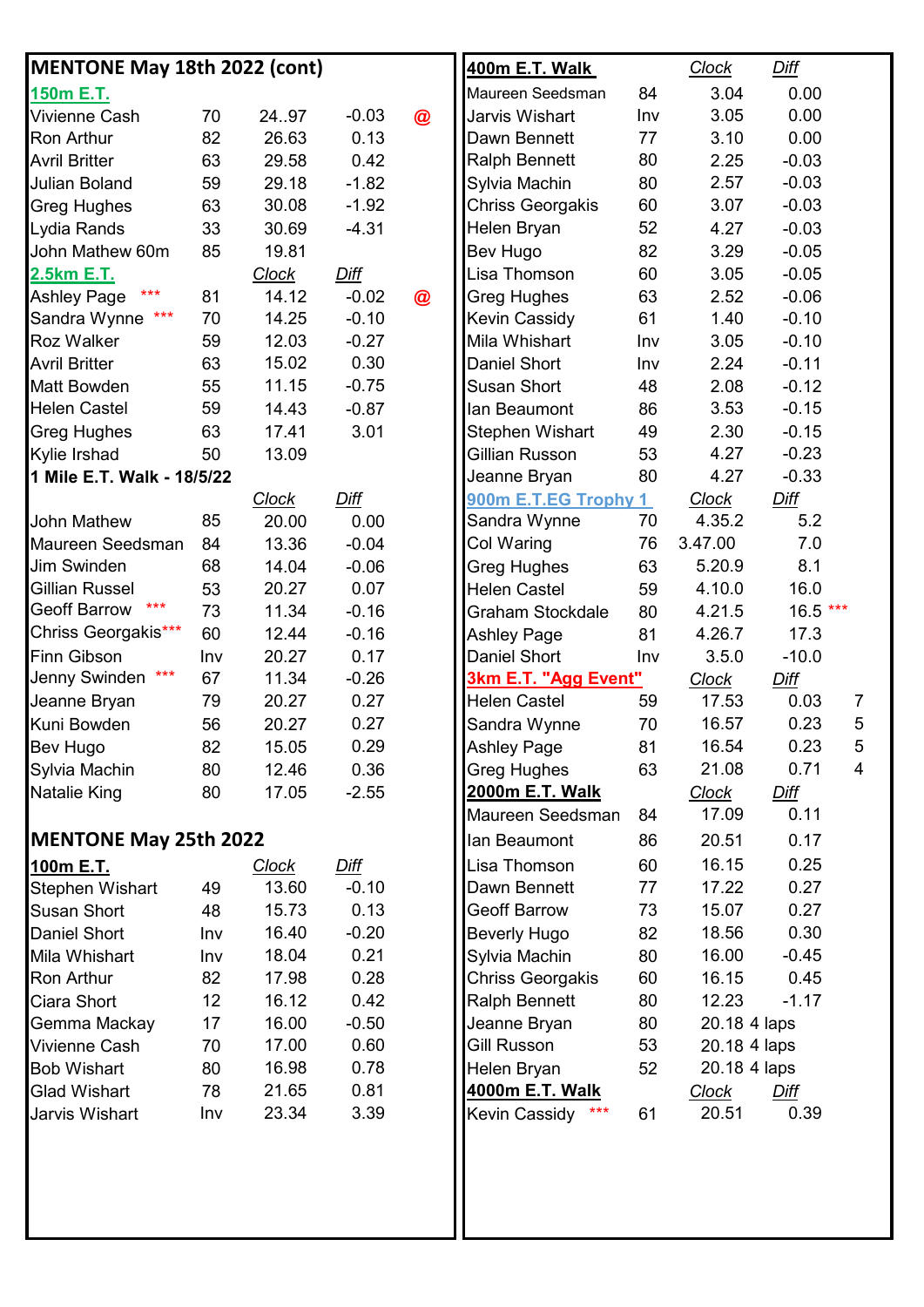| <b>SPRINGVALE May 4th 2022</b> |    |              |             | 1000 metres                     |    |       |
|--------------------------------|----|--------------|-------------|---------------------------------|----|-------|
| 70 metres                      |    |              |             | Alan ANDERSON                   | 30 | 3.43  |
| Alan ANDERSON                  | 30 | 9.00         |             | Padraig BRADY                   | 39 | 4.11  |
| <b>Muzafer ALI</b>             | 28 | 9.30         |             | Muzafer ALI                     | 28 | 4.17  |
| Rajinder MISHRA                | 45 | 10.60        |             | Troy JEFFS                      | 47 | 4.22  |
| Padraig BRADY                  | 39 | 10.90        |             | Dave TALBOT                     | 67 | 4.35  |
| Julia                          |    | 12.60        |             | <b>Helen ANDERSON</b>           | 59 | 4.47  |
| Lindsay OXENHAM                | 72 | 16.70        |             | <b>Howard REES</b>              | 74 | 4.48  |
| Jenny FOX                      | 81 | 17.10        |             | Lou BUCCIERI                    | 66 | 4.53  |
| heat 2                         |    |              |             | Paul MULLINS                    | 81 | 5.07  |
| <b>Helen ANDERSON</b>          | 59 | 12.00        |             | Claudio RIGA                    | 66 | 5.20  |
| Kamya MISHRA                   |    | 13.40        |             | Kamya MISHRA                    |    | 5.22  |
| <b>Troy JEFFS</b>              | 47 | 13.60        |             | Rebecca KENNY                   | 52 | 5.24  |
| Pratibha MISHRA                | 42 | 14.50        |             | Pratibha MISHRA                 | 42 | 5.31  |
| Amar                           |    | 15.00        |             | Lindsay OXENHAM                 | 72 | 5.39  |
| D JAY                          |    | 23.60        |             |                                 |    |       |
| 200 metres                     |    |              |             | <b>SPRINGVALE May 11th 2022</b> |    |       |
| <b>Muzafer ALI</b>             | 28 | 32.20        |             | 800 metres                      |    |       |
| Padraig BRADY                  | 39 | 34.90        |             | Alan ANDERSON                   | 30 | 2.48  |
| <b>Helen ANDERSON</b>          | 59 | 36.40        |             | Padraig BRADY                   | 40 | 3.21  |
| Kamya MISHRA                   |    | 43.80        |             | Kelly KUAMIS                    | 22 | 3,22  |
| Rebecca KENNY                  | 52 | 51.60        |             | Dave TALBOT                     | 67 | 3.31  |
| Lindsay OXENHAM                | 72 | 55.80        |             | <b>Neil GRAY</b>                | 74 | 3.39  |
| Jenny FOX                      | 81 | 60.70        |             | Paul MULLINS                    | 81 | 3.46  |
| 2000 metres walk hcp.          |    | actual clock |             | Rajinder MISHRA                 | 45 | 3.53  |
| Pratibha MISHRA                | 42 | 17.11        | 19.11       | <b>Howard REES</b>              | 74 | 3.59  |
| Kelly DAVIDSON                 | 43 | 20.40        | 20.14       | Lou BUCCIERI                    | 66 | 4.00  |
| Julia BRADY                    |    | 18.12        | 20.42       | Paul WINTERTON                  | 67 | 4.02  |
| Anand THILLAISUNDARAM          | 46 | 12.17        | 20.47       | Claudio RIGA                    | 66 | 4.10  |
| Rebecca KENNY                  | 52 |              | 15.57 20.57 | Sayed KHATAB                    | 71 | 5.04  |
| <b>Muzafer ALI</b>             | 28 | 14.40        | 22.10       | Lindsay OXENHAM                 | 72 | 5.04  |
| Natalie IRVINE                 | 76 | 17.45        | 22.15       | Dominique RUELLOT               | 70 | 5.20  |
| Celia JOHNSON                  | 74 | 16.25        | 22.25       | 1600 metres                     |    |       |
| <b>Tony JOHNSON</b>            | 81 | 16.35        | 22.35       | Alan BENNIE                     | 75 | 7.02  |
| <b>Tony DORAN</b>              | 69 | 15.28        | 22.58       | 120 metres heat 1               |    |       |
| Frank ALLEN                    | 77 | 19.18        | 24.08       | Alan ANDERSON                   | 30 | 16.60 |
| 3200 metres                    |    |              |             | Padraig BRADY                   | 40 | 18.90 |
| <b>Howard REES</b>             | 74 | 16.09        |             | Helen ANDERSON                  | 59 | 20.30 |
| <b>Bill IRVINE</b>             | 73 | 17.37        |             | Mike HALL                       | 83 | 22.50 |
| Lou BUCCIERI                   | 66 | 18.15        |             | Dominique RUELLOT               | 70 | 29.90 |
| Claudio RIGA                   | 66 | 18.47        |             | heat <sub>2</sub>               |    |       |
| Lindsay OXENHAM                | 72 | 19.39        |             | Sayed KHATAB                    | 71 | 21.10 |
| Padraig BRADY                  | 39 | 20.53        |             | Chris McARDLE                   | 69 | 22.30 |
|                                |    |              |             | Lindsay OXENHAM                 | 72 | 28.60 |
|                                |    |              |             | Jenny FOX                       | 81 | 31.60 |
|                                |    |              |             | Kevin ONLEY                     | 88 | 35.30 |
|                                |    |              |             |                                 |    |       |
|                                |    |              |             |                                 |    |       |
|                                |    |              |             |                                 |    |       |
|                                |    |              |             |                                 |    |       |
|                                |    |              |             |                                 |    |       |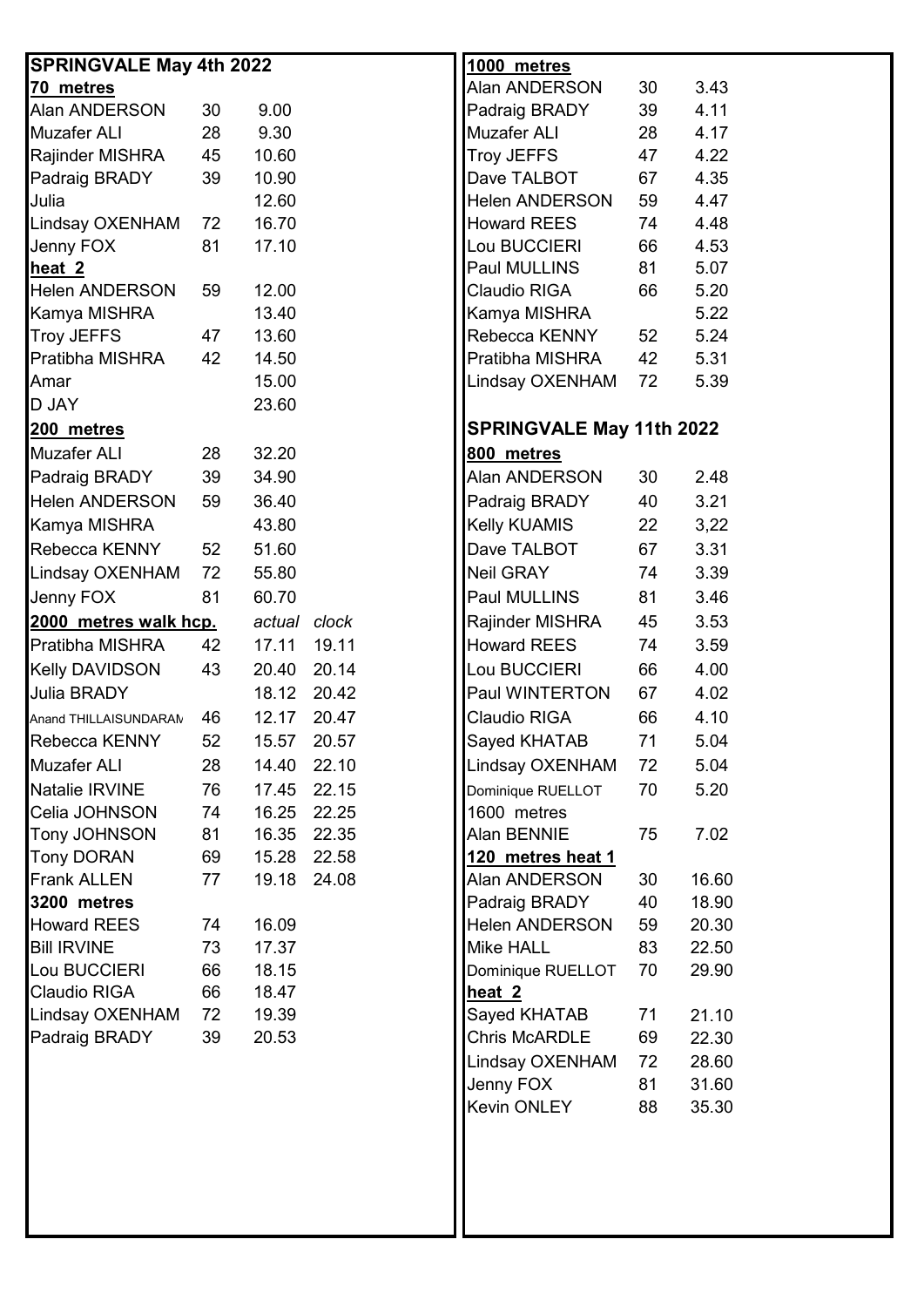| <b>SPRINGVALE May 11th 2022 (cont)</b> |    |       | <b>SPRINGVALE May 18th 2022</b> |    |        |       |  |  |
|----------------------------------------|----|-------|---------------------------------|----|--------|-------|--|--|
| 90 metres ht. 1                        |    |       | 150 metres                      |    |        |       |  |  |
| Alan ANDERSON                          | 30 | 11.50 | Alan ANDERSON                   | 30 | 21.20  |       |  |  |
| Padraig BRADY                          | 40 | 14.20 | <b>Helen ANDERSON</b>           | 59 | 26.70  |       |  |  |
| Rajinder MISHRA                        | 45 | 16.90 | Sayed KHATAB                    | 71 | 29.70  |       |  |  |
| Pratibha MISHRA                        | 42 | 22.00 | Jenny FOX                       | 81 | 41.50  |       |  |  |
| D JAY                                  |    | 22.60 | 100 metres                      |    |        |       |  |  |
| Kevin ONLEY                            | 88 | 24.40 | Rajinder MISHRA                 | 45 | 16.50  |       |  |  |
| Amar                                   |    | 25.80 | Sayed KHATAB                    | 71 | 17.00  |       |  |  |
| heat <sub>2</sub>                      |    |       | <b>Helen ANDERSON</b>           | 59 | 17.00  |       |  |  |
| <b>Helen ANDERSON</b>                  | 59 | 15.10 | <b>Chris McARDLE</b>            | 69 | 18.20  |       |  |  |
| Sayed KHATAB                           | 71 | 15.50 | <b>Mike HALL</b>                | 83 | 18.40  |       |  |  |
| <b>Chris McARDLE</b>                   | 69 | 16.60 | Pratibha MISHRA                 | 42 | 21.80  |       |  |  |
| Lindsay OXENHAM                        | 72 | 21.10 | Jenny FOX                       | 81 | 26.70  |       |  |  |
| Jenny FOX                              | 81 | 22.70 | 1200 metres                     |    |        |       |  |  |
| Dominique RUELLOT                      | 70 | 23.90 | Alan ANDERSON                   | 30 | 4.32   |       |  |  |
| 3000 metres                            |    |       | <b>Troy JEFFS</b>               | 47 | 5.25   |       |  |  |
| Anand THILLAISUN                       | 46 | 14.57 | Dave TALBOT                     | 67 | 5.46   |       |  |  |
| <b>Troy JEFFS</b>                      | 47 | 15.06 | Helen ANDERSON                  | 59 | 5.50   |       |  |  |
| Sayed KHATAB                           | 71 | 16.27 | <b>Neville HARTCHER</b>         | 69 | 5.52   |       |  |  |
| <b>Helen ANDERSON</b>                  | 59 | 16.26 | <b>Howard REES</b>              | 74 | 5.58   |       |  |  |
| Claudio RIGA                           | 66 | 16.28 | Sayed KHATAB                    | 71 | 6.01   |       |  |  |
| <b>Bill IRVINE</b>                     | 73 | 16.29 | Neil GRAY                       | 74 | 6.07   |       |  |  |
| Dave TALBOT                            | 67 | 16.49 | <b>Bill IRVINE</b>              | 73 | 6.09   |       |  |  |
| Alan BENNIE                            | 75 | 17.22 | Rebecca KENNY                   | 52 | 6.28   |       |  |  |
| Lindsay OXENHAM                        | 72 | 17.56 | Claudio RIGA                    | 66 | 6.32   |       |  |  |
| lan SAVAGE                             | 59 | 20.31 | Paul MULLINS                    | 81 | 6.34   |       |  |  |
| Dominique RUELLOT                      | 70 | 21.39 | Lou BUCCIERI                    | 66 | 6.35   |       |  |  |
| <u>5000 metres</u>                     |    |       | Paul WINTERTON                  | 67 | 6.50   |       |  |  |
| <b>Howard REES</b>                     | 74 | 25.43 | 4000 metres                     |    |        |       |  |  |
| Lou BUCCIERI                           | 66 | 28.45 | <b>Howard REES</b>              | 74 | 20.12  |       |  |  |
| Padraig BRADY                          | 40 | 30.36 | Lou BUCCIERI                    | 66 | 22.30  |       |  |  |
| 1800 metres walk                       |    |       | Claudio RIGA                    | 66 | 25.26  |       |  |  |
| Natalie IRVINE                         | 76 | 18.30 | 6000 metres                     |    |        |       |  |  |
| Pam THOMAS                             |    |       |                                 |    |        |       |  |  |
|                                        | 76 | 18.30 | Alan BENNIE                     | 75 | 29.21  |       |  |  |
| lan TREGEAR                            | 72 | 19.06 | 2000 metres walk hcp.           |    | actual | clock |  |  |
| John ABEL                              | 72 | 19.06 | <b>Tony DORAN</b>               | 70 | 14.14  | 19.04 |  |  |
| <b>Tony DORAN</b>                      | 69 | 19.28 | Varlie BARNES                   | 50 | 17.13  | 19.13 |  |  |
| <b>John MANNING</b>                    | 76 | 19.28 | Pam THOMAS                      | 76 | 17.38  | 19.38 |  |  |
| <b>Jim SMITH</b>                       | 81 | 20.10 | Rebecca KENNY                   | 52 | 15.31  | 20.01 |  |  |
| <b>Dennis PHILLIPS</b>                 | 79 | 21.34 | Pratibha MISHRA                 | 42 | 16.41  | 20.11 |  |  |
| Eric NEGROS                            | 59 | 29.59 | Anand THILLAISUNDARAM           | 46 | 12.28  | 20.18 |  |  |
| 2600 metres walk                       |    |       | <b>Frank ALLEN</b>              | 77 | 18.58  | 20.28 |  |  |
| Celia JOHNSON                          | 74 | 21.50 | Natalie IRVINE                  | 76 | 19.20  | 20.50 |  |  |
| <b>Frank ALLEN</b>                     | 77 | 24.54 | <b>Bill IRVINE</b>              | 73 | 19.20  | 20.50 |  |  |
| Varley                                 | 50 | 26.08 |                                 |    |        |       |  |  |
|                                        |    |       |                                 |    |        |       |  |  |
|                                        |    |       |                                 |    |        |       |  |  |
|                                        |    |       |                                 |    |        |       |  |  |
|                                        |    |       |                                 |    |        |       |  |  |
|                                        |    |       |                                 |    |        |       |  |  |